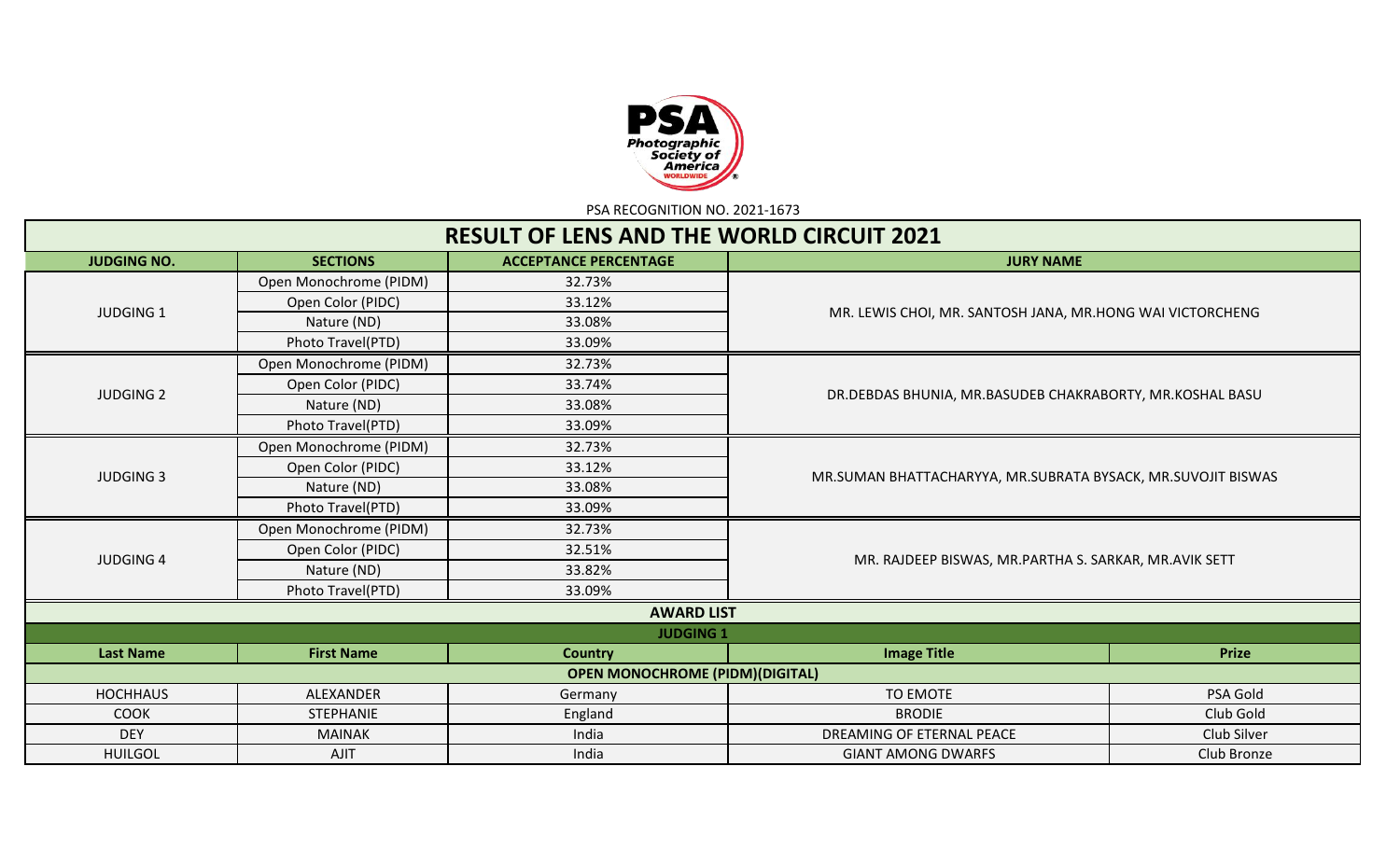| <b>TAN</b>               | LEE ENG          | Singapore                              | <b>MAIDEN FAIRY 6</b>            | <b>Honorable Mention</b> |
|--------------------------|------------------|----------------------------------------|----------------------------------|--------------------------|
| STUPPAZZONI              | <b>PAOLO</b>     | Italy                                  | <b>PADRE NOSTRO</b>              | Chairman Choice          |
|                          |                  | <b>OPEN COLOUR (PIDC)(DIGITAL)</b>     |                                  |                          |
| <b>CHE</b>               | ARNALDO PAULO    | Hong Kong                              | A LONG RED DRESS 1               | PSA Gold                 |
| LIAN                     | WEI              | <b>USA</b>                             | WHEATLAND-MORNING-GLOW           | Club Gold                |
| <b>SALINAS D ANGLADA</b> | <b>JOAQUIN</b>   | Spain                                  | ANABEL 10                        | Club Silver              |
| <b>HOCHHAUS</b>          | ALEXANDER        | Germany                                | <b>SHOETIME</b>                  | Club Bronze              |
| <b>SKERLECZ</b>          | <b>NORA</b>      | Hungary                                | THE FLOATING VILLAGE             | <b>Honorable Mention</b> |
| <b>SARKAR</b>            | <b>PRANAB</b>    | India                                  | <b>EISURE TIME</b>               | Chairman Choice          |
|                          |                  | <b>NATURE (ND)(DIGITAL)</b>            |                                  |                          |
| <b>JOHNSON</b>           | <b>NORMAN</b>    | <b>USA</b>                             | A FAMILY WALK                    | PSA Gold                 |
| <b>ROWLANDS</b>          | <b>DAVID</b>     | Australia                              | <b>BAT DRINKING</b>              | Club Gold                |
| <b>HUILGOL</b>           | <b>AJIT</b>      | India                                  | <b>CHEETAH CUBS INTERACTION</b>  | Club Silver              |
| <b>LIAN</b>              | WEI              | <b>USA</b>                             | EYE ON EYE                       | Club Bronze              |
| <b>TAN</b>               | LEE ENG          | Singapore                              | <b>TAIWAN OSPREY 12</b>          | <b>Honorable Mention</b> |
| SHANBHAG                 | PRAMOD GOVIND    | India                                  | NEELGAI SUCKLING 1 5061          | Chairman Choice          |
|                          |                  | <b>PHOTO TRAVEL (PTD)(DIGITAL)</b>     |                                  |                          |
| <b>HUILGOL</b>           | AJIT             | India                                  | PENGUIN HEAVEN                   | PSA Gold                 |
| <b>MAUNG</b>             | <b>CHAN MYEI</b> | Japan                                  | <b>VILLAGE</b>                   | Club Gold                |
| <b>MAITY</b>             | <b>BASUDEV</b>   | India                                  | <b>SILK ROUTE</b>                | Club Silver              |
| <b>DEY</b>               | <b>MAINAK</b>    | India                                  | MACHUPICHU                       | Club Bronze              |
| LIAN                     | WEI              | <b>USA</b>                             | FLOWING-LIGHT-GOLDEN-GATE-BRIDGE | <b>Honorable Mention</b> |
| <b>SKERLECZ</b>          | <b>NORA</b>      | Hungary                                | <b>HEAVY TRAFFIC</b>             | Chairman Choice          |
|                          |                  | <b>JUDGING 2</b>                       |                                  |                          |
|                          |                  | <b>OPEN MONOCHROME (PIDM)(DIGITAL)</b> |                                  |                          |
| <b>COOK</b>              | STEPHANIE        | England                                | <b>IN TRAINING</b>               | PSA Gold                 |
| <b>SINHA</b>             | <b>BARUN</b>     | India                                  | <b>NEW TREND</b>                 | Club Gold                |
| CHE                      | ARNALDO PAULO    | Hong Kong                              | MOTHER AND SON 2                 | Club Silver              |
| ODENBACH                 | <b>STEFAN</b>    | Germany                                | THE CUBE                         | Club Bronze              |
| <b>MOORE</b>             | <b>ROBERT</b>    | England                                | <b>HORSE TRADER</b>              | <b>Honorable Mention</b> |
| <b>BRAY</b>              | <b>DAVID</b>     | England                                | THE ENGINE ARRANGERS             | Chairman Choice          |
|                          |                  | <b>OPEN COLOUR (PIDC)(DIGITAL)</b>     |                                  |                          |
| <b>LIAN</b>              | WEI              | <b>USA</b>                             | LATE FALL SNOW                   | PSA Gold                 |
| <b>HOCHHAUS</b>          | ALEXANDER        | Germany                                | <b>SHOETIME</b>                  | Club Gold                |
|                          |                  |                                        |                                  |                          |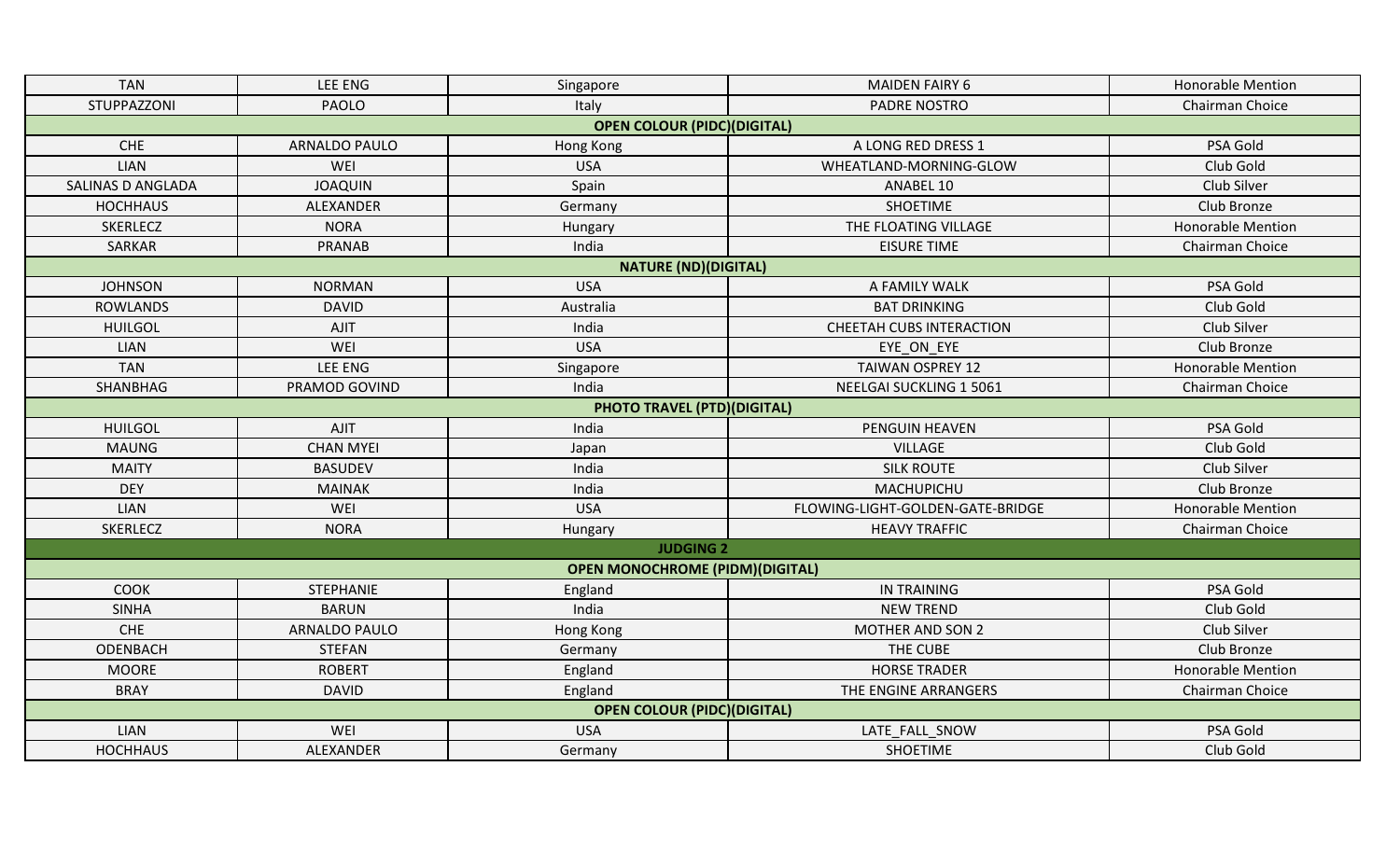| <b>MOORE</b>    | <b>ROBERT</b>        | England                                | THE DARK FORREST                | Club Silver              |
|-----------------|----------------------|----------------------------------------|---------------------------------|--------------------------|
| HO              | <b>HUNG</b>          | <b>USA</b>                             | <b>SLEEPY HOLLOW FARM 3</b>     | Club Bronze              |
| <b>TAN</b>      | <b>LEE ENG</b>       | Singapore                              | SUISUI 12                       | <b>Honorable Mention</b> |
| <b>SKERLECZ</b> | <b>NORA</b>          | Hungary                                | THE FLOATING VILLAGE            | Chairman Choice          |
|                 |                      | <b>NATURE (ND)(DIGITAL)</b>            |                                 |                          |
| <b>LIAN</b>     | WEI                  | <b>USA</b>                             | <b>FLY-TOGETHER</b>             | PSA Gold                 |
| <b>HUILGOL</b>  | <b>AJIT</b>          | India                                  | <b>CHEETAH CUBS INTERACTION</b> | Club Gold                |
| SHANBHAG        | PRAMOD GOVIND        | India                                  | SPINY TAILED LIZZARDS 8444      | Club Silver              |
| SEN             | <b>MRINAL</b>        | India                                  | <b>BIG MEAL</b>                 | Club Bronze              |
| <b>ROWLANDS</b> | <b>DAVID</b>         | Australia                              | <b>BALD EAGLE ALASKA</b>        | Honorable Mention        |
| <b>SINHA</b>    | <b>BARUN</b>         | India                                  | <b>HUMMER</b>                   | Chairman Choice          |
|                 |                      | <b>PHOTO TRAVEL (PTD)(DIGITAL)</b>     |                                 |                          |
| <b>SARKAR</b>   | <b>PRANAB</b>        | India                                  | WAY TO MANASH KAILASH 2         | PSA Gold                 |
| <b>SINT</b>     | <b>THAN</b>          | Singapore                              | <b>FROZEN NIAGARA FALLS 3</b>   | Club Gold                |
| <b>REN</b>      | ZHICAI               | China                                  | <b>FLOWER BASKET 8</b>          | Club Silver              |
| <b>CHE</b>      | <b>ARNALDO PAULO</b> | Hong Kong                              | <b>BUDDHIST FESTIVAL 6</b>      | Club Bronze              |
| <b>BRAY</b>     | <b>DAVID</b>         | England                                | <b>SAKRISOY VISTA</b>           | <b>Honorable Mention</b> |
| <b>MAITY</b>    | <b>BASUDEV</b>       | India                                  | <b>SILK ROUTE</b>               | Chairman Choice          |
|                 |                      | <b>JUDGING 3</b>                       |                                 |                          |
|                 |                      | <b>OPEN MONOCHROME (PIDM)(DIGITAL)</b> |                                 |                          |
| <b>MOORE</b>    | <b>ROBERT</b>        | England                                | THE TOFF                        | PSA Gold                 |
| <b>CHE</b>      | <b>ARNALDO PAULO</b> | Hong Kong                              | AFRICAN SOCCER TEAM             | Club Gold                |
| ODENBACH        | <b>STEFAN</b>        | Germany                                | <b>LEISURE</b>                  | Club Silver              |
| <b>STEEGH</b>   | <b>GLENYS</b>        | New Zealand                            | <b>READY FOR THE HUNT</b>       | Club Bronze              |
| SARKAR          | <b>PRANAB</b>        | India                                  | <b>IDLE TALK</b>                | <b>Honorable Mention</b> |
| <b>SINHA</b>    | <b>BARUN</b>         | India                                  | POSSESION                       | Chairman Choice          |
|                 |                      | <b>OPEN COLOUR (PIDC)(DIGITAL)</b>     |                                 |                          |
| <b>COOK</b>     | <b>STEPHANIE</b>     | England                                | THE HEADDRESS                   | PSA Gold                 |
| <b>MITRA</b>    | SUMAN                | India                                  | <b>INOCENT LOOK30</b>           | Club Gold                |
| <b>SEN</b>      | <b>MRINAL</b>        | India                                  | <b>COLORS OF HOLI</b>           | Club Silver              |
| <b>MAUNG</b>    | <b>CHAN MYEI</b>     | Japan                                  | THE DREAMY FIELD                | Club Bronze              |
| <b>HOCHHAUS</b> | ALEXANDER            | Germany                                | <b>CLOUDED</b>                  | <b>Honorable Mention</b> |
| <b>MAITY</b>    | <b>BASUDEV</b>       | India                                  | STILL LIFE 1625                 | Chairman Choice          |
|                 |                      |                                        |                                 |                          |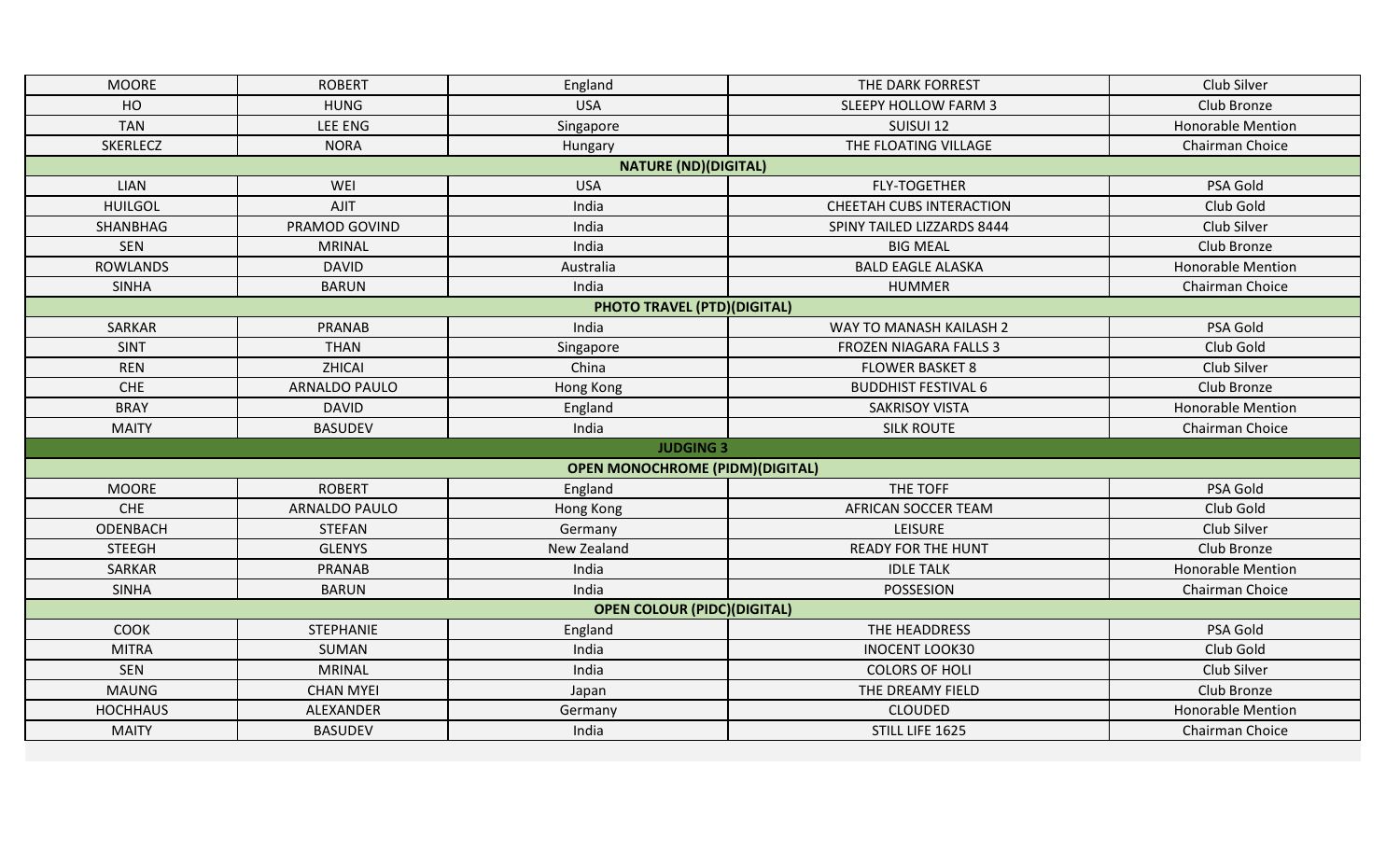|                 |                  | <b>NATURE (ND)(DIGITAL)</b>            |                                          |                          |
|-----------------|------------------|----------------------------------------|------------------------------------------|--------------------------|
| <b>ROWLANDS</b> | <b>DAVID</b>     | Australia                              | <b>BALD EAGLE ALASKA</b>                 | PSA Gold                 |
| K.M             | NARAYANASWAMY    | India                                  | <b>SERPENT OUT-2</b>                     | Club Gold                |
| <b>DEY</b>      | <b>MAINAK</b>    | India                                  | THE AFFECTIONATE MOTHER                  | Club Silver              |
| <b>LIAN</b>     | WEI              | <b>USA</b>                             | WHITE-PELICAN-STEALS-FISH<br>Club Bronze |                          |
| <b>MAUNG</b>    | <b>CHAN MYEI</b> | Japan                                  | <b>MUSHI</b>                             | <b>Honorable Mention</b> |
| <b>HUILGOL</b>  | AJIT             | India                                  | SPIDERMAN LEOPARD                        | Chairman Choice          |
|                 |                  | <b>PHOTO TRAVEL (PTD)(DIGITAL)</b>     |                                          |                          |
| <b>SINHA</b>    | <b>BARUN</b>     | India                                  | BANDHAVGARH                              | PSA Gold                 |
| <b>DEY</b>      | <b>MAINAK</b>    | India                                  | RITUALS IN GUPTIPARA RATHYATRA           | Club Gold                |
| <b>LIAN</b>     | WEI              | <b>USA</b>                             | FLOWING-LIGHT-GOLDEN-GATE-BRIDGE         | Club Silver              |
| <b>SARKAR</b>   | <b>PRANAB</b>    | India                                  | WAY TO MANASH KAILASH 2                  | Club Bronze              |
| <b>MAUNG</b>    | <b>CHAN MYEI</b> | Japan                                  | SHIZUOKA                                 | <b>Honorable Mention</b> |
| <b>REN</b>      | ZHICAI           | China                                  | <b>SHANGHAI PUDONG NIGHT 2</b>           | Chairman Choice          |
|                 |                  | <b>JUDGING 4</b>                       |                                          |                          |
|                 |                  | <b>OPEN MONOCHROME (PIDM)(DIGITAL)</b> |                                          |                          |
| <b>SARKAR</b>   | <b>PRANAB</b>    | India                                  | <b>IDLE TALK</b>                         | PSA Gold                 |
| <b>HOCHHAUS</b> | ALEXANDER        | Germany                                | <b>TO EMOTE</b>                          | Club Gold                |
| LIAN            | WEI              | <b>USA</b>                             | GRANARY IN MORNING SUN                   | Club Silver              |
| <b>BECKER</b>   | REINHARD         | Germany                                | FANNY 20                                 | Club Bronze              |
| <b>MOORE</b>    | <b>ROBERT</b>    | England                                | THE TOFF                                 | <b>Honorable Mention</b> |
| <b>DAS</b>      | <b>ABHIJIT</b>   | India                                  | A SHADOW                                 | Chairman Choice          |
|                 |                  | <b>OPEN COLOUR (PIDC)(DIGITAL)</b>     |                                          |                          |
| <b>MITRA</b>    | <b>SUMAN</b>     | India                                  | <b>INOCENT LOOK30</b>                    | PSA Gold                 |
| <b>LIAN</b>     | WEI              | <b>USA</b>                             | LATE FALL SNOW                           | Club Gold                |
| <b>BECKER</b>   | REINHARD         | Germany                                | FANNY 21                                 | Club Silver              |
| <b>COOK</b>     | <b>STEPHANIE</b> | England                                | THE HEADDRESS                            | Club Bronze              |
| <b>MOORE</b>    | <b>ROBERT</b>    | England                                | <b>RED PIGTAIL</b>                       | <b>Honorable Mention</b> |
| <b>HOCHHAUS</b> | ALEXANDER        | Germany                                | <b>DREAM OF LIBERTY</b>                  | Chairman Choice          |
|                 |                  | <b>NATURE (ND)(DIGITAL)</b>            |                                          |                          |
| <b>LIAN</b>     | WEI              | <b>USA</b>                             | EXCHANGE FOOD IN THE SKY                 | PSA Gold                 |
| SARKAR          | <b>PRANAB</b>    | India                                  | <b>REST AFTER MEALS</b>                  | Club Gold                |
| <b>ROWLANDS</b> | <b>DAVID</b>     | Australia                              | <b>BALD EAGLE ALASKA</b>                 | Club Silver              |
| <b>DEY</b>      | <b>MAINAK</b>    | India                                  | THE AFFECTIONATE MOTHER                  | Club Bronze              |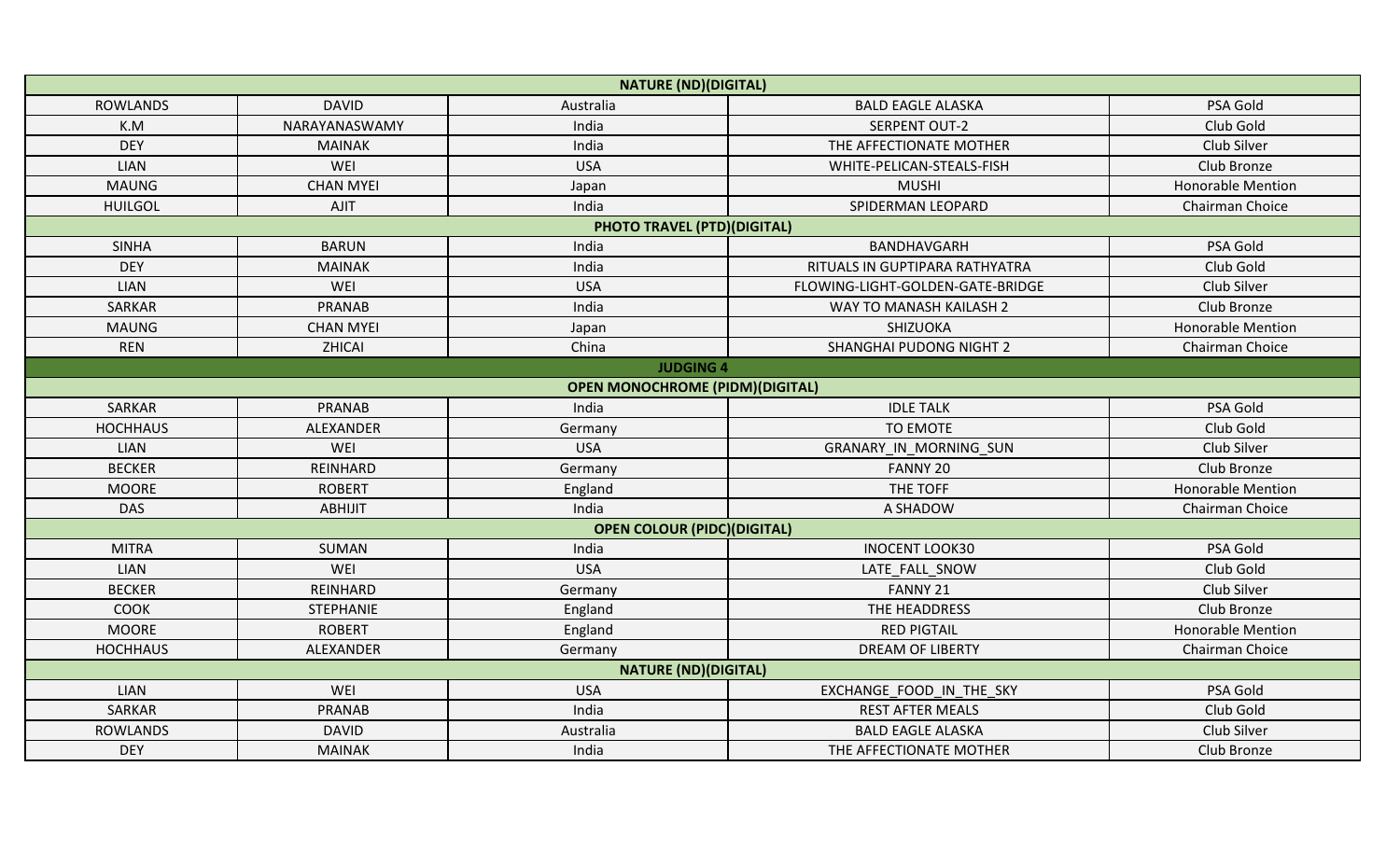| <b>SEN</b>     | <b>MRINAL</b>   | India                              | <b>BIG MEAL</b>              | <b>Honorable Mention</b> |
|----------------|-----------------|------------------------------------|------------------------------|--------------------------|
| <b>HUILGOL</b> | <b>AJIT</b>     | India                              | CHEETAH TUG OF WAR           | Chairman Choice          |
|                |                 | <b>PHOTO TRAVEL (PTD)(DIGITAL)</b> |                              |                          |
| <b>DEY</b>     | <b>MAINAK</b>   | India                              | <b>CARRY THE MONK</b>        | PSA Gold                 |
| <b>SINT</b>    | <b>THAN</b>     | Singapore                          | FROZEN NIAGARA FALLS 3       | Club Gold                |
| <b>MAITY</b>   | <b>BASUDEV</b>  | India                              | HAVEN                        | Club Silver              |
| <b>HUILGOL</b> | <b>AJIT</b>     | India                              | ELEPHANTS AND MT KILIMANJARO | Club Bronze              |
| SARDALIA       | KHUSHWANT SINGH | India                              | <b>HUMAYUNS TOMB</b>         | <b>Honorable Mention</b> |
| <b>MITRA</b>   | <b>SUMAN</b>    | India                              | <b>EMERALD WATER SELFIE</b>  | Chairman Choice          |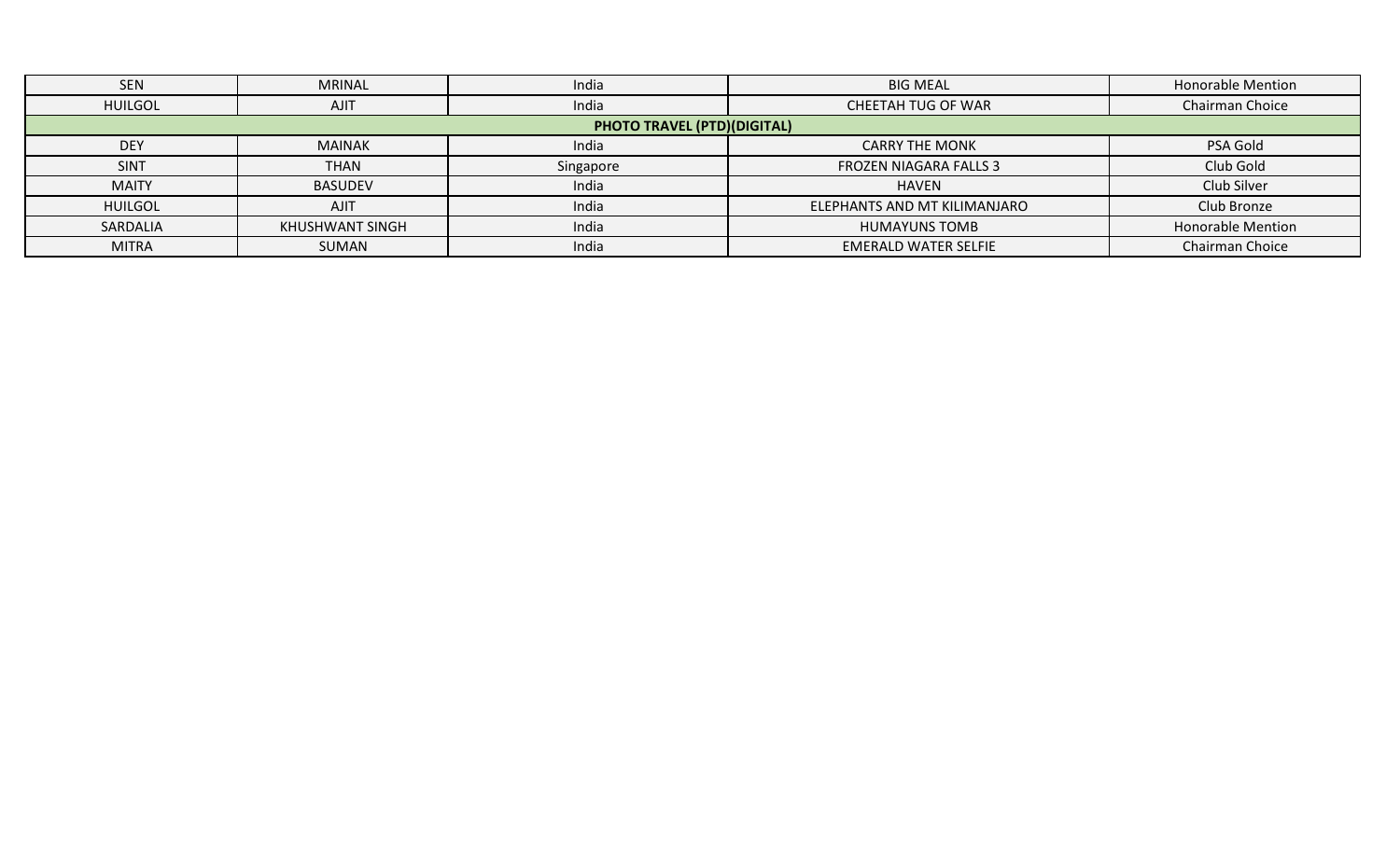|                |                   |                  |                   | <b>ACCEPTANCE LIST</b>         |                          |                           |                    |
|----------------|-------------------|------------------|-------------------|--------------------------------|--------------------------|---------------------------|--------------------|
| <b>Country</b> | <b>Salutation</b> | <b>Last Name</b> | <b>First Name</b> | <b>Image Title</b>             | <b>Prize</b>             | <b>Section Name</b>       | <b>Judging No.</b> |
| Australia      | Mr.               | <b>ROWLANDS</b>  | <b>DAVID</b>      | <b>BALD EAGLE ALASKA</b>       |                          | NATURE (ND)               | <b>JUDGING 1</b>   |
| Australia      | Mr.               | <b>ROWLANDS</b>  | <b>DAVID</b>      | <b>BALD EAGLE ALASKA</b>       | <b>Honorable Mention</b> | NATURE (ND)               | <b>JUDGING 2</b>   |
| Australia      | Mr.               | <b>ROWLANDS</b>  | <b>DAVID</b>      | <b>BALD EAGLE ALASKA</b>       | PSA Gold                 | NATURE (ND)               | <b>JUDGING 3</b>   |
| Australia      | Mr.               | <b>ROWLANDS</b>  | <b>DAVID</b>      | <b>BALD EAGLE ALASKA</b>       | Club Silver              | NATURE (ND)               | <b>JUDGING 4</b>   |
| Australia      | Mr.               | <b>ROWLANDS</b>  | <b>DAVID</b>      | <b>BAT DRINKING</b>            | Club Gold                | NATURE (ND)               | <b>JUDGING 1</b>   |
| Australia      | Mr.               | <b>ROWLANDS</b>  | <b>DAVID</b>      | <b>BAT DRINKING</b>            | Α                        | NATURE (ND)               | <b>JUDGING 3</b>   |
| Australia      | Mr.               | <b>ROWLANDS</b>  | <b>DAVID</b>      | <b>RECLINING BEAR</b>          | A                        | NATURE (ND)               | <b>JUDGING 1</b>   |
| Australia      | Mr.               | <b>ROWLANDS</b>  | <b>DAVID</b>      | <b>RECLINING BEAR</b>          | Α                        | NATURE (ND)               | <b>JUDGING 2</b>   |
| Australia      | Mr.               | <b>ROWLANDS</b>  | <b>DAVID</b>      | <b>RECLINING BEAR</b>          | Α                        | NATURE (ND)               | <b>JUDGING 3</b>   |
| China          | Mr.               | <b>REN</b>       | ZHICAI            | <b>FLOWER BASKET 8</b>         | Α                        | PHOTO TRAVEL (PTD)        | <b>JUDGING 1</b>   |
| China          | Mr.               | <b>REN</b>       | ZHICAI            | <b>FLOWER BASKET 8</b>         | Club Silver              | PHOTO TRAVEL (PTD)        | <b>JUDGING 2</b>   |
| China          | Mr.               | <b>REN</b>       | ZHICAI            | <b>FLOWER BASKET 8</b>         | Α                        | PHOTO TRAVEL (PTD)        | <b>JUDGING 3</b>   |
| China          | Mr.               | <b>REN</b>       | ZHICAI            | <b>MERCEDES BENZ ARENA</b>     | Α                        | PHOTO TRAVEL (PTD)        | <b>JUDGING 1</b>   |
| China          | Mr.               | <b>REN</b>       | ZHICAI            | <b>MERCEDES BENZ ARENA</b>     | Α                        | PHOTO TRAVEL (PTD)        | <b>JUDGING 3</b>   |
| China          | Mr.               | <b>REN</b>       | ZHICAI            | <b>MERCEDES BENZ ARENA</b>     | Α                        | PHOTO TRAVEL (PTD)        | <b>JUDGING 4</b>   |
| China          | Mr.               | <b>REN</b>       | ZHICAI            | <b>NORTH BUND AT NIGHT</b>     | A                        | PHOTO TRAVEL (PTD)        | <b>JUDGING 2</b>   |
| China          | Mr.               | <b>REN</b>       | ZHICAI            | NORTH BUND AT NIGHT            | Α                        | PHOTO TRAVEL (PTD)        | <b>JUDGING 3</b>   |
| China          | Mr.               | <b>REN</b>       | ZHICAI            | SHANGHAI PUDONG NIGHT 2        | Α                        | PHOTO TRAVEL (PTD)        | <b>JUDGING 1</b>   |
| China          | Mr.               | <b>REN</b>       | ZHICAI            | SHANGHAI PUDONG NIGHT 2        | A                        | PHOTO TRAVEL (PTD)        | <b>JUDGING 2</b>   |
| China          | Mr.               | <b>REN</b>       | ZHICAI            | <b>SHANGHAI PUDONG NIGHT 2</b> | Chairman Choice          | PHOTO TRAVEL (PTD)        | <b>JUDGING 3</b>   |
| China          | Mr.               | <b>REN</b>       | ZHICAI            | SHANGHAI PUDONG NIGHT 2        | A                        | PHOTO TRAVEL (PTD)        | <b>JUDGING 4</b>   |
| Cyprus         | Mr.               | <b>STAVRI</b>    | <b>STEVEN</b>     | JANE                           | Α                        | OPEN MONOCHROME (PIDM)    | <b>JUDGING 1</b>   |
| England        | Mr.               | <b>BRAY</b>      | <b>DAVID</b>      | KINGFISHER WITH THE PRIZE      | Α                        | NATURE (ND)               | <b>JUDGING 4</b>   |
| England        | Mr.               | <b>BRAY</b>      | <b>DAVID</b>      | PEREGRINE FALCON COVETTING     | Α                        | NATURE (ND)               | <b>JUDGING 4</b>   |
| England        | Mr.               | <b>BRAY</b>      | <b>DAVID</b>      | APACHE WALL OF FIRE            | Α                        | <b>OPEN COLOUR (PIDC)</b> | <b>JUDGING 2</b>   |
| England        | Mr.               | <b>BRAY</b>      | <b>DAVID</b>      | APACHE WALL OF FIRE            | A                        | <b>OPEN COLOUR (PIDC)</b> | <b>JUDGING 3</b>   |
| England        | Mr.               | <b>BRAY</b>      | <b>DAVID</b>      | APACHE WALL OF FIRE            | Α                        | OPEN COLOUR (PIDC)        | <b>JUDGING 4</b>   |
| England        | Mr.               | <b>BRAY</b>      | <b>DAVID</b>      | RAINY ROUTEMASTER REFLECTION   | A                        | <b>OPEN COLOUR (PIDC)</b> | <b>JUDGING 2</b>   |
| England        | Mr.               | <b>BRAY</b>      | <b>DAVID</b>      | RAINY ROUTEMASTER REFLECTION   | Α                        | <b>OPEN COLOUR (PIDC)</b> | <b>JUDGING 3</b>   |
| England        | Mr.               | <b>BRAY</b>      | <b>DAVID</b>      | RAINY ROUTEMASTER REFLECTION   | Α                        | <b>OPEN COLOUR (PIDC)</b> | <b>JUDGING 4</b>   |
| England        | Mr.               | <b>BRAY</b>      | <b>DAVID</b>      | THE JAGUAR BOYS                | Α                        | <b>OPEN COLOUR (PIDC)</b> | <b>JUDGING 1</b>   |
| England        | Mr.               | <b>BRAY</b>      | <b>DAVID</b>      | THE JAGUAR BOYS                | A                        | <b>OPEN COLOUR (PIDC)</b> | <b>JUDGING 2</b>   |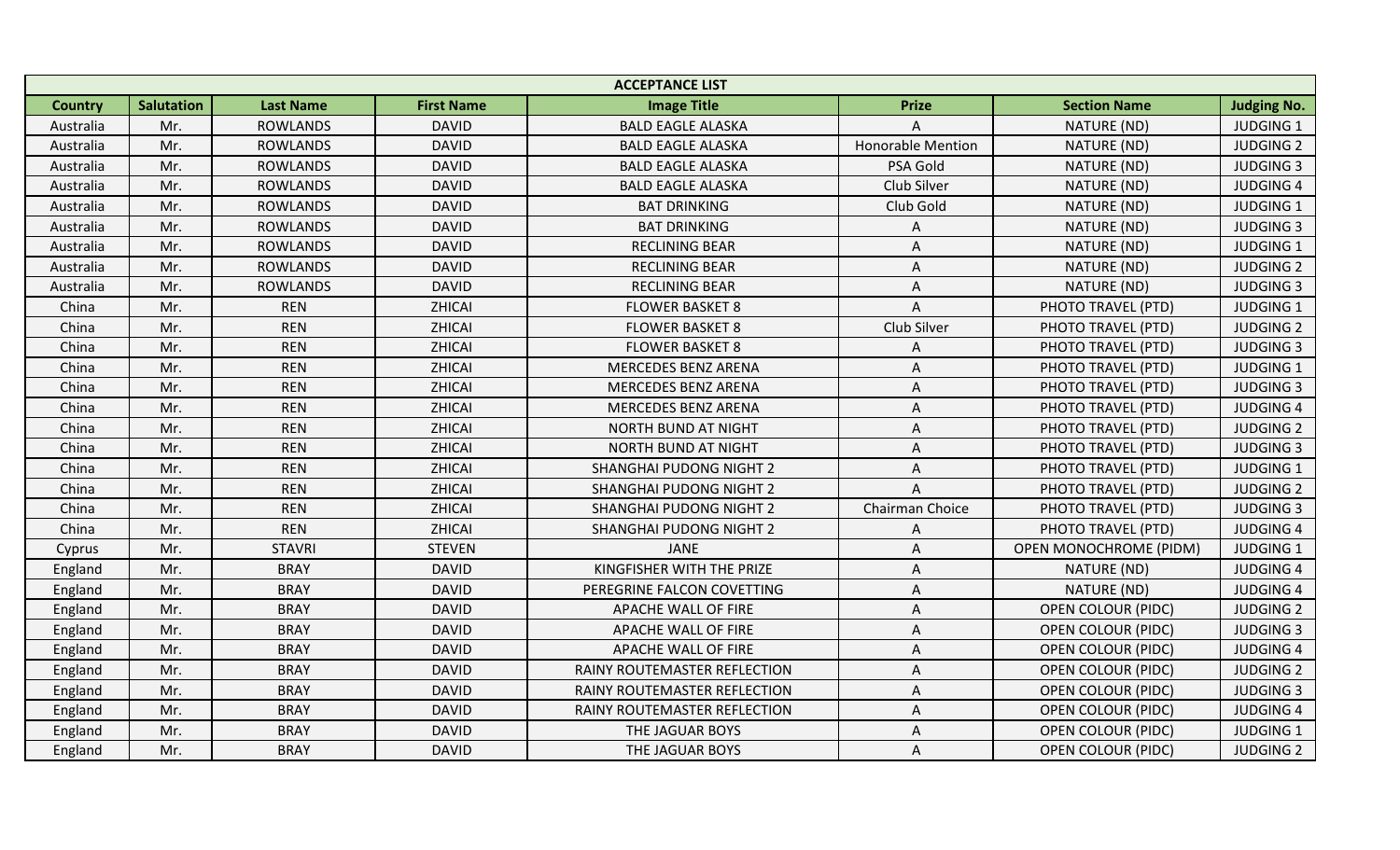| <b>BRAY</b><br>OPEN COLOUR (PIDC)<br>Mr.<br><b>DAVID</b><br>THE JAGUAR BOYS<br>England<br>A<br><b>BRAY</b><br>Mr.<br><b>DAVID</b><br>THE JAGUAR BOYS<br><b>OPEN COLOUR (PIDC)</b><br>England<br>Α<br><b>BRAY</b><br>Mr.<br><b>DAVID</b><br>THE VULCAN BOYS<br>OPEN COLOUR (PIDC)<br>England<br>Α<br>Mr.<br><b>BRAY</b><br><b>DAVID</b><br>England<br>THE VULCAN BOYS<br>Α<br><b>OPEN COLOUR (PIDC)</b><br>Mr.<br><b>BRAY</b><br><b>DAVID</b><br>THE VULCAN BOYS<br>Α<br><b>OPEN COLOUR (PIDC)</b><br>England<br>Mr.<br><b>BRAY</b><br><b>DAVID</b><br><b>MUSTANG LADY</b><br><b>OPEN MONOCHROME (PIDM)</b><br>England<br>A<br><b>BRAY</b><br><b>DAVID</b><br><b>MUSTANG LADY</b><br><b>OPEN MONOCHROME (PIDM)</b><br>England<br>Mr.<br>Α<br><b>BRAY</b><br>Mr.<br><b>DAVID</b><br><b>MUSTANG LADY</b><br>Α<br><b>OPEN MONOCHROME (PIDM)</b><br>England<br><b>BRAY</b><br><b>DAVID</b><br>England<br>Mr.<br><b>MUSTANG LADY</b><br>Α<br><b>OPEN MONOCHROME (PIDM)</b><br>Mr.<br><b>BRAY</b><br><b>DAVID</b><br>THE ENGINE ARRANGERS<br><b>OPEN MONOCHROME (PIDM)</b><br>England<br>A<br><b>BRAY</b><br>Chairman Choice<br>England<br>Mr.<br><b>DAVID</b><br>THE ENGINE ARRANGERS<br><b>OPEN MONOCHROME (PIDM)</b><br><b>BRAY</b><br><b>DAVID</b><br>England<br>Mr.<br>THE ENGINE ARRANGERS<br>OPEN MONOCHROME (PIDM)<br>Α<br><b>BRAY</b><br>Mr.<br><b>DAVID</b><br>THE ENGINE ARRANGERS<br>OPEN MONOCHROME (PIDM)<br>England<br>Α<br><b>BRAY</b><br>Mr.<br><b>DAVID</b><br>THE LANCASTER BOYS<br>Α<br>OPEN MONOCHROME (PIDM)<br>England | <b>JUDGING 3</b> |
|----------------------------------------------------------------------------------------------------------------------------------------------------------------------------------------------------------------------------------------------------------------------------------------------------------------------------------------------------------------------------------------------------------------------------------------------------------------------------------------------------------------------------------------------------------------------------------------------------------------------------------------------------------------------------------------------------------------------------------------------------------------------------------------------------------------------------------------------------------------------------------------------------------------------------------------------------------------------------------------------------------------------------------------------------------------------------------------------------------------------------------------------------------------------------------------------------------------------------------------------------------------------------------------------------------------------------------------------------------------------------------------------------------------------------------------------------------------------------------------------------------------------------------------|------------------|
|                                                                                                                                                                                                                                                                                                                                                                                                                                                                                                                                                                                                                                                                                                                                                                                                                                                                                                                                                                                                                                                                                                                                                                                                                                                                                                                                                                                                                                                                                                                                        |                  |
|                                                                                                                                                                                                                                                                                                                                                                                                                                                                                                                                                                                                                                                                                                                                                                                                                                                                                                                                                                                                                                                                                                                                                                                                                                                                                                                                                                                                                                                                                                                                        | <b>JUDGING 4</b> |
|                                                                                                                                                                                                                                                                                                                                                                                                                                                                                                                                                                                                                                                                                                                                                                                                                                                                                                                                                                                                                                                                                                                                                                                                                                                                                                                                                                                                                                                                                                                                        | <b>JUDGING 2</b> |
|                                                                                                                                                                                                                                                                                                                                                                                                                                                                                                                                                                                                                                                                                                                                                                                                                                                                                                                                                                                                                                                                                                                                                                                                                                                                                                                                                                                                                                                                                                                                        | <b>JUDGING 3</b> |
|                                                                                                                                                                                                                                                                                                                                                                                                                                                                                                                                                                                                                                                                                                                                                                                                                                                                                                                                                                                                                                                                                                                                                                                                                                                                                                                                                                                                                                                                                                                                        | <b>JUDGING 4</b> |
|                                                                                                                                                                                                                                                                                                                                                                                                                                                                                                                                                                                                                                                                                                                                                                                                                                                                                                                                                                                                                                                                                                                                                                                                                                                                                                                                                                                                                                                                                                                                        | <b>JUDGING 1</b> |
|                                                                                                                                                                                                                                                                                                                                                                                                                                                                                                                                                                                                                                                                                                                                                                                                                                                                                                                                                                                                                                                                                                                                                                                                                                                                                                                                                                                                                                                                                                                                        | <b>JUDGING 2</b> |
|                                                                                                                                                                                                                                                                                                                                                                                                                                                                                                                                                                                                                                                                                                                                                                                                                                                                                                                                                                                                                                                                                                                                                                                                                                                                                                                                                                                                                                                                                                                                        | <b>JUDGING 3</b> |
|                                                                                                                                                                                                                                                                                                                                                                                                                                                                                                                                                                                                                                                                                                                                                                                                                                                                                                                                                                                                                                                                                                                                                                                                                                                                                                                                                                                                                                                                                                                                        | <b>JUDGING 4</b> |
|                                                                                                                                                                                                                                                                                                                                                                                                                                                                                                                                                                                                                                                                                                                                                                                                                                                                                                                                                                                                                                                                                                                                                                                                                                                                                                                                                                                                                                                                                                                                        | <b>JUDGING 1</b> |
|                                                                                                                                                                                                                                                                                                                                                                                                                                                                                                                                                                                                                                                                                                                                                                                                                                                                                                                                                                                                                                                                                                                                                                                                                                                                                                                                                                                                                                                                                                                                        | <b>JUDGING 2</b> |
|                                                                                                                                                                                                                                                                                                                                                                                                                                                                                                                                                                                                                                                                                                                                                                                                                                                                                                                                                                                                                                                                                                                                                                                                                                                                                                                                                                                                                                                                                                                                        | <b>JUDGING 3</b> |
|                                                                                                                                                                                                                                                                                                                                                                                                                                                                                                                                                                                                                                                                                                                                                                                                                                                                                                                                                                                                                                                                                                                                                                                                                                                                                                                                                                                                                                                                                                                                        | <b>JUDGING 4</b> |
|                                                                                                                                                                                                                                                                                                                                                                                                                                                                                                                                                                                                                                                                                                                                                                                                                                                                                                                                                                                                                                                                                                                                                                                                                                                                                                                                                                                                                                                                                                                                        | <b>JUDGING 1</b> |
| Mr.<br><b>BRAY</b><br><b>DAVID</b><br>THE LANCASTER BOYS<br>OPEN MONOCHROME (PIDM)<br>England<br>A                                                                                                                                                                                                                                                                                                                                                                                                                                                                                                                                                                                                                                                                                                                                                                                                                                                                                                                                                                                                                                                                                                                                                                                                                                                                                                                                                                                                                                     | <b>JUDGING 2</b> |
| <b>BRAY</b><br>Mr.<br><b>DAVID</b><br>THE LANCASTER BOYS<br><b>OPEN MONOCHROME (PIDM)</b><br>England<br>A                                                                                                                                                                                                                                                                                                                                                                                                                                                                                                                                                                                                                                                                                                                                                                                                                                                                                                                                                                                                                                                                                                                                                                                                                                                                                                                                                                                                                              | <b>JUDGING 3</b> |
| Mr.<br><b>BRAY</b><br><b>DAVID</b><br>THE LANCASTER BOYS<br>Α<br><b>OPEN MONOCHROME (PIDM)</b><br>England                                                                                                                                                                                                                                                                                                                                                                                                                                                                                                                                                                                                                                                                                                                                                                                                                                                                                                                                                                                                                                                                                                                                                                                                                                                                                                                                                                                                                              | <b>JUDGING 4</b> |
| THE SPIV<br>Mr.<br><b>BRAY</b><br><b>DAVID</b><br>Α<br>OPEN MONOCHROME (PIDM)<br>England                                                                                                                                                                                                                                                                                                                                                                                                                                                                                                                                                                                                                                                                                                                                                                                                                                                                                                                                                                                                                                                                                                                                                                                                                                                                                                                                                                                                                                               | <b>JUDGING 1</b> |
| <b>BRAY</b><br>THE SPIV<br>England<br>Mr.<br><b>DAVID</b><br>Α<br><b>OPEN MONOCHROME (PIDM)</b>                                                                                                                                                                                                                                                                                                                                                                                                                                                                                                                                                                                                                                                                                                                                                                                                                                                                                                                                                                                                                                                                                                                                                                                                                                                                                                                                                                                                                                        | <b>JUDGING 2</b> |
| Mr.<br><b>BRAY</b><br>THE SPIV<br><b>DAVID</b><br>England<br>Α<br><b>OPEN MONOCHROME (PIDM)</b>                                                                                                                                                                                                                                                                                                                                                                                                                                                                                                                                                                                                                                                                                                                                                                                                                                                                                                                                                                                                                                                                                                                                                                                                                                                                                                                                                                                                                                        | <b>JUDGING 3</b> |
| THE SPIV<br>Mr.<br><b>BRAY</b><br><b>DAVID</b><br><b>OPEN MONOCHROME (PIDM)</b><br>England<br>A                                                                                                                                                                                                                                                                                                                                                                                                                                                                                                                                                                                                                                                                                                                                                                                                                                                                                                                                                                                                                                                                                                                                                                                                                                                                                                                                                                                                                                        | <b>JUDGING 4</b> |
| <b>BRAY</b><br><b>AURORA OVER BO</b><br>England<br>Mr.<br><b>DAVID</b><br>Α<br>PHOTO TRAVEL (PTD)                                                                                                                                                                                                                                                                                                                                                                                                                                                                                                                                                                                                                                                                                                                                                                                                                                                                                                                                                                                                                                                                                                                                                                                                                                                                                                                                                                                                                                      | <b>JUDGING 2</b> |
| Mr.<br><b>BRAY</b><br><b>DAVID</b><br><b>HAMNOY CLICHE</b><br>PHOTO TRAVEL (PTD)<br>England<br>A                                                                                                                                                                                                                                                                                                                                                                                                                                                                                                                                                                                                                                                                                                                                                                                                                                                                                                                                                                                                                                                                                                                                                                                                                                                                                                                                                                                                                                       | <b>JUDGING 1</b> |
| <b>BRAY</b><br>Mr.<br><b>DAVID</b><br><b>HAMNOY CLICHE</b><br>PHOTO TRAVEL (PTD)<br>England<br>Α                                                                                                                                                                                                                                                                                                                                                                                                                                                                                                                                                                                                                                                                                                                                                                                                                                                                                                                                                                                                                                                                                                                                                                                                                                                                                                                                                                                                                                       | <b>JUDGING 2</b> |
| Mr.<br><b>BRAY</b><br><b>DAVID</b><br>PHOTO TRAVEL (PTD)<br>England<br><b>HAMNOY CLICHE</b><br>A                                                                                                                                                                                                                                                                                                                                                                                                                                                                                                                                                                                                                                                                                                                                                                                                                                                                                                                                                                                                                                                                                                                                                                                                                                                                                                                                                                                                                                       | <b>JUDGING 3</b> |
| Mr.<br><b>BRAY</b><br><b>DAVID</b><br><b>HAMNOY CLICHE</b><br>PHOTO TRAVEL (PTD)<br>England<br>Α                                                                                                                                                                                                                                                                                                                                                                                                                                                                                                                                                                                                                                                                                                                                                                                                                                                                                                                                                                                                                                                                                                                                                                                                                                                                                                                                                                                                                                       | <b>JUDGING 4</b> |
| Mr.<br><b>BRAY</b><br><b>DAVID</b><br>Α<br>PHOTO TRAVEL (PTD)<br>England<br>JAMNIK AT DAWN 1                                                                                                                                                                                                                                                                                                                                                                                                                                                                                                                                                                                                                                                                                                                                                                                                                                                                                                                                                                                                                                                                                                                                                                                                                                                                                                                                                                                                                                           | <b>JUDGING 1</b> |
| Mr.<br><b>BRAY</b><br><b>DAVID</b><br><b>JAMNIK AT DAWN 1</b><br>A<br>PHOTO TRAVEL (PTD)<br>England                                                                                                                                                                                                                                                                                                                                                                                                                                                                                                                                                                                                                                                                                                                                                                                                                                                                                                                                                                                                                                                                                                                                                                                                                                                                                                                                                                                                                                    | <b>JUDGING 2</b> |
| Mr.<br><b>BRAY</b><br><b>DAVID</b><br><b>JAMNIK AT DAWN 1</b><br>PHOTO TRAVEL (PTD)<br>England<br>A                                                                                                                                                                                                                                                                                                                                                                                                                                                                                                                                                                                                                                                                                                                                                                                                                                                                                                                                                                                                                                                                                                                                                                                                                                                                                                                                                                                                                                    | <b>JUDGING 4</b> |
| <b>BRAY</b><br>Mr.<br><b>DAVID</b><br><b>SAKRISOY VISTA</b><br>$\overline{A}$<br>England<br>PHOTO TRAVEL (PTD)                                                                                                                                                                                                                                                                                                                                                                                                                                                                                                                                                                                                                                                                                                                                                                                                                                                                                                                                                                                                                                                                                                                                                                                                                                                                                                                                                                                                                         | <b>JUDGING 1</b> |
| Mr.<br><b>BRAY</b><br><b>DAVID</b><br><b>SAKRISOY VISTA</b><br><b>Honorable Mention</b><br>PHOTO TRAVEL (PTD)<br>England                                                                                                                                                                                                                                                                                                                                                                                                                                                                                                                                                                                                                                                                                                                                                                                                                                                                                                                                                                                                                                                                                                                                                                                                                                                                                                                                                                                                               | <b>JUDGING 2</b> |
| <b>BRAY</b><br><b>DAVID</b><br><b>SAKRISOY VISTA</b><br>PHOTO TRAVEL (PTD)<br>England<br>Mr.<br>A                                                                                                                                                                                                                                                                                                                                                                                                                                                                                                                                                                                                                                                                                                                                                                                                                                                                                                                                                                                                                                                                                                                                                                                                                                                                                                                                                                                                                                      | <b>JUDGING 3</b> |
| Mr.<br><b>BRAY</b><br><b>DAVID</b><br><b>SAKRISOY VISTA</b><br>PHOTO TRAVEL (PTD)<br>England<br>Α                                                                                                                                                                                                                                                                                                                                                                                                                                                                                                                                                                                                                                                                                                                                                                                                                                                                                                                                                                                                                                                                                                                                                                                                                                                                                                                                                                                                                                      |                  |
| England<br>Mr.<br><b>CLARE</b><br><b>JOHN</b><br>AMSTERDAM FRAMES<br><b>OPEN MONOCHROME (PIDM)</b><br>A                                                                                                                                                                                                                                                                                                                                                                                                                                                                                                                                                                                                                                                                                                                                                                                                                                                                                                                                                                                                                                                                                                                                                                                                                                                                                                                                                                                                                                | <b>JUDGING 4</b> |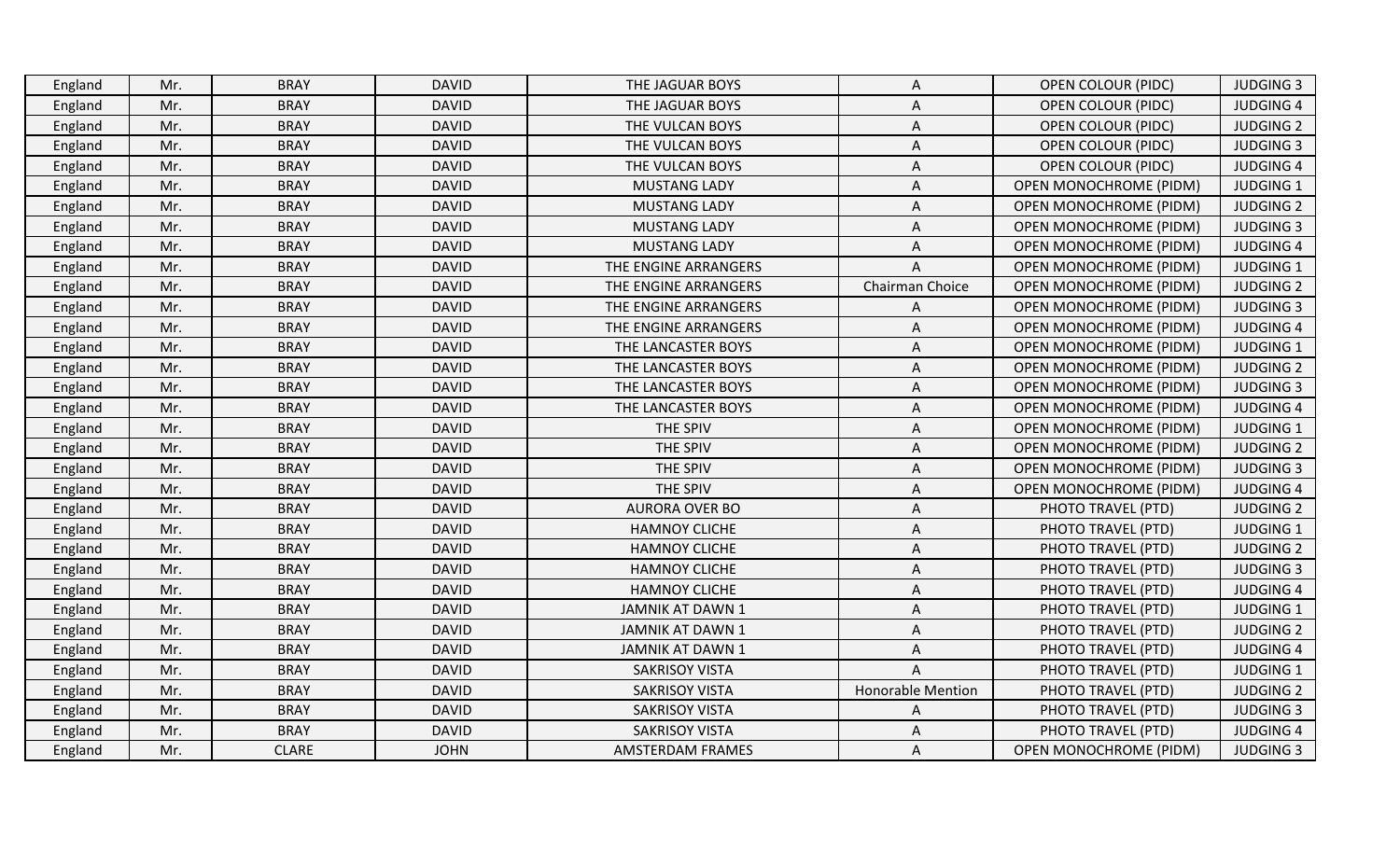| England | Mr.  | <b>CLARE</b> | <b>JOHN</b>      | THE FIDDLER               | A                        | <b>OPEN MONOCHROME (PIDM)</b> | <b>JUDGING 4</b> |
|---------|------|--------------|------------------|---------------------------|--------------------------|-------------------------------|------------------|
| England | Mr.  | <b>CLARE</b> | <b>JOHN</b>      | THE FINAL FURLONG         | Α                        | <b>OPEN MONOCHROME (PIDM)</b> | <b>JUDGING 1</b> |
| England | Mr.  | <b>CLARE</b> | <b>JOHN</b>      | THE FINAL FURLONG         | Α                        | OPEN MONOCHROME (PIDM)        | <b>JUDGING 3</b> |
| England | Mr.  | <b>CLARE</b> | <b>JOHN</b>      | WAVING GONDOLAS           | A                        | OPEN MONOCHROME (PIDM)        | <b>JUDGING 3</b> |
| England | Mr.  | <b>CLARE</b> | <b>JOHN</b>      | <b>CUBAN CLASSIC</b>      | Α                        | PHOTO TRAVEL (PTD)            | <b>JUDGING 3</b> |
| England | Mr.  | <b>MOORE</b> | <b>ROBERT</b>    | <b>OLD ROCKER</b>         | A                        | <b>OPEN COLOUR (PIDC)</b>     | <b>JUDGING 2</b> |
| England | Mr.  | <b>MOORE</b> | <b>ROBERT</b>    | <b>OLD ROCKER</b>         | A                        | <b>OPEN COLOUR (PIDC)</b>     | <b>JUDGING 3</b> |
| England | Mr.  | <b>MOORE</b> | <b>ROBERT</b>    | <b>RED PIGTAIL</b>        | Α                        | <b>OPEN COLOUR (PIDC)</b>     | <b>JUDGING 2</b> |
| England | Mr.  | <b>MOORE</b> | <b>ROBERT</b>    | <b>RED PIGTAIL</b>        | A                        | <b>OPEN COLOUR (PIDC)</b>     | <b>JUDGING 3</b> |
| England | Mr.  | <b>MOORE</b> | <b>ROBERT</b>    | <b>RED PIGTAIL</b>        | Honorable Mention        | <b>OPEN COLOUR (PIDC)</b>     | <b>JUDGING 4</b> |
| England | Mr.  | <b>MOORE</b> | <b>ROBERT</b>    | THE DARK FORREST          | A                        | <b>OPEN COLOUR (PIDC)</b>     | <b>JUDGING 1</b> |
| England | Mr.  | <b>MOORE</b> | <b>ROBERT</b>    | THE DARK FORREST          | Club Silver              | <b>OPEN COLOUR (PIDC)</b>     | <b>JUDGING 2</b> |
| England | Mr.  | <b>MOORE</b> | <b>ROBERT</b>    | THE OPEN DOOR             | A                        | <b>OPEN COLOUR (PIDC)</b>     | JUDGING 1        |
| England | Mr.  | <b>MOORE</b> | <b>ROBERT</b>    | THE OPEN DOOR             | A                        | <b>OPEN COLOUR (PIDC)</b>     | <b>JUDGING 2</b> |
| England | Mr.  | <b>MOORE</b> | <b>ROBERT</b>    | THE OPEN DOOR             | Α                        | <b>OPEN COLOUR (PIDC)</b>     | <b>JUDGING 3</b> |
| England | Mr.  | <b>MOORE</b> | <b>ROBERT</b>    | THE OPEN DOOR             | A                        | <b>OPEN COLOUR (PIDC)</b>     | <b>JUDGING 4</b> |
| England | Mr.  | <b>MOORE</b> | <b>ROBERT</b>    | <b>HORSE TRADER</b>       | Honorable Mention        | <b>OPEN MONOCHROME (PIDM)</b> | <b>JUDGING 2</b> |
| England | Mr.  | <b>MOORE</b> | <b>ROBERT</b>    | <b>HORSE TRADER</b>       | A                        | OPEN MONOCHROME (PIDM)        | <b>JUDGING 3</b> |
| England | Mr.  | <b>MOORE</b> | <b>ROBERT</b>    | <b>MOBILE SHEPHERD</b>    | A                        | <b>OPEN MONOCHROME (PIDM)</b> | <b>JUDGING 1</b> |
| England | Mr.  | <b>MOORE</b> | <b>ROBERT</b>    | MOBILE SHEPHERD           | Α                        | <b>OPEN MONOCHROME (PIDM)</b> | <b>JUDGING 3</b> |
| England | Mr.  | <b>MOORE</b> | <b>ROBERT</b>    | MOBILE SHEPHERD           | Α                        | <b>OPEN MONOCHROME (PIDM)</b> | <b>JUDGING 4</b> |
| England | Mr.  | <b>MOORE</b> | <b>ROBERT</b>    | <b>OUTSIDE SCHOOL</b>     | A                        | <b>OPEN MONOCHROME (PIDM)</b> | <b>JUDGING 1</b> |
| England | Mr.  | <b>MOORE</b> | <b>ROBERT</b>    | <b>OUTSIDE SCHOOL</b>     | Α                        | <b>OPEN MONOCHROME (PIDM)</b> | <b>JUDGING 3</b> |
| England | Mr.  | <b>MOORE</b> | <b>ROBERT</b>    | <b>OUTSIDE SCHOOL</b>     | Α                        | <b>OPEN MONOCHROME (PIDM)</b> | <b>JUDGING 4</b> |
| England | Mr.  | <b>MOORE</b> | <b>ROBERT</b>    | THE TOFF                  | Α                        | <b>OPEN MONOCHROME (PIDM)</b> | JUDGING 1        |
| England | Mr.  | <b>MOORE</b> | <b>ROBERT</b>    | THE TOFF                  | A                        | <b>OPEN MONOCHROME (PIDM)</b> | <b>JUDGING 2</b> |
| England | Mr.  | <b>MOORE</b> | <b>ROBERT</b>    | THE TOFF                  | PSA Gold                 | <b>OPEN MONOCHROME (PIDM)</b> | <b>JUDGING 3</b> |
| England | Mr.  | <b>MOORE</b> | <b>ROBERT</b>    | THE TOFF                  | <b>Honorable Mention</b> | <b>OPEN MONOCHROME (PIDM)</b> | <b>JUDGING 4</b> |
| England | Mr.  | <b>MOORE</b> | <b>ROBERT</b>    | <b>CLOSE CALL</b>         | A                        | PHOTO TRAVEL (PTD)            | <b>JUDGING 4</b> |
| England | Mr.  | <b>MOORE</b> | <b>ROBERT</b>    | <b>ETHIOPEAN CHOIR</b>    | A                        | PHOTO TRAVEL (PTD)            | <b>JUDGING 3</b> |
| England | Mrs. | <b>COOK</b>  | STEPHANIE        | FEMALE ELEPHANT AND YOUNG | Α                        | NATURE (ND)                   | <b>JUDGING 2</b> |
| England | Mrs. | COOK         | STEPHANIE        | <b>MOTHER AND BABY</b>    | Α                        | NATURE (ND)                   | JUDGING 1        |
| England | Mrs. | COOK         | <b>STEPHANIE</b> | <b>MOTHER AND BABY</b>    | Α                        | NATURE (ND)                   | <b>JUDGING 2</b> |
| England | Mrs. | <b>COOK</b>  | <b>STEPHANIE</b> | <b>MOTHER AND BABY</b>    | Α                        | NATURE (ND)                   | <b>JUDGING 3</b> |
|         |      |              |                  |                           |                          |                               |                  |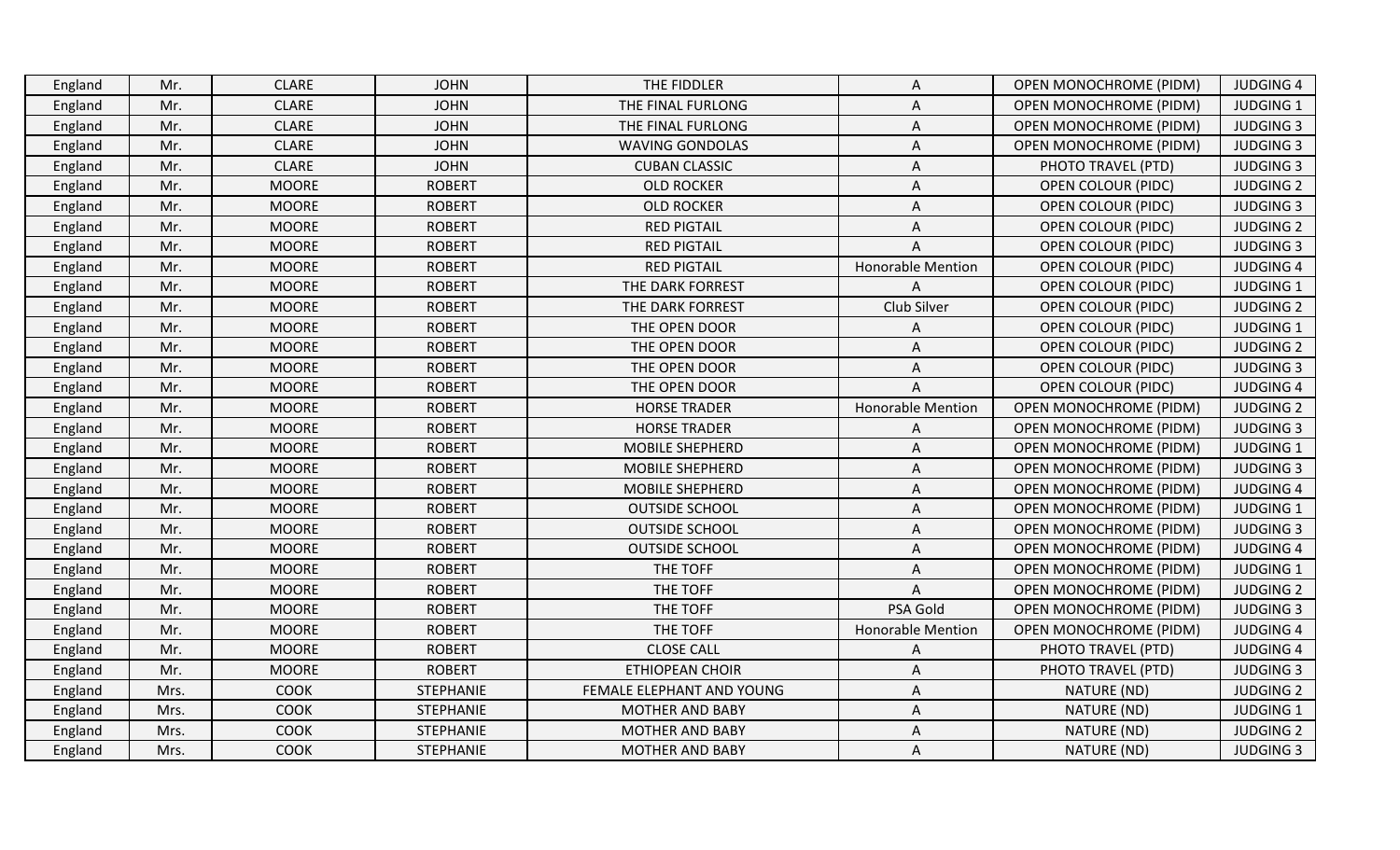| England | Mrs. | <b>COOK</b>   | <b>STEPHANIE</b> | <b>SUCKLING INFANT</b>   | A                         | NATURE (ND)                   | <b>JUDGING 1</b> |
|---------|------|---------------|------------------|--------------------------|---------------------------|-------------------------------|------------------|
| England | Mrs. | <b>COOK</b>   | <b>STEPHANIE</b> | <b>SUCKLING INFANT</b>   | A                         | NATURE (ND)                   | <b>JUDGING 2</b> |
| England | Mrs. | COOK          | <b>STEPHANIE</b> | <b>SUCKLING INFANT</b>   | Α                         | NATURE (ND)                   | <b>JUDGING 3</b> |
| England | Mrs. | COOK          | STEPHANIE        | <b>SUCKLING INFANT</b>   | Α                         | NATURE (ND)                   | <b>JUDGING 4</b> |
| England | Mrs. | COOK          | <b>STEPHANIE</b> | THE HEADDRESS            | Α                         | <b>OPEN COLOUR (PIDC)</b>     | <b>JUDGING 1</b> |
| England | Mrs. | COOK          | <b>STEPHANIE</b> | THE HEADDRESS            | A                         | <b>OPEN COLOUR (PIDC)</b>     | <b>JUDGING 2</b> |
| England | Mrs. | COOK          | <b>STEPHANIE</b> | THE HEADDRESS            | PSA Gold                  | <b>OPEN COLOUR (PIDC)</b>     | <b>JUDGING 3</b> |
| England | Mrs. | <b>COOK</b>   | <b>STEPHANIE</b> | THE HEADDRESS            | Club Bronze               | <b>OPEN COLOUR (PIDC)</b>     | <b>JUDGING 4</b> |
| England | Mrs. | COOK          | <b>STEPHANIE</b> | <b>BRODIE</b>            | Club Gold                 | OPEN MONOCHROME (PIDM)        | <b>JUDGING 1</b> |
| England | Mrs. | COOK          | <b>STEPHANIE</b> | <b>BRODIE</b>            | Α                         | <b>OPEN MONOCHROME (PIDM)</b> | <b>JUDGING 2</b> |
| England | Mrs. | COOK          | <b>STEPHANIE</b> | <b>BRODIE</b>            | A                         | <b>OPEN MONOCHROME (PIDM)</b> | <b>JUDGING 4</b> |
| England | Mrs. | <b>COOK</b>   | <b>STEPHANIE</b> | IN TRAINING              | PSA Gold                  | OPEN MONOCHROME (PIDM)        | <b>JUDGING 2</b> |
| England | Mrs. | COOK          | <b>STEPHANIE</b> | MY BEST FRIEND           | A                         | OPEN MONOCHROME (PIDM)        | <b>JUDGING 1</b> |
| England | Mrs. | COOK          | <b>STEPHANIE</b> | MY BEST FRIEND           | Α                         | OPEN MONOCHROME (PIDM)        | <b>JUDGING 2</b> |
| England | Mrs. | COOK          | <b>STEPHANIE</b> | MY BEST FRIEND           | Α                         | <b>OPEN MONOCHROME (PIDM)</b> | <b>JUDGING 3</b> |
| England | Mrs. | COOK          | <b>STEPHANIE</b> | <b>READY TO GO</b>       | A                         | OPEN MONOCHROME (PIDM)        | <b>JUDGING 2</b> |
| England | Mrs. | COOK          | <b>STEPHANIE</b> | <b>READY TO GO</b>       | $\boldsymbol{\mathsf{A}}$ | <b>OPEN MONOCHROME (PIDM)</b> | <b>JUDGING 3</b> |
| England | Mrs. | COOK          | <b>STEPHANIE</b> | <b>READY TO GO</b>       | A                         | OPEN MONOCHROME (PIDM)        | <b>JUDGING 4</b> |
| England | Mrs. | <b>COOK</b>   | <b>STEPHANIE</b> | <b>DANGEROUS DESCENT</b> | A                         | PHOTO TRAVEL (PTD)            | <b>JUDGING 3</b> |
| Germany | Dr.  | ODENBACH      | <b>STEFAN</b>    | <b>LEISURE</b>           | Α                         | <b>OPEN MONOCHROME (PIDM)</b> | <b>JUDGING 1</b> |
| Germany | Dr.  | ODENBACH      | <b>STEFAN</b>    | <b>LEISURE</b>           | Α                         | <b>OPEN MONOCHROME (PIDM)</b> | <b>JUDGING 2</b> |
| Germany | Dr.  | ODENBACH      | <b>STEFAN</b>    | <b>LEISURE</b>           | Club Silver               | <b>OPEN MONOCHROME (PIDM)</b> | <b>JUDGING 3</b> |
| Germany | Dr.  | ODENBACH      | <b>STEFAN</b>    | <b>LEISURE</b>           | Α                         | <b>OPEN MONOCHROME (PIDM)</b> | <b>JUDGING 4</b> |
| Germany | Dr.  | ODENBACH      | <b>STEFAN</b>    | <b>NOT UNDRESSED</b>     | Α                         | <b>OPEN MONOCHROME (PIDM)</b> | <b>JUDGING 1</b> |
| Germany | Dr.  | ODENBACH      | <b>STEFAN</b>    | NOT UNDRESSED            | Α                         | <b>OPEN MONOCHROME (PIDM)</b> | <b>JUDGING 2</b> |
| Germany | Dr.  | ODENBACH      | <b>STEFAN</b>    | <b>NOT UNDRESSED</b>     | Α                         | <b>OPEN MONOCHROME (PIDM)</b> | <b>JUDGING 4</b> |
| Germany | Dr.  | ODENBACH      | <b>STEFAN</b>    | PIN UP 3                 | Α                         | <b>OPEN MONOCHROME (PIDM)</b> | <b>JUDGING 2</b> |
| Germany | Dr.  | ODENBACH      | <b>STEFAN</b>    | THE CUBE                 | A                         | OPEN MONOCHROME (PIDM)        | JUDGING 1        |
| Germany | Dr.  | ODENBACH      | <b>STEFAN</b>    | THE CUBE                 | Club Bronze               | OPEN MONOCHROME (PIDM)        | <b>JUDGING 2</b> |
| Germany | Dr.  | ODENBACH      | <b>STEFAN</b>    | THE CUBE                 | Α                         | <b>OPEN MONOCHROME (PIDM)</b> | <b>JUDGING 3</b> |
| Germany | Dr.  | ODENBACH      | <b>STEFAN</b>    | THE CUBE                 | Α                         | OPEN MONOCHROME (PIDM)        | <b>JUDGING 4</b> |
| Germany | Mr.  | <b>BECKER</b> | REINHARD         | <b>DANCERS 21</b>        | Α                         | OPEN COLOUR (PIDC)            | <b>JUDGING 2</b> |
| Germany | Mr.  | <b>BECKER</b> | REINHARD         | FANNY 21                 | Α                         | <b>OPEN COLOUR (PIDC)</b>     | <b>JUDGING 1</b> |
| Germany | Mr.  | <b>BECKER</b> | REINHARD         | FANNY 21                 | A                         | <b>OPEN COLOUR (PIDC)</b>     | <b>JUDGING 2</b> |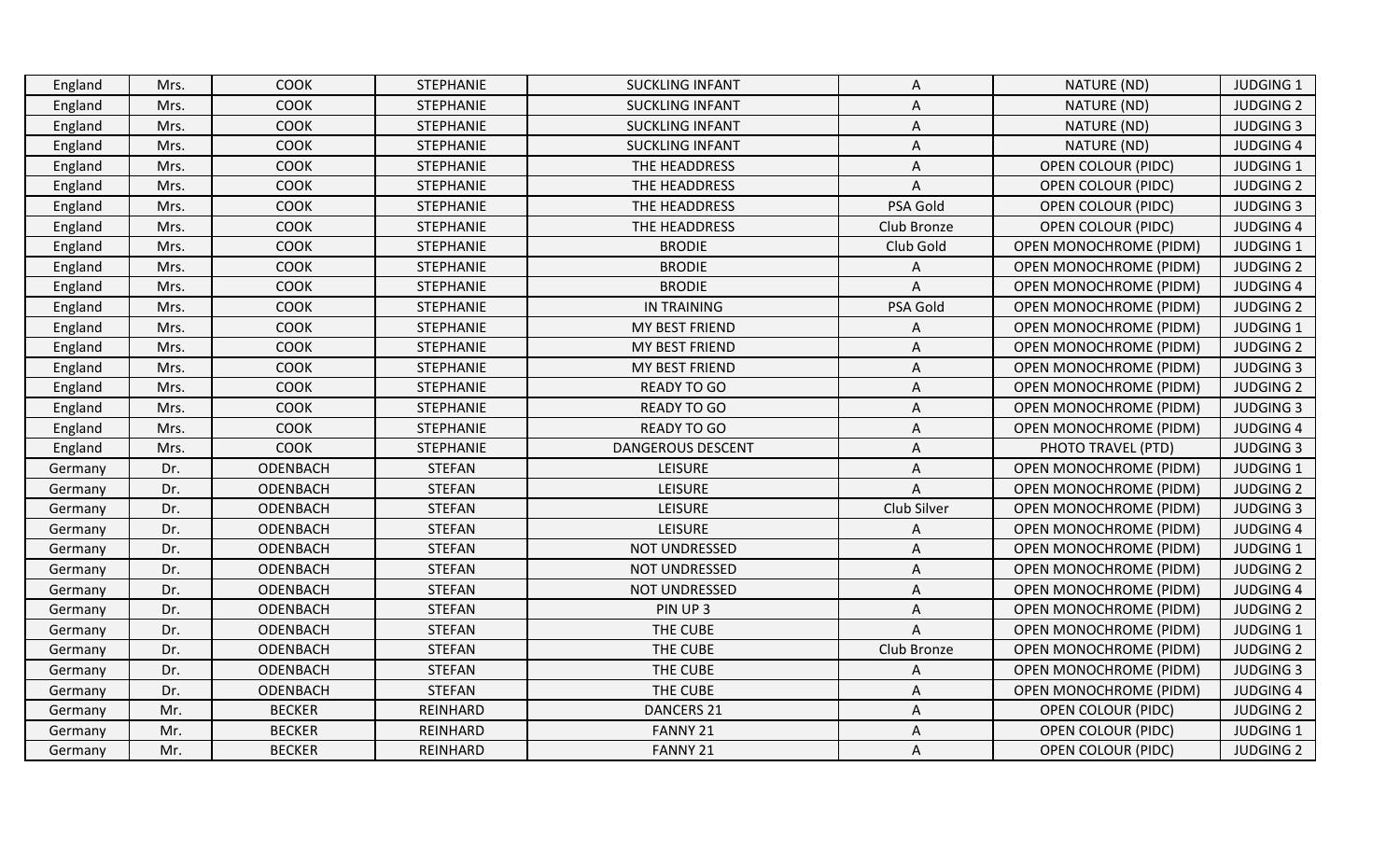| Germany | Mr. | <b>BECKER</b>   | REINHARD  | FANNY 21                | A                        | <b>OPEN COLOUR (PIDC)</b>     | <b>JUDGING 3</b> |
|---------|-----|-----------------|-----------|-------------------------|--------------------------|-------------------------------|------------------|
| Germany | Mr. | <b>BECKER</b>   | REINHARD  | FANNY 21                | Club Silver              | <b>OPEN COLOUR (PIDC)</b>     | <b>JUDGING 4</b> |
| Germany | Mr. | <b>BECKER</b>   | REINHARD  | <b>IM WINDKANAL 3</b>   | Α                        | <b>OPEN COLOUR (PIDC)</b>     | <b>JUDGING 2</b> |
| Germany | Mr. | <b>BECKER</b>   | REINHARD  | <b>IM WINDKANAL 3</b>   | Α                        | <b>OPEN COLOUR (PIDC)</b>     | <b>JUDGING 3</b> |
| Germany | Mr. | <b>BECKER</b>   | REINHARD  | JOHANNA 02              | Α                        | <b>OPEN COLOUR (PIDC)</b>     | <b>JUDGING 1</b> |
| Germany | Mr. | <b>BECKER</b>   | REINHARD  | JOHANNA 02              | A                        | <b>OPEN COLOUR (PIDC)</b>     | <b>JUDGING 4</b> |
| Germany | Mr. | <b>BECKER</b>   | REINHARD  | AKT <sub>09</sub>       | Α                        | <b>OPEN MONOCHROME (PIDM)</b> | <b>JUDGING 1</b> |
| Germany | Mr. | <b>BECKER</b>   | REINHARD  | AKT <sub>09</sub>       | Α                        | <b>OPEN MONOCHROME (PIDM)</b> | <b>JUDGING 2</b> |
| Germany | Mr. | <b>BECKER</b>   | REINHARD  | FANNY 20                | A                        | OPEN MONOCHROME (PIDM)        | <b>JUDGING 1</b> |
| Germany | Mr. | <b>BECKER</b>   | REINHARD  | FANNY 20                | A                        | <b>OPEN MONOCHROME (PIDM)</b> | <b>JUDGING 2</b> |
| Germany | Mr. | <b>BECKER</b>   | REINHARD  | FANNY 20                | Club Bronze              | <b>OPEN MONOCHROME (PIDM)</b> | <b>JUDGING 4</b> |
| Germany | Mr. | <b>BECKER</b>   | REINHARD  | TINE 04                 | Α                        | <b>OPEN MONOCHROME (PIDM)</b> | <b>JUDGING 1</b> |
| Germany | Mr. | <b>BECKER</b>   | REINHARD  | <b>TINE 04</b>          | A                        | <b>OPEN MONOCHROME (PIDM)</b> | <b>JUDGING 2</b> |
| Germany | Mr. | <b>BECKER</b>   | REINHARD  | TINE 04                 | Α                        | <b>OPEN MONOCHROME (PIDM)</b> | <b>JUDGING 4</b> |
| Germany | Mr. | <b>BECKER</b>   | REINHARD  | <b>VIKTORIA 23</b>      | A                        | OPEN MONOCHROME (PIDM)        | <b>JUDGING 2</b> |
| Germany | Mr. | <b>BECKER</b>   | REINHARD  | <b>VIKTORIA 23</b>      | A                        | OPEN MONOCHROME (PIDM)        | <b>JUDGING 4</b> |
| Germany | Mr. | <b>HOCHHAUS</b> | ALEXANDER | <b>CLOUDED</b>          | Α                        | <b>OPEN COLOUR (PIDC)</b>     | <b>JUDGING 1</b> |
| Germany | Mr. | <b>HOCHHAUS</b> | ALEXANDER | <b>CLOUDED</b>          | A                        | <b>OPEN COLOUR (PIDC)</b>     | <b>JUDGING 2</b> |
| Germany | Mr. | <b>HOCHHAUS</b> | ALEXANDER | <b>CLOUDED</b>          | <b>Honorable Mention</b> | <b>OPEN COLOUR (PIDC)</b>     | <b>JUDGING 3</b> |
| Germany | Mr. | <b>HOCHHAUS</b> | ALEXANDER | <b>CLOUDED</b>          | A                        | <b>OPEN COLOUR (PIDC)</b>     | <b>JUDGING 4</b> |
| Germany | Mr. | <b>HOCHHAUS</b> | ALEXANDER | <b>DREAM OF LIBERTY</b> | A                        | <b>OPEN COLOUR (PIDC)</b>     | <b>JUDGING 1</b> |
| Germany | Mr. | <b>HOCHHAUS</b> | ALEXANDER | <b>DREAM OF LIBERTY</b> | A                        | <b>OPEN COLOUR (PIDC)</b>     | <b>JUDGING 2</b> |
| Germany | Mr. | <b>HOCHHAUS</b> | ALEXANDER | <b>DREAM OF LIBERTY</b> | A                        | <b>OPEN COLOUR (PIDC)</b>     | <b>JUDGING 3</b> |
| Germany | Mr. | <b>HOCHHAUS</b> | ALEXANDER | <b>DREAM OF LIBERTY</b> | Chairman Choice          | <b>OPEN COLOUR (PIDC)</b>     | <b>JUDGING 4</b> |
| Germany | Mr. | <b>HOCHHAUS</b> | ALEXANDER | <b>FRAMEWORK</b>        | Α                        | <b>OPEN COLOUR (PIDC)</b>     | <b>JUDGING 2</b> |
| Germany | Mr. | <b>HOCHHAUS</b> | ALEXANDER | <b>SHOETIME</b>         | Club Bronze              | <b>OPEN COLOUR (PIDC)</b>     | <b>JUDGING 1</b> |
| Germany | Mr. | <b>HOCHHAUS</b> | ALEXANDER | <b>SHOETIME</b>         | Club Gold                | <b>OPEN COLOUR (PIDC)</b>     | <b>JUDGING 2</b> |
| Germany | Mr. | <b>HOCHHAUS</b> | ALEXANDER | <b>SHOETIME</b>         | A                        | <b>OPEN COLOUR (PIDC)</b>     | <b>JUDGING 3</b> |
| Germany | Mr. | <b>HOCHHAUS</b> | ALEXANDER | <b>SHOETIME</b>         | A                        | <b>OPEN COLOUR (PIDC)</b>     | <b>JUDGING 4</b> |
| Germany | Mr. | <b>HOCHHAUS</b> | ALEXANDER | <b>ATLANTIS</b>         | Α                        | <b>OPEN MONOCHROME (PIDM)</b> | <b>JUDGING 1</b> |
| Germany | Mr. | <b>HOCHHAUS</b> | ALEXANDER | <b>ATLANTIS</b>         | Α                        | <b>OPEN MONOCHROME (PIDM)</b> | <b>JUDGING 4</b> |
| Germany | Mr. | <b>HOCHHAUS</b> | ALEXANDER | CONTEMPLATION           | Α                        | OPEN MONOCHROME (PIDM)        | <b>JUDGING 2</b> |
| Germany | Mr. | <b>HOCHHAUS</b> | ALEXANDER | CONTEMPLATION           | A                        | OPEN MONOCHROME (PIDM)        | <b>JUDGING 3</b> |
| Germany | Mr. | <b>HOCHHAUS</b> | ALEXANDER | <b>CONTEMPLATION</b>    | A                        | <b>OPEN MONOCHROME (PIDM)</b> | <b>JUDGING 4</b> |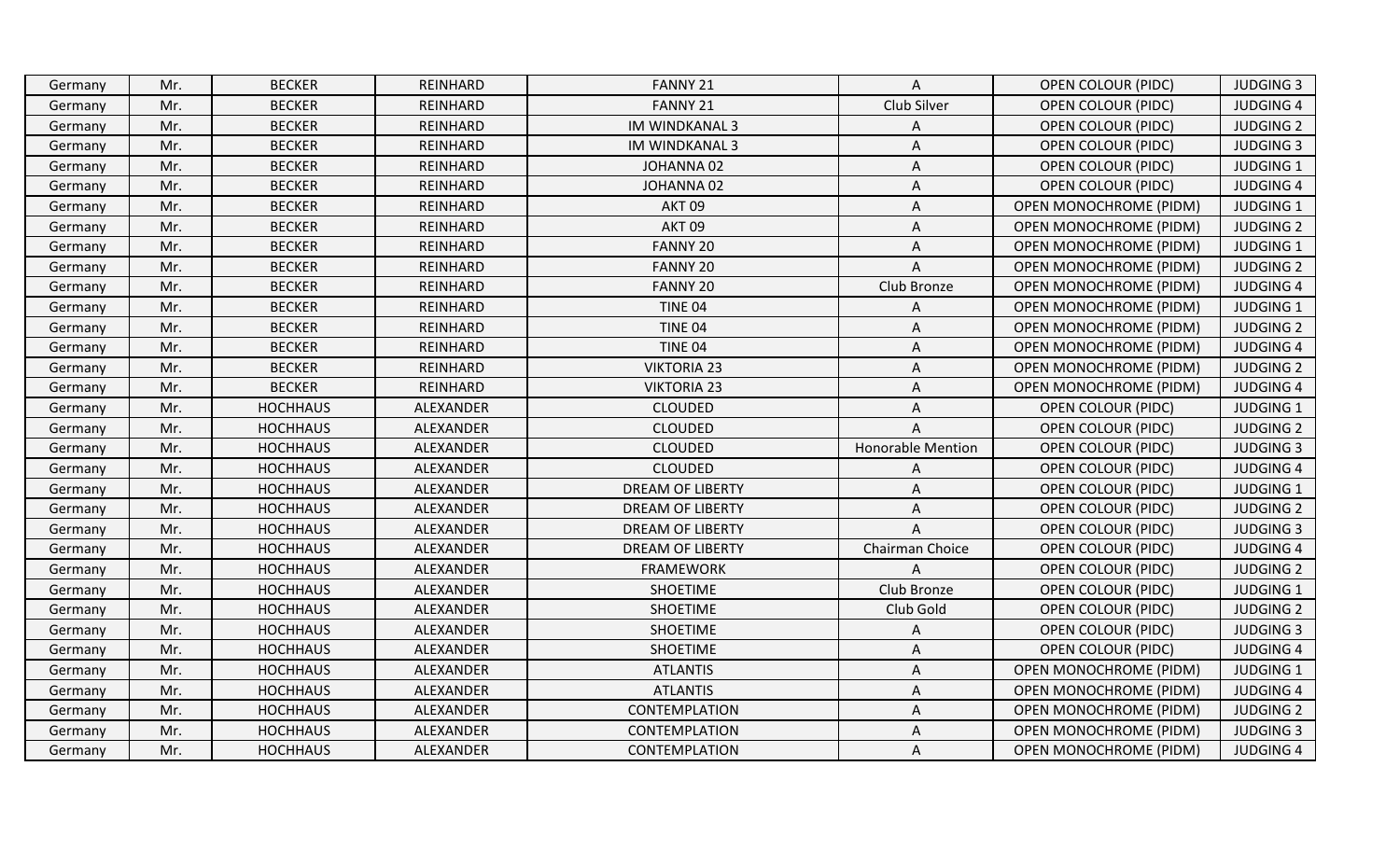| Germany   | Mr.  | <b>HOCHHAUS</b> | ALEXANDER             | TO EMOTE                     | PSA Gold  | <b>OPEN MONOCHROME (PIDM)</b> | <b>JUDGING 1</b> |
|-----------|------|-----------------|-----------------------|------------------------------|-----------|-------------------------------|------------------|
| Germany   | Mr.  | <b>HOCHHAUS</b> | ALEXANDER             | TO EMOTE                     |           | <b>OPEN MONOCHROME (PIDM)</b> | <b>JUDGING 2</b> |
| Germany   | Mr.  | <b>HOCHHAUS</b> | ALEXANDER             | TO EMOTE                     | A         | OPEN MONOCHROME (PIDM)        | <b>JUDGING 3</b> |
| Germany   | Mr.  | <b>HOCHHAUS</b> | ALEXANDER             | TO EMOTE                     | Club Gold | <b>OPEN MONOCHROME (PIDM)</b> | <b>JUDGING 4</b> |
| Germany   | Mr.  | <b>SCHWEDEN</b> | WOLFGANG              | LA VIE 1                     | Α         | <b>OPEN COLOUR (PIDC)</b>     | <b>JUDGING 1</b> |
| Germany   | Mr.  | <b>SCHWEDEN</b> | <b>WOLFGANG</b>       | LA VIE 1                     | Α         | <b>OPEN COLOUR (PIDC)</b>     | <b>JUDGING 4</b> |
| Germany   | Mr.  | <b>SCHWEDEN</b> | <b>WOLFGANG</b>       | <b>HARNESS RACING 2</b>      | Α         | <b>OPEN MONOCHROME (PIDM)</b> | <b>JUDGING 2</b> |
| Germany   | Mrs. | HALVAS-NIELSEN  | <b>HERDIS</b>         | ETOSHA DIVERSITY             | A         | NATURE (ND)                   | <b>JUDGING 2</b> |
| Germany   | Mrs. | HALVAS-NIELSEN  | <b>HERDIS</b>         | <b>ETOSHA DIVERSITY</b>      | A         | NATURE (ND)                   | <b>JUDGING 3</b> |
| Germany   | Mrs. | HALVAS-NIELSEN  | <b>HERDIS</b>         | LION ON THE LOG 2            | Α         | NATURE (ND)                   | <b>JUDGING 2</b> |
| Germany   | Mrs. | HALVAS-NIELSEN  | <b>HERDIS</b>         | LION ON THE LOG 2            | A         | NATURE (ND)                   | <b>JUDGING 4</b> |
| Germany   | Mrs. | HALVAS-NIELSEN  | <b>HERDIS</b>         | <b>CRYSTALL ICE</b>          | A         | <b>OPEN COLOUR (PIDC)</b>     | <b>JUDGING 1</b> |
| Germany   | Mrs. | HALVAS-NIELSEN  | <b>HERDIS</b>         | <b>CRYSTALL ICE</b>          | Α         | <b>OPEN COLOUR (PIDC)</b>     | <b>JUDGING 4</b> |
| Germany   | Mrs. | HALVAS-NIELSEN  | <b>HERDIS</b>         | ICE ON THE MOVE              | A         | <b>OPEN COLOUR (PIDC)</b>     | <b>JUDGING 1</b> |
| Germany   | Mrs. | HALVAS-NIELSEN  | <b>HERDIS</b>         | TRAVELING WITH A BIKE        | Α         | <b>OPEN COLOUR (PIDC)</b>     | <b>JUDGING 3</b> |
| Germany   | Mrs. | HALVAS-NIELSEN  | <b>HERDIS</b>         | IN THE KARO VILLAGE          | A         | PHOTO TRAVEL (PTD)            | <b>JUDGING 3</b> |
| Hong Kong | Dr.  | <b>CHOY</b>     | <b>BOO SUM ROBERT</b> | <b>ENJOY THE SAME VIEW A</b> | Α         | NATURE (ND)                   | <b>JUDGING 4</b> |
| Hong Kong | Dr.  | <b>CHOY</b>     | <b>BOO SUM ROBERT</b> | <b>READY TO TAKE OFF</b>     | Α         | NATURE (ND)                   | <b>JUDGING 1</b> |
| Hong Kong | Dr.  | <b>CHOY</b>     | <b>BOO SUM ROBERT</b> | CHURCH OF SAVIOR ON BLOOD    | Α         | <b>OPEN COLOUR (PIDC)</b>     | <b>JUDGING 2</b> |
| Hong Kong | Dr.  | <b>CHOY</b>     | <b>BOO SUM ROBERT</b> | CHURCH OF SAVIOR ON BLOOD    | Α         | <b>OPEN COLOUR (PIDC)</b>     | <b>JUDGING 3</b> |
| Hong Kong | Dr.  | <b>CHOY</b>     | <b>BOO SUM ROBERT</b> | <b>EYES ON THE BALL</b>      | A         | <b>OPEN COLOUR (PIDC)</b>     | <b>JUDGING 4</b> |
| Hong Kong | Mr.  | <b>CHE</b>      | ARNALDO PAULO         | ANTI BILLED SANDPIPPER 2     | Α         | NATURE (ND)                   | <b>JUDGING 2</b> |
| Hong Kong | Mr.  | <b>CHE</b>      | <b>ARNALDO PAULO</b>  | ANTI BILLED SANDPIPPER 2     | Α         | NATURE (ND)                   | <b>JUDGING 3</b> |
| Hong Kong | Mr.  | <b>CHE</b>      | ARNALDO PAULO         | HUDSONIAN WHIMBREL 2         | A         | NATURE (ND)                   | <b>JUDGING 1</b> |
| Hong Kong | Mr.  | <b>CHE</b>      | <b>ARNALDO PAULO</b>  | A LONG RED DRESS 1           | PSA Gold  | OPEN COLOUR (PIDC)            | <b>JUDGING 1</b> |
| Hong Kong | Mr.  | <b>CHE</b>      | <b>ARNALDO PAULO</b>  | A LONG RED DRESS 1           | Α         | <b>OPEN COLOUR (PIDC)</b>     | <b>JUDGING 2</b> |
| Hong Kong | Mr.  | <b>CHE</b>      | <b>ARNALDO PAULO</b>  | A LONG RED DRESS 1           | Α         | <b>OPEN COLOUR (PIDC)</b>     | <b>JUDGING 3</b> |
| Hong Kong | Mr.  | <b>CHE</b>      | <b>ARNALDO PAULO</b>  | A LONG RED DRESS 1           | Α         | <b>OPEN COLOUR (PIDC)</b>     | <b>JUDGING 4</b> |
| Hong Kong | Mr.  | <b>CHE</b>      | <b>ARNALDO PAULO</b>  | A SHORT MOUSTACHE 2          | Α         | <b>OPEN COLOUR (PIDC)</b>     | <b>JUDGING 1</b> |
| Hong Kong | Mr.  | <b>CHE</b>      | <b>ARNALDO PAULO</b>  | A SHORT MOUSTACHE 2          | Α         | <b>OPEN COLOUR (PIDC)</b>     | <b>JUDGING 2</b> |
| Hong Kong | Mr.  | <b>CHE</b>      | <b>ARNALDO PAULO</b>  | A SHORT MOUSTACHE 2          | Α         | <b>OPEN COLOUR (PIDC)</b>     | <b>JUDGING 3</b> |
| Hong Kong | Mr.  | <b>CHE</b>      | ARNALDO PAULO         | <b>GRAZING 2</b>             | Α         | <b>OPEN COLOUR (PIDC)</b>     | <b>JUDGING 1</b> |
| Hong Kong | Mr.  | <b>CHE</b>      | <b>ARNALDO PAULO</b>  | <b>GRAZING 2</b>             | Α         | <b>OPEN COLOUR (PIDC)</b>     | <b>JUDGING 2</b> |
| Hong Kong | Mr.  | <b>CHE</b>      | <b>ARNALDO PAULO</b>  | <b>GRAZING 2</b>             | A         | <b>OPEN COLOUR (PIDC)</b>     | <b>JUDGING 3</b> |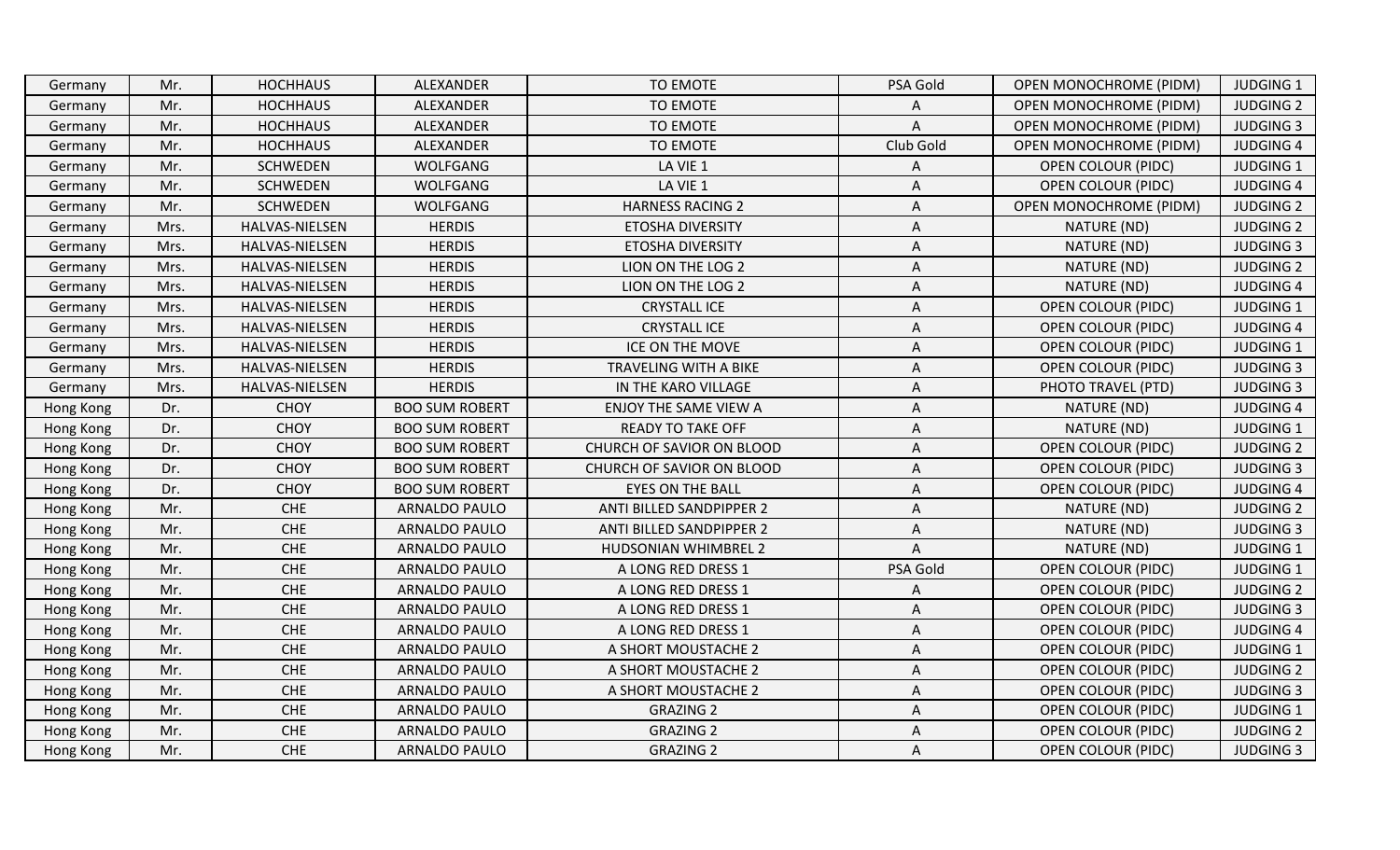| Hong Kong | Mr. | <b>CHE</b>      | <b>ARNALDO PAULO</b> | <b>GRAZING 2</b>             | Α                        | <b>OPEN COLOUR (PIDC)</b>     | <b>JUDGING 4</b> |
|-----------|-----|-----------------|----------------------|------------------------------|--------------------------|-------------------------------|------------------|
| Hong Kong | Mr. | <b>CHE</b>      | <b>ARNALDO PAULO</b> | <b>TIBETAN LITTLE GIRL 6</b> | Α                        | <b>OPEN COLOUR (PIDC)</b>     | <b>JUDGING 1</b> |
| Hong Kong | Mr. | <b>CHE</b>      | <b>ARNALDO PAULO</b> | <b>TIBETAN LITTLE GIRL 6</b> | Α                        | <b>OPEN COLOUR (PIDC)</b>     | <b>JUDGING 3</b> |
| Hong Kong | Mr. | <b>CHE</b>      | <b>ARNALDO PAULO</b> | <b>AFRICAN SOCCER TEAM</b>   | A                        | OPEN MONOCHROME (PIDM)        | <b>JUDGING 1</b> |
| Hong Kong | Mr. | <b>CHE</b>      | ARNALDO PAULO        | AFRICAN SOCCER TEAM          | Club Gold                | <b>OPEN MONOCHROME (PIDM)</b> | <b>JUDGING 3</b> |
| Hong Kong | Mr. | <b>CHE</b>      | ARNALDO PAULO        | <b>BLUE CITY 10</b>          | A                        | <b>OPEN MONOCHROME (PIDM)</b> | <b>JUDGING 1</b> |
| Hong Kong | Mr. | <b>CHE</b>      | <b>ARNALDO PAULO</b> | <b>BLUE CITY 10</b>          | Α                        | <b>OPEN MONOCHROME (PIDM)</b> | <b>JUDGING 2</b> |
| Hong Kong | Mr. | CHE             | <b>ARNALDO PAULO</b> | <b>BLUE CITY 10</b>          | Α                        | <b>OPEN MONOCHROME (PIDM)</b> | <b>JUDGING 3</b> |
| Hong Kong | Mr. | <b>CHE</b>      | ARNALDO PAULO        | <b>BLUE CITY 10</b>          | A                        | <b>OPEN MONOCHROME (PIDM)</b> | <b>JUDGING 4</b> |
| Hong Kong | Mr. | <b>CHE</b>      | ARNALDO PAULO        | <b>MOTHER AND SON 2</b>      | A                        | <b>OPEN MONOCHROME (PIDM)</b> | <b>JUDGING 1</b> |
| Hong Kong | Mr. | <b>CHE</b>      | ARNALDO PAULO        | <b>MOTHER AND SON 2</b>      | Club Silver              | <b>OPEN MONOCHROME (PIDM)</b> | <b>JUDGING 2</b> |
| Hong Kong | Mr. | <b>CHE</b>      | ARNALDO PAULO        | <b>MOTHER AND SON 2</b>      | Α                        | OPEN MONOCHROME (PIDM)        | <b>JUDGING 3</b> |
| Hong Kong | Mr. | <b>CHE</b>      | <b>ARNALDO PAULO</b> | <b>MOTHER AND SON 2</b>      | A                        | OPEN MONOCHROME (PIDM)        | <b>JUDGING 4</b> |
| Hong Kong | Mr. | <b>CHE</b>      | ARNALDO PAULO        | WIND UP THE WAVES 2          | A                        | <b>OPEN MONOCHROME (PIDM)</b> | <b>JUDGING 1</b> |
| Hong Kong | Mr. | ${\sf CHE}$     | ARNALDO PAULO        | WIND UP THE WAVES 2          | Α                        | OPEN MONOCHROME (PIDM)        | <b>JUDGING 2</b> |
| Hong Kong | Mr. | <b>CHE</b>      | ARNALDO PAULO        | WIND UP THE WAVES 2          | Α                        | <b>OPEN MONOCHROME (PIDM)</b> | <b>JUDGING 3</b> |
| Hong Kong | Mr. | <b>CHE</b>      | <b>ARNALDO PAULO</b> | <b>BUDDHIST FESTIVAL 6</b>   | A                        | PHOTO TRAVEL (PTD)            | <b>JUDGING 1</b> |
| Hong Kong | Mr. | <b>CHE</b>      | <b>ARNALDO PAULO</b> | <b>BUDDHIST FESTIVAL 6</b>   | Club Bronze              | PHOTO TRAVEL (PTD)            | <b>JUDGING 2</b> |
| Hong Kong | Mr. | <b>CHE</b>      | ARNALDO PAULO        | <b>BUDDHIST FESTIVAL 6</b>   | A                        | PHOTO TRAVEL (PTD)            | <b>JUDGING 3</b> |
| Hong Kong | Mr. | CHE             | <b>ARNALDO PAULO</b> | <b>BUDDHIST FESTIVAL 6</b>   | A                        | PHOTO TRAVEL (PTD)            | <b>JUDGING 4</b> |
| Hong Kong | Mr. | <b>CHE</b>      | <b>ARNALDO PAULO</b> | DESERT AND THE POPULUS 2     | Α                        | PHOTO TRAVEL (PTD)            | <b>JUDGING 1</b> |
| Hong Kong | Mr. | <b>CHE</b>      | <b>ARNALDO PAULO</b> | DESERT AND THE POPULUS 2     | Α                        | PHOTO TRAVEL (PTD)            | <b>JUDGING 2</b> |
| Hong Kong | Mr. | CHE             | <b>ARNALDO PAULO</b> | DESERT AND THE POPULUS 2     | A                        | PHOTO TRAVEL (PTD)            | <b>JUDGING 3</b> |
| Hong Kong | Mr. | <b>CHE</b>      | ARNALDO PAULO        | <b>MUZTAG SNOW PEAK 1</b>    | A                        | PHOTO TRAVEL (PTD)            | <b>JUDGING 3</b> |
| Hong Kong | Mr. | <b>CHE</b>      | ARNALDO PAULO        | THE BLOOMING SMOKE 3         | Α                        | PHOTO TRAVEL (PTD)            | <b>JUDGING 1</b> |
| Hong Kong | Mr. | <b>CHE</b>      | ARNALDO PAULO        | THE BLOOMING SMOKE 3         | Α                        | PHOTO TRAVEL (PTD)            | <b>JUDGING 2</b> |
| Hong Kong | Mr. | <b>CHE</b>      | <b>ARNALDO PAULO</b> | THE BLOOMING SMOKE 3         | Α                        | PHOTO TRAVEL (PTD)            | <b>JUDGING 3</b> |
| Hong Kong | Mr. | <b>CHE</b>      | <b>ARNALDO PAULO</b> | THE BLOOMING SMOKE 3         | Α                        | PHOTO TRAVEL (PTD)            | <b>JUDGING 4</b> |
| Hungary   | Mr. | SKERLECZ        | <b>NORA</b>          | <b>FOX LOVE</b>              | A                        | NATURE (ND)                   | <b>JUDGING 2</b> |
| Hungary   | Mr. | SKERLECZ        | <b>NORA</b>          | <b>FOX LOVE</b>              | A                        | NATURE (ND)                   | <b>JUDGING 3</b> |
| Hungary   | Mr. | <b>SKERLECZ</b> | <b>NORA</b>          | IN A PURPLE DREAM            | Α                        | NATURE (ND)                   | <b>JUDGING 1</b> |
| Hungary   | Mr. | SKERLECZ        | <b>NORA</b>          | THE END OF AN ERA            | Α                        | <b>OPEN COLOUR (PIDC)</b>     | <b>JUDGING 1</b> |
| Hungary   | Mr. | SKERLECZ        | <b>NORA</b>          | THE END OF AN ERA            | A                        | <b>OPEN COLOUR (PIDC)</b>     | <b>JUDGING 3</b> |
| Hungary   | Mr. | <b>SKERLECZ</b> | <b>NORA</b>          | THE FLOATING VILLAGE         | <b>Honorable Mention</b> | <b>OPEN COLOUR (PIDC)</b>     | <b>JUDGING 1</b> |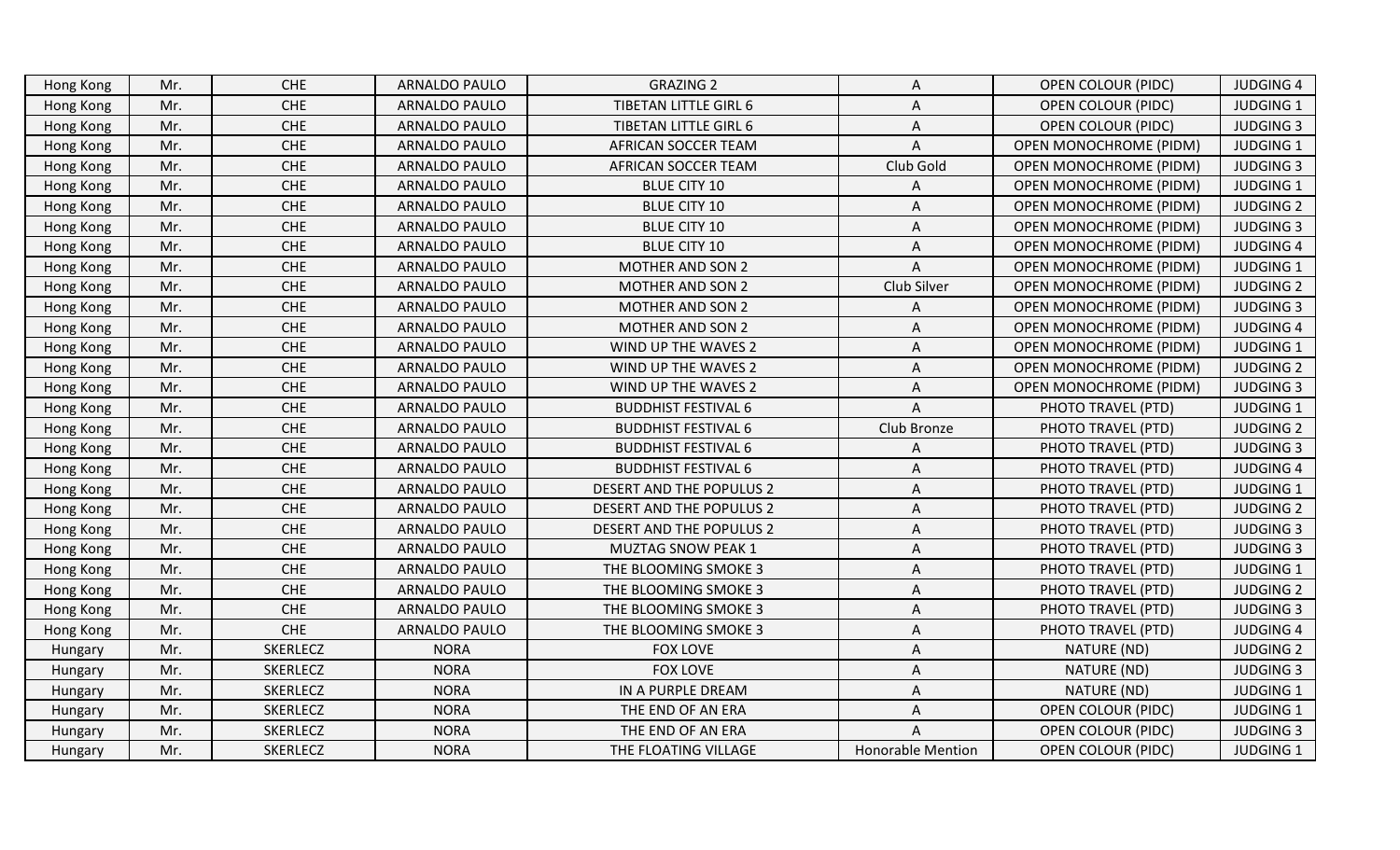|       | Hungary | Mr. | <b>SKERLECZ</b> | <b>NORA</b> | THE FLOATING VILLAGE            | Chairman Choice | OPEN COLOUR (PIDC)            | <b>JUDGING 2</b> |
|-------|---------|-----|-----------------|-------------|---------------------------------|-----------------|-------------------------------|------------------|
|       | Hungary | Mr. | <b>SKERLECZ</b> | <b>NORA</b> | THE FLOATING VILLAGE            | Α               | OPEN COLOUR (PIDC)            | <b>JUDGING 3</b> |
|       | Hungary | Mr. | <b>SKERLECZ</b> | <b>NORA</b> | THE FLOATING VILLAGE            | Α               | <b>OPEN COLOUR (PIDC)</b>     | <b>JUDGING 4</b> |
|       | Hungary | Mr. | SKERLECZ        | <b>NORA</b> | THE SHEPARD AND THE DOGS        | Α               | <b>OPEN COLOUR (PIDC)</b>     | <b>JUDGING 3</b> |
|       | Hungary | Mr. | <b>SKERLECZ</b> | <b>NORA</b> | THE SHEPARD AND THE DOGS        | Α               | OPEN COLOUR (PIDC)            | <b>JUDGING 4</b> |
|       | Hungary | Mr. | SKERLECZ        | <b>NORA</b> | THE SUDDEN STARE                | Α               | <b>OPEN COLOUR (PIDC)</b>     | <b>JUDGING 1</b> |
|       | Hungary | Mr. | SKERLECZ        | <b>NORA</b> | THE SUDDEN STARE                | Α               | OPEN COLOUR (PIDC)            | <b>JUDGING 2</b> |
|       | Hungary | Mr. | <b>SKERLECZ</b> | <b>NORA</b> | THE SUDDEN STARE                | Α               | <b>OPEN COLOUR (PIDC)</b>     | <b>JUDGING 3</b> |
|       | Hungary | Mr. | SKERLECZ        | <b>NORA</b> | THE SUDDEN STARE                | Α               | OPEN COLOUR (PIDC)            | <b>JUDGING 4</b> |
|       | Hungary | Mr. | SKERLECZ        | <b>NORA</b> | <b>BREB COUPLE</b>              | Α               | <b>OPEN MONOCHROME (PIDM)</b> | <b>JUDGING 3</b> |
|       | Hungary | Mr. | SKERLECZ        | <b>NORA</b> | <b>BREB COUPLE</b>              | A               | <b>OPEN MONOCHROME (PIDM)</b> | <b>JUDGING 4</b> |
|       | Hungary | Mr. | SKERLECZ        | <b>NORA</b> | THE BOY WITH AUTISM             | Α               | <b>OPEN MONOCHROME (PIDM)</b> | <b>JUDGING 3</b> |
|       | Hungary | Mr. | <b>SKERLECZ</b> | <b>NORA</b> | THE BOY WITH AUTISM             | Α               | OPEN MONOCHROME (PIDM)        | <b>JUDGING 4</b> |
|       | Hungary | Mr. | SKERLECZ        | <b>NORA</b> | THE STERN LOOK                  | Α               | <b>OPEN MONOCHROME (PIDM)</b> | <b>JUDGING 1</b> |
|       | Hungary | Mr. | SKERLECZ        | <b>NORA</b> | THE STERN LOOK                  | Α               | <b>OPEN MONOCHROME (PIDM)</b> | <b>JUDGING 4</b> |
|       | Hungary | Mr. | SKERLECZ        | <b>NORA</b> | THE WONDER GIRL                 | Α               | <b>OPEN MONOCHROME (PIDM)</b> | <b>JUDGING 1</b> |
|       | Hungary | Mr. | SKERLECZ        | <b>NORA</b> | THE WONDER GIRL                 | A               | <b>OPEN MONOCHROME (PIDM)</b> | <b>JUDGING 3</b> |
|       | Hungary | Mr. | <b>SKERLECZ</b> | <b>NORA</b> | <b>FISHERMAN BASTION</b>        | A               | PHOTO TRAVEL (PTD)            | <b>JUDGING 1</b> |
|       | Hungary | Mr. | SKERLECZ        | <b>NORA</b> | <b>FISHERMAN BASTION</b>        | Α               | PHOTO TRAVEL (PTD)            | <b>JUDGING 2</b> |
|       | Hungary | Mr. | SKERLECZ        | <b>NORA</b> | <b>FISHERMAN BASTION</b>        | A               | PHOTO TRAVEL (PTD)            | <b>JUDGING 3</b> |
|       | Hungary | Mr. | SKERLECZ        | <b>NORA</b> | <b>HEAVY TRAFFIC</b>            | Chairman Choice | PHOTO TRAVEL (PTD)            | <b>JUDGING 1</b> |
|       | Hungary | Mr. | SKERLECZ        | <b>NORA</b> | <b>HEAVY TRAFFIC</b>            | Α               | PHOTO TRAVEL (PTD)            | <b>JUDGING 2</b> |
|       | Hungary | Mr. | SKERLECZ        | <b>NORA</b> | <b>HEAVY TRAFFIC</b>            | Α               | PHOTO TRAVEL (PTD)            | <b>JUDGING 4</b> |
|       | Hungary | Mr. | SKERLECZ        | <b>NORA</b> | SACRED IN THE MOUNTAIN          | Α               | PHOTO TRAVEL (PTD)            | <b>JUDGING 4</b> |
|       | Hungary | Mr. | <b>SKERLECZ</b> | <b>NORA</b> | WINDMILLS OF TéS                | Α               | PHOTO TRAVEL (PTD)            | <b>JUDGING 2</b> |
|       | Hungary | Mr. | <b>SKERLECZ</b> | <b>NORA</b> | <b>WINDMILLS OF T茅S</b>         | A               | PHOTO TRAVEL (PTD)            | <b>JUDGING 3</b> |
| India |         | Dr. | <b>HUILGOL</b>  | AJIT        | CHEETAH CUBS INTERACTION        | Club Silver     | NATURE (ND)                   | <b>JUDGING 1</b> |
|       | India   | Dr. | <b>HUILGOL</b>  | <b>AJIT</b> | CHEETAH CUBS INTERACTION        | Club Gold       | NATURE (ND)                   | <b>JUDGING 2</b> |
|       | India   | Dr. | <b>HUILGOL</b>  | AJIT        | <b>CHEETAH CUBS INTERACTION</b> | Α               | NATURE (ND)                   | <b>JUDGING 3</b> |
|       | India   | Dr. | <b>HUILGOL</b>  | <b>AJIT</b> | <b>CHEETAH CUBS INTERACTION</b> | A               | NATURE (ND)                   | <b>JUDGING 4</b> |
|       | India   | Dr. | <b>HUILGOL</b>  | AJIT        | CHEETAH TUG OF WAR              | Α               | NATURE (ND)                   | <b>JUDGING 1</b> |
|       | India   | Dr. | <b>HUILGOL</b>  | AJIT        | CHEETAH TUG OF WAR              | Α               | NATURE (ND)                   | <b>JUDGING 2</b> |
| India |         | Dr. | <b>HUILGOL</b>  | AJIT        | CHEETAH TUG OF WAR              | A               | NATURE (ND)                   | <b>JUDGING 3</b> |
|       | India   | Dr. | <b>HUILGOL</b>  | AJIT        | CHEETAH TUG OF WAR              | Chairman Choice | NATURE (ND)                   | <b>JUDGING 4</b> |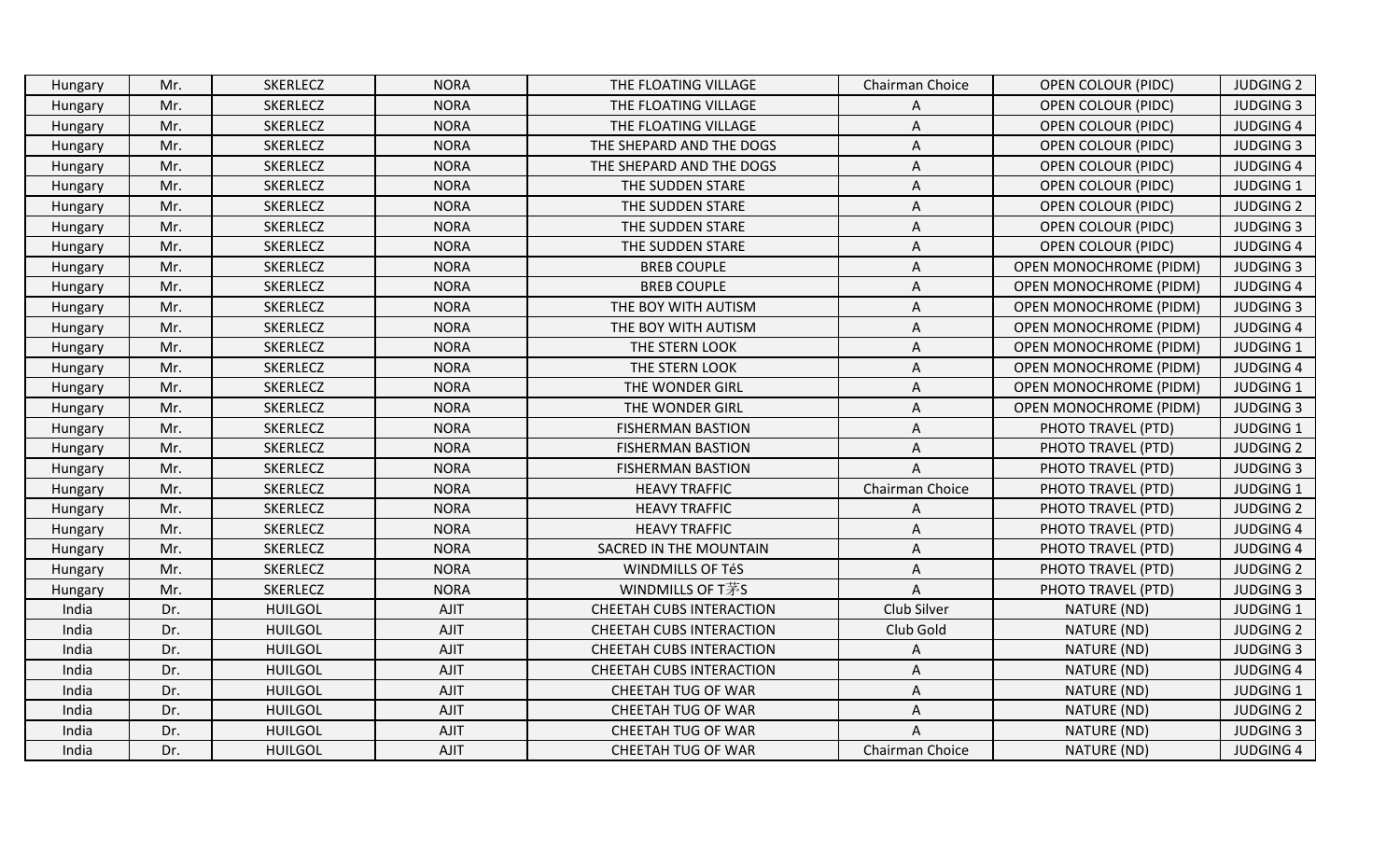| India | Dr. | <b>HUILGOL</b> | <b>AJIT</b> | SPIDERMAN LEOPARD                | A               | NATURE (ND)                   | <b>JUDGING 1</b> |
|-------|-----|----------------|-------------|----------------------------------|-----------------|-------------------------------|------------------|
| India | Dr. | <b>HUILGOL</b> | <b>AJIT</b> | SPIDERMAN LEOPARD                | Chairman Choice | NATURE (ND)                   | <b>JUDGING 3</b> |
| India | Dr. | <b>HUILGOL</b> | <b>AJIT</b> | SPIDERMAN LEOPARD                | A               | NATURE (ND)                   | <b>JUDGING 4</b> |
| India | Dr. | <b>HUILGOL</b> | AJIT        | THE BITE OF DEATH                | $\overline{A}$  | NATURE (ND)                   | <b>JUDGING 2</b> |
| India | Dr. | <b>HUILGOL</b> | <b>AJIT</b> | THE BITE OF DEATH                | Α               | NATURE (ND)                   | <b>JUDGING 3</b> |
| India | Dr. | <b>HUILGOL</b> | AJIT        | THE BITE OF DEATH                | A               | NATURE (ND)                   | <b>JUDGING 4</b> |
| India | Dr. | <b>HUILGOL</b> | <b>AJIT</b> | CHEETAH TOPPLES GAZELLE          | Α               | <b>OPEN COLOUR (PIDC)</b>     | <b>JUDGING 2</b> |
| India | Dr. | <b>HUILGOL</b> | <b>AJIT</b> | ORIENTAL DWARF KINGFISHER LIZARD | A               | <b>OPEN COLOUR (PIDC)</b>     | <b>JUDGING 1</b> |
| India | Dr. | <b>HUILGOL</b> | AJIT        | ORIENTAL DWARF KINGFISHER LIZARD | A               | <b>OPEN COLOUR (PIDC)</b>     | <b>JUDGING 2</b> |
| India | Dr. | <b>HUILGOL</b> | <b>AJIT</b> | <b>TERRITORIAL FIGHT 2</b>       | A               | <b>OPEN COLOUR (PIDC)</b>     | <b>JUDGING 1</b> |
| India | Dr. | <b>HUILGOL</b> | <b>AJIT</b> | <b>TERRITORIAL FIGHT 2</b>       | A               | <b>OPEN COLOUR (PIDC)</b>     | <b>JUDGING 2</b> |
| India | Dr. | <b>HUILGOL</b> | AJIT        | <b>TERRITORIAL FIGHT 2</b>       | Α               | <b>OPEN COLOUR (PIDC)</b>     | <b>JUDGING 3</b> |
| India | Dr. | <b>HUILGOL</b> | <b>AJIT</b> | <b>TERRITORIAL FIGHT 2</b>       | A               | <b>OPEN COLOUR (PIDC)</b>     | <b>JUDGING 4</b> |
| India | Dr. | <b>HUILGOL</b> | <b>AJIT</b> | <b>ELEPHANTS CROSSING ROAD</b>   | A               | <b>OPEN MONOCHROME (PIDM)</b> | <b>JUDGING 1</b> |
| India | Dr. | <b>HUILGOL</b> | <b>AJIT</b> | <b>ELEPHANTS CROSSING ROAD</b>   | A               | <b>OPEN MONOCHROME (PIDM)</b> | <b>JUDGING 2</b> |
| India | Dr. | <b>HUILGOL</b> | <b>AJIT</b> | <b>ELEPHANTS CROSSING ROAD</b>   | A               | <b>OPEN MONOCHROME (PIDM)</b> | <b>JUDGING 4</b> |
| India | Dr. | <b>HUILGOL</b> | <b>AJIT</b> | <b>GIANT AMONG DWARFS</b>        | Club Bronze     | <b>OPEN MONOCHROME (PIDM)</b> | <b>JUDGING 1</b> |
| India | Dr. | <b>HUILGOL</b> | <b>AJIT</b> | <b>GIANT AMONG DWARFS</b>        | $\overline{A}$  | <b>OPEN MONOCHROME (PIDM)</b> | <b>JUDGING 2</b> |
| India | Dr. | <b>HUILGOL</b> | <b>AJIT</b> | <b>GIANT AMONG DWARFS</b>        | A               | <b>OPEN MONOCHROME (PIDM)</b> | <b>JUDGING 3</b> |
| India | Dr. | <b>HUILGOL</b> | <b>AJIT</b> | SLOTH BEAR WITH CUBS             | A               | <b>OPEN MONOCHROME (PIDM)</b> | <b>JUDGING 1</b> |
| India | Dr. | <b>HUILGOL</b> | <b>AJIT</b> | SLOTH BEAR WITH CUBS             | Α               | <b>OPEN MONOCHROME (PIDM)</b> | <b>JUDGING 2</b> |
| India | Dr. | <b>HUILGOL</b> | <b>AJIT</b> | SLOTH BEAR WITH CUBS             | Α               | <b>OPEN MONOCHROME (PIDM)</b> | <b>JUDGING 3</b> |
| India | Dr. | <b>HUILGOL</b> | <b>AJIT</b> | SLOTH BEAR WITH CUBS             | A               | <b>OPEN MONOCHROME (PIDM)</b> | <b>JUDGING 4</b> |
| India | Dr. | <b>HUILGOL</b> | <b>AJIT</b> | ZEBRA MUD BATHING                | A               | <b>OPEN MONOCHROME (PIDM)</b> | <b>JUDGING 1</b> |
| India | Dr. | <b>HUILGOL</b> | <b>AJIT</b> | ZEBRA MUD BATHING                | Α               | <b>OPEN MONOCHROME (PIDM)</b> | <b>JUDGING 2</b> |
| India | Dr. | <b>HUILGOL</b> | <b>AJIT</b> | ZEBRA MUD BATHING                | A               | <b>OPEN MONOCHROME (PIDM)</b> | <b>JUDGING 3</b> |
| India | Dr. | <b>HUILGOL</b> | <b>AJIT</b> | ZEBRA MUD BATHING                | Α               | <b>OPEN MONOCHROME (PIDM)</b> | <b>JUDGING 4</b> |
| India | Dr. | <b>HUILGOL</b> | <b>AJIT</b> | ELEPHANTS AND MT KILIMANJARO     | A               | PHOTO TRAVEL (PTD)            | JUDGING 1        |
| India | Dr. | <b>HUILGOL</b> | <b>AJIT</b> | ELEPHANTS AND MT KILIMANJARO     | A               | PHOTO TRAVEL (PTD)            | <b>JUDGING 2</b> |
| India | Dr. | <b>HUILGOL</b> | <b>AJIT</b> | ELEPHANTS AND MT KILIMANJARO     | $\overline{A}$  | PHOTO TRAVEL (PTD)            | <b>JUDGING 3</b> |
| India | Dr. | <b>HUILGOL</b> | <b>AJIT</b> | ELEPHANTS AND MT KILIMANJARO     | Club Bronze     | PHOTO TRAVEL (PTD)            | <b>JUDGING 4</b> |
| India | Dr. | <b>HUILGOL</b> | AJIT        | PENGUIN HEAVEN                   | PSA Gold        | PHOTO TRAVEL (PTD)            | <b>JUDGING 1</b> |
| India | Dr. | <b>HUILGOL</b> | <b>AJIT</b> | PENGUIN HEAVEN                   | Α               | PHOTO TRAVEL (PTD)            | <b>JUDGING 2</b> |
| India | Dr. | <b>HUILGOL</b> | <b>AJIT</b> | PENGUIN HEAVEN                   | A               | PHOTO TRAVEL (PTD)            | <b>JUDGING 3</b> |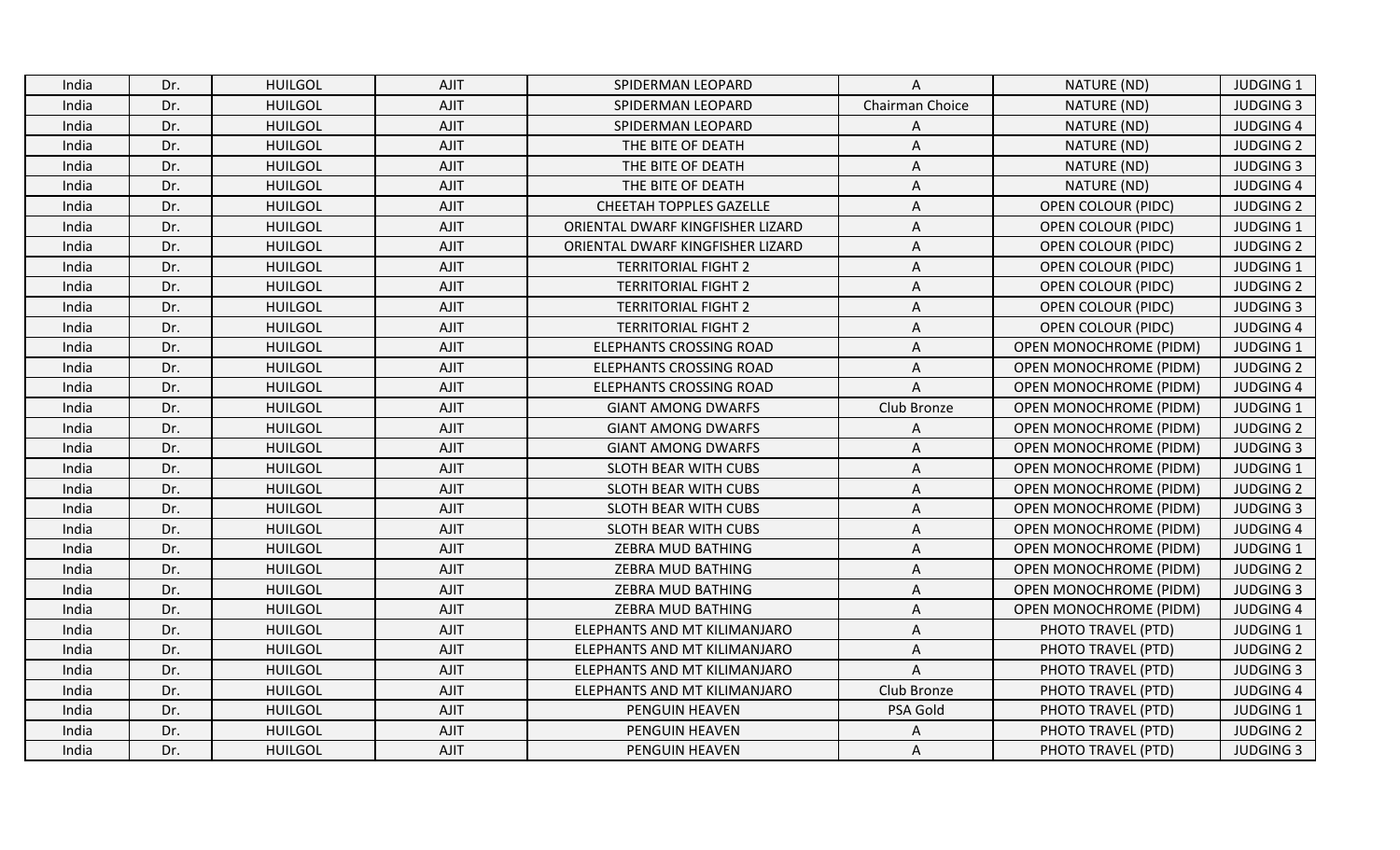| India | Dr. | <b>HUILGOL</b> | <b>AJIT</b>      | PENGUIN HEAVEN                  | A               | PHOTO TRAVEL (PTD)            | <b>JUDGING 4</b> |
|-------|-----|----------------|------------------|---------------------------------|-----------------|-------------------------------|------------------|
| India | Dr. | <b>HUILGOL</b> | AJIT             | SHIP AMID ICEBERGS              | Α               | PHOTO TRAVEL (PTD)            | <b>JUDGING 1</b> |
| India | Dr. | <b>HUILGOL</b> | AJIT             | SHIP AMID ICEBERGS              | A               | PHOTO TRAVEL (PTD)            | <b>JUDGING 4</b> |
| India | Dr. | <b>HUILGOL</b> | AJIT             | SHIP AND ZODIAC                 | A               | PHOTO TRAVEL (PTD)            | <b>JUDGING 1</b> |
| India | Dr. | <b>HUILGOL</b> | AJIT             | SHIP AND ZODIAC                 | Α               | PHOTO TRAVEL (PTD)            | <b>JUDGING 2</b> |
| India | Dr. | <b>HUILGOL</b> | AJIT             | SHIP AND ZODIAC                 | A               | PHOTO TRAVEL (PTD)            | <b>JUDGING 4</b> |
| India | Mr. | <b>BS</b>      | <b>VENKATESH</b> | SHIKRA WITH A CATCH             | Α               | NATURE (ND)                   | <b>JUDGING 1</b> |
| India | Mr. | <b>BS</b>      | <b>VENKATESH</b> | <b>BUTTERFLY LADY 0393</b>      | A               | <b>OPEN COLOUR (PIDC)</b>     | <b>JUDGING 2</b> |
| India | Mr. | <b>BS</b>      | <b>VENKATESH</b> | KAMBALA BUFFALO RACE 7001       | A               | <b>OPEN COLOUR (PIDC)</b>     | <b>JUDGING 2</b> |
| India | Mr. | <b>BS</b>      | <b>VENKATESH</b> | KAMBALA BUFFALO RACE 7001       | A               | <b>OPEN COLOUR (PIDC)</b>     | <b>JUDGING 4</b> |
| India | Mr. | <b>BS</b>      | <b>VENKATESH</b> | MIRROR EFFECT OF MONUMENT       | A               | <b>OPEN COLOUR (PIDC)</b>     | <b>JUDGING 4</b> |
| India | Mr. | <b>BS</b>      | <b>VENKATESH</b> | KAMBALA BUFFALO RACE 7192       | $\mathsf A$     | <b>OPEN MONOCHROME (PIDM)</b> | <b>JUDGING 2</b> |
| India | Mr. | <b>BS</b>      | <b>VENKATESH</b> | KAMBALA BUFFALO RACE 7192       | A               | <b>OPEN MONOCHROME (PIDM)</b> | <b>JUDGING 3</b> |
| India | Mr. | <b>DAS</b>     | <b>ABHIJIT</b>   | <b>AUTUMN</b>                   | A               | <b>OPEN COLOUR (PIDC)</b>     | <b>JUDGING 2</b> |
| India | Mr. | <b>DAS</b>     | <b>ABHIJIT</b>   | CONTEMPLATION                   | A               | OPEN COLOUR (PIDC)            | <b>JUDGING 2</b> |
| India | Mr. | <b>DAS</b>     | <b>ABHIJIT</b>   | <b>CONTEMPLATION</b>            | Α               | <b>OPEN COLOUR (PIDC)</b>     | <b>JUDGING 3</b> |
| India | Mr. | <b>DAS</b>     | <b>ABHIJIT</b>   | CONTEMPLATION                   | $\overline{A}$  | <b>OPEN COLOUR (PIDC)</b>     | <b>JUDGING 4</b> |
| India | Mr. | <b>DAS</b>     | <b>ABHIJIT</b>   | A SHADOW                        | Chairman Choice | <b>OPEN MONOCHROME (PIDM)</b> | <b>JUDGING 4</b> |
| India | Mr. | <b>DAS</b>     | ABHIJIT          | WARDEN                          | A               | <b>OPEN MONOCHROME (PIDM)</b> | <b>JUDGING 2</b> |
| India | Mr. | <b>DAS</b>     | <b>ABHIJIT</b>   | LOTHA TRIBES OF NAGALAND        | A               | PHOTO TRAVEL (PTD)            | <b>JUDGING 2</b> |
| India | Mr. | <b>DAS</b>     | <b>ABHIJIT</b>   | LOTHA TRIBES OF NAGALAND        | A               | PHOTO TRAVEL (PTD)            | <b>JUDGING 3</b> |
| India | Mr. | <b>DAS</b>     | ABHIJIT          | LOTHA TRIBES OF NAGALAND        | Α               | PHOTO TRAVEL (PTD)            | <b>JUDGING 4</b> |
| India | Mr. | <b>DEY</b>     | <b>MAINAK</b>    | <b>CATCH BY KINGFISHER</b>      | A               | NATURE (ND)                   | <b>JUDGING 4</b> |
| India | Mr. | <b>DEY</b>     | <b>MAINAK</b>    | HAVE A GOOD FEAST               | A               | NATURE (ND)                   | <b>JUDGING 2</b> |
| India | Mr. | <b>DEY</b>     | <b>MAINAK</b>    | <b>HAVE A GOOD FEAST</b>        | A               | NATURE (ND)                   | <b>JUDGING 3</b> |
| India | Mr. | <b>DEY</b>     | <b>MAINAK</b>    | <b>HAVE A GOOD FEAST</b>        | A               | NATURE (ND)                   | <b>JUDGING 4</b> |
| India | Mr. | <b>DEY</b>     | <b>MAINAK</b>    | RINGTAILED LEMUR MOTHER AND SON | Α               | NATURE (ND)                   | <b>JUDGING 2</b> |
| India | Mr. | <b>DEY</b>     | <b>MAINAK</b>    | RINGTAILED LEMUR MOTHER AND SON | A               | NATURE (ND)                   | <b>JUDGING 3</b> |
| India | Mr. | <b>DEY</b>     | <b>MAINAK</b>    | RINGTAILED LEMUR MOTHER AND SON | A               | NATURE (ND)                   | <b>JUDGING 4</b> |
| India | Mr. | <b>DEY</b>     | <b>MAINAK</b>    | THE AFFECTIONATE MOTHER         | A               | NATURE (ND)                   | <b>JUDGING 1</b> |
| India | Mr. | <b>DEY</b>     | <b>MAINAK</b>    | THE AFFECTIONATE MOTHER         | $\mathsf{A}$    | NATURE (ND)                   | <b>JUDGING 2</b> |
| India | Mr. | <b>DEY</b>     | <b>MAINAK</b>    | THE AFFECTIONATE MOTHER         | Club Silver     | NATURE (ND)                   | <b>JUDGING 3</b> |
| India | Mr. | <b>DEY</b>     | <b>MAINAK</b>    | THE AFFECTIONATE MOTHER         | Club Bronze     | NATURE (ND)                   | <b>JUDGING 4</b> |
| India | Mr. | <b>DEY</b>     | <b>MAINAK</b>    | FLORAL SHARNALI SMILING         | A               | <b>OPEN COLOUR (PIDC)</b>     | <b>JUDGING 1</b> |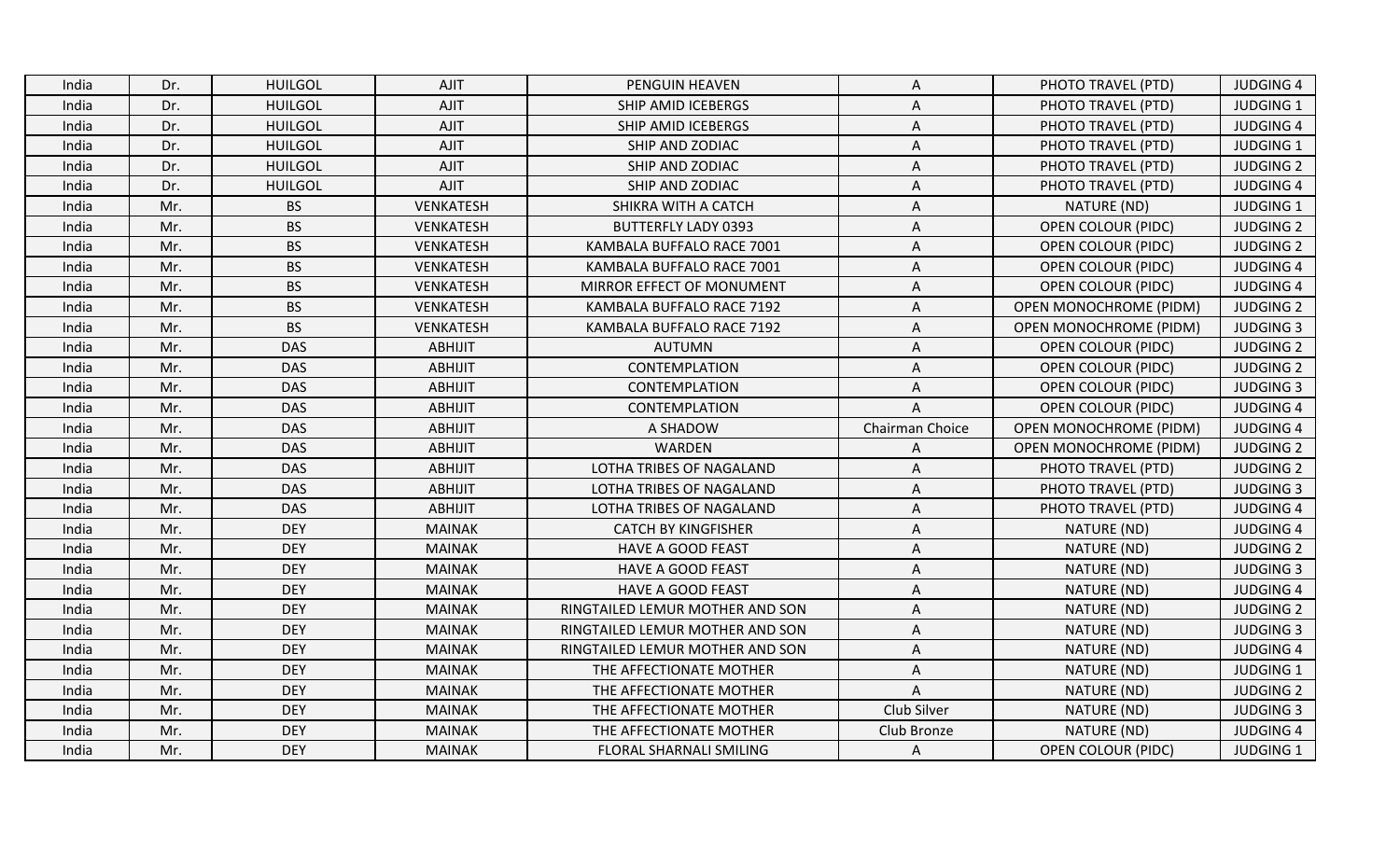| India | Mr. | <b>DEY</b> | <b>MAINAK</b> | THOUGHTFUL PRIYA 7             | A              | <b>OPEN COLOUR (PIDC)</b>     | <b>JUDGING 1</b> |
|-------|-----|------------|---------------|--------------------------------|----------------|-------------------------------|------------------|
| India | Mr. | <b>DEY</b> | <b>MAINAK</b> | THOUGHTFUL PRIYA 7             | A              | <b>OPEN COLOUR (PIDC)</b>     | <b>JUDGING 2</b> |
| India | Mr. | <b>DEY</b> | <b>MAINAK</b> | THOUGHTFUL PRIYA 7             | A              | <b>OPEN COLOUR (PIDC)</b>     | <b>JUDGING 3</b> |
| India | Mr. | <b>DEY</b> | <b>MAINAK</b> | THOUGHTFUL PRIYA 7             | A              | <b>OPEN COLOUR (PIDC)</b>     | <b>JUDGING 4</b> |
| India | Mr. | <b>DEY</b> | <b>MAINAK</b> | <b>TRAPPED INSIDE</b>          | A              | <b>OPEN COLOUR (PIDC)</b>     | <b>JUDGING 1</b> |
| India | Mr. | <b>DEY</b> | <b>MAINAK</b> | <b>TRAPPED INSIDE</b>          | A              | <b>OPEN COLOUR (PIDC)</b>     | <b>JUDGING 2</b> |
| India | Mr. | <b>DEY</b> | <b>MAINAK</b> | <b>TRAPPED INSIDE</b>          | $\overline{A}$ | <b>OPEN COLOUR (PIDC)</b>     | <b>JUDGING 3</b> |
| India | Mr. | <b>DEY</b> | <b>MAINAK</b> | DREAMING OF ETERNAL PEACE      | Club Silver    | <b>OPEN MONOCHROME (PIDM)</b> | <b>JUDGING 1</b> |
| India | Mr. | <b>DEY</b> | <b>MAINAK</b> | DREAMING OF ETERNAL PEACE      | A              | <b>OPEN MONOCHROME (PIDM)</b> | <b>JUDGING 2</b> |
| India | Mr. | <b>DEY</b> | <b>MAINAK</b> | DREAMING OF ETERNAL PEACE      | A              | <b>OPEN MONOCHROME (PIDM)</b> | <b>JUDGING 3</b> |
| India | Mr. | <b>DEY</b> | <b>MAINAK</b> | PENSIVE RAJANYA                | A              | <b>OPEN MONOCHROME (PIDM)</b> | <b>JUDGING 1</b> |
| India | Mr. | <b>DEY</b> | <b>MAINAK</b> | PENSIVE RAJANYA                | Α              | <b>OPEN MONOCHROME (PIDM)</b> | <b>JUDGING 2</b> |
| India | Mr. | <b>DEY</b> | <b>MAINAK</b> | PENSIVE RAJANYA                | A              | <b>OPEN MONOCHROME (PIDM)</b> | <b>JUDGING 4</b> |
| India | Mr. | <b>DEY</b> | <b>MAINAK</b> | <b>SARA IN SOLITUDE</b>        | A              | <b>OPEN MONOCHROME (PIDM)</b> | <b>JUDGING 1</b> |
| India | Mr. | <b>DEY</b> | <b>MAINAK</b> | <b>SARA IN SOLITUDE</b>        | A              | <b>OPEN MONOCHROME (PIDM)</b> | <b>JUDGING 2</b> |
| India | Mr. | <b>DEY</b> | <b>MAINAK</b> | <b>SARA IN SOLITUDE</b>        | Α              | <b>OPEN MONOCHROME (PIDM)</b> | <b>JUDGING 3</b> |
| India | Mr. | <b>DEY</b> | <b>MAINAK</b> | SARA IN SOLITUDE               | $\Lambda$      | <b>OPEN MONOCHROME (PIDM)</b> | <b>JUDGING 4</b> |
| India | Mr. | <b>DEY</b> | <b>MAINAK</b> | <b>CARRY THE MONK</b>          | PSA Gold       | PHOTO TRAVEL (PTD)            | <b>JUDGING 4</b> |
| India | Mr. | <b>DEY</b> | <b>MAINAK</b> | JOYFUL RATHYATRA FESTIVAL      | Α              | PHOTO TRAVEL (PTD)            | <b>JUDGING 1</b> |
| India | Mr. | <b>DEY</b> | <b>MAINAK</b> | JOYFUL RATHYATRA FESTIVAL      | A              | PHOTO TRAVEL (PTD)            | <b>JUDGING 2</b> |
| India | Mr. | <b>DEY</b> | <b>MAINAK</b> | JOYFUL RATHYATRA FESTIVAL      | Α              | PHOTO TRAVEL (PTD)            | <b>JUDGING 3</b> |
| India | Mr. | <b>DEY</b> | <b>MAINAK</b> | JOYFUL RATHYATRA FESTIVAL      | A              | PHOTO TRAVEL (PTD)            | <b>JUDGING 4</b> |
| India | Mr. | <b>DEY</b> | <b>MAINAK</b> | MACHUPICHU                     | Club Bronze    | PHOTO TRAVEL (PTD)            | JUDGING 1        |
| India | Mr. | <b>DEY</b> | <b>MAINAK</b> | MACHUPICHU                     | A              | PHOTO TRAVEL (PTD)            | <b>JUDGING 2</b> |
| India | Mr. | <b>DEY</b> | <b>MAINAK</b> | MACHUPICHU                     | Α              | PHOTO TRAVEL (PTD)            | <b>JUDGING 4</b> |
| India | Mr. | <b>DEY</b> | <b>MAINAK</b> | RITUALS IN GUPTIPARA RATHYATRA | A              | PHOTO TRAVEL (PTD)            | <b>JUDGING 1</b> |
| India | Mr. | <b>DEY</b> | <b>MAINAK</b> | RITUALS IN GUPTIPARA RATHYATRA | $\overline{A}$ | PHOTO TRAVEL (PTD)            | <b>JUDGING 2</b> |
| India | Mr. | <b>DEY</b> | <b>MAINAK</b> | RITUALS IN GUPTIPARA RATHYATRA | Club Gold      | PHOTO TRAVEL (PTD)            | <b>JUDGING 3</b> |
| India | Mr. | <b>DEY</b> | <b>MAINAK</b> | RITUALS IN GUPTIPARA RATHYATRA | A              | PHOTO TRAVEL (PTD)            | <b>JUDGING 4</b> |
| India | Mr. | K.M        | NARAYANASWAMY | FAT MEAL-6                     | Α              | NATURE (ND)                   | <b>JUDGING 2</b> |
| India | Mr. | K.M        | NARAYANASWAMY | FAT MEAL-6                     | A              | NATURE (ND)                   | <b>JUDGING 3</b> |
| India | Mr. | K.M        | NARAYANASWAMY | FAT MEAL-6                     | A              | NATURE (ND)                   | <b>JUDGING 4</b> |
| India | Mr. | K.M        | NARAYANASWAMY | <b>GREAT ESCAPE-1</b>          | $\overline{A}$ | NATURE (ND)                   | <b>JUDGING 1</b> |
| India | Mr. | K.M        | NARAYANASWAMY | <b>GREAT ESCAPE-1</b>          | A              | NATURE (ND)                   | <b>JUDGING 2</b> |
|       |     |            |               |                                |                |                               |                  |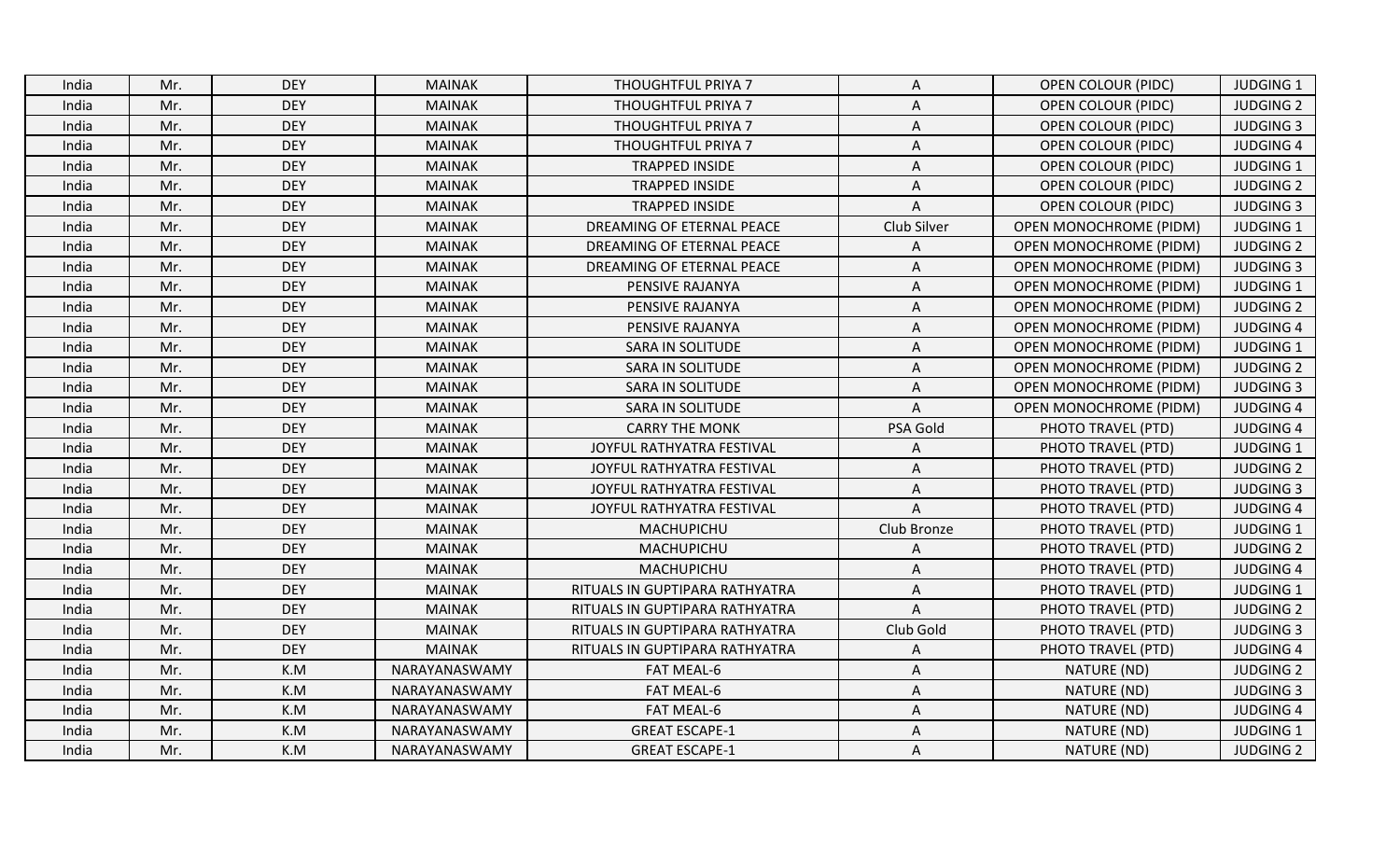| K.M<br>NARAYANASWAMY<br><b>GREAT ESCAPE-1</b><br>NATURE (ND)<br><b>JUDGING 3</b><br>India<br>Mr.<br>A<br><b>JUDGING 4</b><br>Mr.<br>K.M<br>NARAYANASWAMY<br><b>GREAT ESCAPE-1</b><br>A<br>NATURE (ND)<br>India<br>Mr.<br>K.M<br><b>IBIS FEEDING LEECH-2</b><br><b>JUDGING 1</b><br>NARAYANASWAMY<br>A<br>NATURE (ND)<br>India<br>$\mathsf{A}$<br>Mr.<br>K.M<br><b>IBIS FEEDING LEECH-2</b><br><b>JUDGING 3</b><br>NARAYANASWAMY<br>NATURE (ND)<br>India<br>Mr.<br>K.M<br>Club Gold<br>NATURE (ND)<br><b>JUDGING 3</b><br>India<br>NARAYANASWAMY<br><b>SERPENT OUT-2</b><br>Mr.<br>K.M<br><b>SERPENT OUT-2</b><br>India<br>NARAYANASWAMY<br>NATURE (ND)<br><b>JUDGING 4</b><br>A<br>Mr.<br>K.M<br>NARAYANASWAMY<br><b>ARAKU CHILD-3</b><br>$\mathsf A$<br><b>OPEN COLOUR (PIDC)</b><br><b>JUDGING 2</b><br>India<br>Mr.<br>K.M<br><b>ARAKU CHILD-3</b><br><b>OPEN COLOUR (PIDC)</b><br><b>JUDGING 4</b><br>NARAYANASWAMY<br>A<br>India<br>Mr.<br>K.M<br><b>PELICAN TAKEOFF-2</b><br>A<br><b>OPEN COLOUR (PIDC)</b><br><b>JUDGING 1</b><br>India<br>NARAYANASWAMY<br>Mr.<br>K.M<br>NARAYANASWAMY<br>RED MUNIA WITH FEATHER<br><b>JUDGING 2</b><br>India<br>A<br><b>OPEN COLOUR (PIDC)</b><br>Mr.<br>K.M<br><b>JUDGING 3</b><br>India<br>NARAYANASWAMY<br>CHEETAL FEEDING CALF MC<br>A<br><b>OPEN MONOCHROME (PIDM)</b><br>Mr.<br>K.M<br>NARAYANASWAMY<br>FISH EYE MC<br>$\mathsf A$<br><b>JUDGING 4</b><br>India<br><b>OPEN MONOCHROME (PIDM)</b><br>Mr.<br>K.M<br>LOVABLE MOTHER<br><b>JUDGING 1</b><br>India<br>NARAYANASWAMY<br>A<br><b>OPEN MONOCHROME (PIDM)</b><br>K.M<br>Mr.<br>NARAYANASWAMY<br><b>OLD LADY</b><br><b>OPEN MONOCHROME (PIDM)</b><br><b>JUDGING 4</b><br>India<br>A<br>Mr.<br><b>KAPOOR</b><br><b>FRIENDS</b><br><b>JUDGING 4</b><br>India<br><b>AJAY</b><br>A<br>OPEN COLOUR (PIDC)<br><b>KAPOOR</b><br>Mr.<br><b>AJAY</b><br><b>BEDOFDEATH</b><br><b>OPEN MONOCHROME (PIDM)</b><br><b>JUDGING 4</b><br>India<br>Α<br>Mr.<br>KUNDU<br><b>BISWAPRIYO</b><br><b>VIEW FROM CHOUKORI</b><br>$\mathsf A$<br><b>JUDGING 1</b><br>India<br>NATURE (ND)<br>Mr.<br><b>KUNDU</b><br><b>BISWAPRIYO</b><br>A<br><b>OPEN COLOUR (PIDC)</b><br><b>JUDGING 1</b><br>India<br><b>FROZEN HAMLET</b><br>KUNDU<br><b>BISWAPRIYO</b><br>OPEN COLOUR (PIDC)<br><b>JUDGING 2</b><br>India<br>Mr.<br><b>FROZEN HAMLET</b><br>A<br><b>KUNDU</b><br>Mr.<br><b>BISWAPRIYO</b><br><b>FROZEN HAMLET</b><br>A<br><b>JUDGING 4</b><br>India<br><b>OPEN COLOUR (PIDC)</b><br>Mr.<br>KUNDU<br><b>BISWAPRIYO</b><br><b>JUDGING 4</b><br>SPIRITUAL MONKEY 1<br><b>OPEN COLOUR (PIDC)</b><br>India<br>Α<br>Mr.<br>KUNDU<br><b>BISWAPRIYO</b><br><b>GONDOLA ON SNOWY TERRAIN</b><br><b>OPEN MONOCHROME (PIDM)</b><br><b>JUDGING 2</b><br>India<br>Α<br><b>BISWAPRIYO</b><br>Mr.<br><b>KUNDU</b><br>HAZRATBAL MOSQUE<br><b>OPEN MONOCHROME (PIDM)</b><br>JUDGING 1<br>India<br>A<br>Mr.<br><b>BISWAPRIYO</b><br>HAZRATBAL MOSQUE<br>India<br><b>KUNDU</b><br>Α<br><b>OPEN MONOCHROME (PIDM)</b><br><b>JUDGING 2</b><br>Mr.<br><b>KUNDU</b><br><b>BISWAPRIYO</b><br><b>JUDGING 1</b><br>MAHISHASURAMARDINI MANDAPAM<br>A<br>PHOTO TRAVEL (PTD)<br>India<br>Mr.<br><b>KUNDU</b><br><b>BISWAPRIYO</b><br>PHOTO TRAVEL (PTD)<br><b>JUDGING 2</b><br>India<br>MAHISHASURAMARDINI MANDAPAM<br>Α<br>KUNDU<br><b>BISWAPRIYO</b><br>India<br>Mr.<br>MAHISHASURAMARDINI MANDAPAM<br>A<br>PHOTO TRAVEL (PTD)<br><b>JUDGING 3</b><br>Mr.<br><b>KUNDU</b><br><b>BISWAPRIYO</b><br>MAHISHASURAMARDINI MANDAPAM<br>PHOTO TRAVEL (PTD)<br><b>JUDGING 4</b><br>India<br>A<br>Mr.<br><b>MAITY</b><br><b>BASUDEV</b><br><b>BATTTLE 1</b><br>India<br>A<br>NATURE (ND)<br><b>JUDGING 1</b><br>Mr.<br><b>MAITY</b><br><b>BASUDEV</b><br><b>BATTTLE 1</b><br><b>JUDGING 2</b><br>Α<br>NATURE (ND)<br>India<br>Mr.<br><b>MAITY</b><br><b>BASUDEV</b><br><b>BATTTLE 1</b><br>A<br>NATURE (ND)<br><b>JUDGING 3</b><br>India<br><b>MAITY</b><br><b>BASUDEV</b><br><b>BATTTLE 1</b><br><b>JUDGING 4</b><br>India<br>Mr.<br>Α<br>NATURE (ND)<br><b>EGRET FIGHT 1</b><br><b>JUDGING 1</b><br>Mr.<br><b>MAITY</b><br><b>BASUDEV</b><br>NATURE (ND)<br>India<br>A<br>Mr.<br><b>BASUDEV</b><br><b>EGRET FIGHT 1</b><br>Α<br><b>JUDGING 2</b><br>India<br><b>MAITY</b><br>NATURE (ND) |  |  |  |  |
|---------------------------------------------------------------------------------------------------------------------------------------------------------------------------------------------------------------------------------------------------------------------------------------------------------------------------------------------------------------------------------------------------------------------------------------------------------------------------------------------------------------------------------------------------------------------------------------------------------------------------------------------------------------------------------------------------------------------------------------------------------------------------------------------------------------------------------------------------------------------------------------------------------------------------------------------------------------------------------------------------------------------------------------------------------------------------------------------------------------------------------------------------------------------------------------------------------------------------------------------------------------------------------------------------------------------------------------------------------------------------------------------------------------------------------------------------------------------------------------------------------------------------------------------------------------------------------------------------------------------------------------------------------------------------------------------------------------------------------------------------------------------------------------------------------------------------------------------------------------------------------------------------------------------------------------------------------------------------------------------------------------------------------------------------------------------------------------------------------------------------------------------------------------------------------------------------------------------------------------------------------------------------------------------------------------------------------------------------------------------------------------------------------------------------------------------------------------------------------------------------------------------------------------------------------------------------------------------------------------------------------------------------------------------------------------------------------------------------------------------------------------------------------------------------------------------------------------------------------------------------------------------------------------------------------------------------------------------------------------------------------------------------------------------------------------------------------------------------------------------------------------------------------------------------------------------------------------------------------------------------------------------------------------------------------------------------------------------------------------------------------------------------------------------------------------------------------------------------------------------------------------------------------------------------------------------------------------------------------------------------------------------------------------------------------------------------------------------------------------------------------------------------------------------------------------------------------------------------------------------------------------------------------------------------------------------------------------------------------------------------------------------------------------------------------------------------------------------------------------------------------------------------------------------------------------------------------------------------------------|--|--|--|--|
|                                                                                                                                                                                                                                                                                                                                                                                                                                                                                                                                                                                                                                                                                                                                                                                                                                                                                                                                                                                                                                                                                                                                                                                                                                                                                                                                                                                                                                                                                                                                                                                                                                                                                                                                                                                                                                                                                                                                                                                                                                                                                                                                                                                                                                                                                                                                                                                                                                                                                                                                                                                                                                                                                                                                                                                                                                                                                                                                                                                                                                                                                                                                                                                                                                                                                                                                                                                                                                                                                                                                                                                                                                                                                                                                                                                                                                                                                                                                                                                                                                                                                                                                                                                                                                       |  |  |  |  |
|                                                                                                                                                                                                                                                                                                                                                                                                                                                                                                                                                                                                                                                                                                                                                                                                                                                                                                                                                                                                                                                                                                                                                                                                                                                                                                                                                                                                                                                                                                                                                                                                                                                                                                                                                                                                                                                                                                                                                                                                                                                                                                                                                                                                                                                                                                                                                                                                                                                                                                                                                                                                                                                                                                                                                                                                                                                                                                                                                                                                                                                                                                                                                                                                                                                                                                                                                                                                                                                                                                                                                                                                                                                                                                                                                                                                                                                                                                                                                                                                                                                                                                                                                                                                                                       |  |  |  |  |
|                                                                                                                                                                                                                                                                                                                                                                                                                                                                                                                                                                                                                                                                                                                                                                                                                                                                                                                                                                                                                                                                                                                                                                                                                                                                                                                                                                                                                                                                                                                                                                                                                                                                                                                                                                                                                                                                                                                                                                                                                                                                                                                                                                                                                                                                                                                                                                                                                                                                                                                                                                                                                                                                                                                                                                                                                                                                                                                                                                                                                                                                                                                                                                                                                                                                                                                                                                                                                                                                                                                                                                                                                                                                                                                                                                                                                                                                                                                                                                                                                                                                                                                                                                                                                                       |  |  |  |  |
|                                                                                                                                                                                                                                                                                                                                                                                                                                                                                                                                                                                                                                                                                                                                                                                                                                                                                                                                                                                                                                                                                                                                                                                                                                                                                                                                                                                                                                                                                                                                                                                                                                                                                                                                                                                                                                                                                                                                                                                                                                                                                                                                                                                                                                                                                                                                                                                                                                                                                                                                                                                                                                                                                                                                                                                                                                                                                                                                                                                                                                                                                                                                                                                                                                                                                                                                                                                                                                                                                                                                                                                                                                                                                                                                                                                                                                                                                                                                                                                                                                                                                                                                                                                                                                       |  |  |  |  |
|                                                                                                                                                                                                                                                                                                                                                                                                                                                                                                                                                                                                                                                                                                                                                                                                                                                                                                                                                                                                                                                                                                                                                                                                                                                                                                                                                                                                                                                                                                                                                                                                                                                                                                                                                                                                                                                                                                                                                                                                                                                                                                                                                                                                                                                                                                                                                                                                                                                                                                                                                                                                                                                                                                                                                                                                                                                                                                                                                                                                                                                                                                                                                                                                                                                                                                                                                                                                                                                                                                                                                                                                                                                                                                                                                                                                                                                                                                                                                                                                                                                                                                                                                                                                                                       |  |  |  |  |
|                                                                                                                                                                                                                                                                                                                                                                                                                                                                                                                                                                                                                                                                                                                                                                                                                                                                                                                                                                                                                                                                                                                                                                                                                                                                                                                                                                                                                                                                                                                                                                                                                                                                                                                                                                                                                                                                                                                                                                                                                                                                                                                                                                                                                                                                                                                                                                                                                                                                                                                                                                                                                                                                                                                                                                                                                                                                                                                                                                                                                                                                                                                                                                                                                                                                                                                                                                                                                                                                                                                                                                                                                                                                                                                                                                                                                                                                                                                                                                                                                                                                                                                                                                                                                                       |  |  |  |  |
|                                                                                                                                                                                                                                                                                                                                                                                                                                                                                                                                                                                                                                                                                                                                                                                                                                                                                                                                                                                                                                                                                                                                                                                                                                                                                                                                                                                                                                                                                                                                                                                                                                                                                                                                                                                                                                                                                                                                                                                                                                                                                                                                                                                                                                                                                                                                                                                                                                                                                                                                                                                                                                                                                                                                                                                                                                                                                                                                                                                                                                                                                                                                                                                                                                                                                                                                                                                                                                                                                                                                                                                                                                                                                                                                                                                                                                                                                                                                                                                                                                                                                                                                                                                                                                       |  |  |  |  |
|                                                                                                                                                                                                                                                                                                                                                                                                                                                                                                                                                                                                                                                                                                                                                                                                                                                                                                                                                                                                                                                                                                                                                                                                                                                                                                                                                                                                                                                                                                                                                                                                                                                                                                                                                                                                                                                                                                                                                                                                                                                                                                                                                                                                                                                                                                                                                                                                                                                                                                                                                                                                                                                                                                                                                                                                                                                                                                                                                                                                                                                                                                                                                                                                                                                                                                                                                                                                                                                                                                                                                                                                                                                                                                                                                                                                                                                                                                                                                                                                                                                                                                                                                                                                                                       |  |  |  |  |
|                                                                                                                                                                                                                                                                                                                                                                                                                                                                                                                                                                                                                                                                                                                                                                                                                                                                                                                                                                                                                                                                                                                                                                                                                                                                                                                                                                                                                                                                                                                                                                                                                                                                                                                                                                                                                                                                                                                                                                                                                                                                                                                                                                                                                                                                                                                                                                                                                                                                                                                                                                                                                                                                                                                                                                                                                                                                                                                                                                                                                                                                                                                                                                                                                                                                                                                                                                                                                                                                                                                                                                                                                                                                                                                                                                                                                                                                                                                                                                                                                                                                                                                                                                                                                                       |  |  |  |  |
|                                                                                                                                                                                                                                                                                                                                                                                                                                                                                                                                                                                                                                                                                                                                                                                                                                                                                                                                                                                                                                                                                                                                                                                                                                                                                                                                                                                                                                                                                                                                                                                                                                                                                                                                                                                                                                                                                                                                                                                                                                                                                                                                                                                                                                                                                                                                                                                                                                                                                                                                                                                                                                                                                                                                                                                                                                                                                                                                                                                                                                                                                                                                                                                                                                                                                                                                                                                                                                                                                                                                                                                                                                                                                                                                                                                                                                                                                                                                                                                                                                                                                                                                                                                                                                       |  |  |  |  |
|                                                                                                                                                                                                                                                                                                                                                                                                                                                                                                                                                                                                                                                                                                                                                                                                                                                                                                                                                                                                                                                                                                                                                                                                                                                                                                                                                                                                                                                                                                                                                                                                                                                                                                                                                                                                                                                                                                                                                                                                                                                                                                                                                                                                                                                                                                                                                                                                                                                                                                                                                                                                                                                                                                                                                                                                                                                                                                                                                                                                                                                                                                                                                                                                                                                                                                                                                                                                                                                                                                                                                                                                                                                                                                                                                                                                                                                                                                                                                                                                                                                                                                                                                                                                                                       |  |  |  |  |
|                                                                                                                                                                                                                                                                                                                                                                                                                                                                                                                                                                                                                                                                                                                                                                                                                                                                                                                                                                                                                                                                                                                                                                                                                                                                                                                                                                                                                                                                                                                                                                                                                                                                                                                                                                                                                                                                                                                                                                                                                                                                                                                                                                                                                                                                                                                                                                                                                                                                                                                                                                                                                                                                                                                                                                                                                                                                                                                                                                                                                                                                                                                                                                                                                                                                                                                                                                                                                                                                                                                                                                                                                                                                                                                                                                                                                                                                                                                                                                                                                                                                                                                                                                                                                                       |  |  |  |  |
|                                                                                                                                                                                                                                                                                                                                                                                                                                                                                                                                                                                                                                                                                                                                                                                                                                                                                                                                                                                                                                                                                                                                                                                                                                                                                                                                                                                                                                                                                                                                                                                                                                                                                                                                                                                                                                                                                                                                                                                                                                                                                                                                                                                                                                                                                                                                                                                                                                                                                                                                                                                                                                                                                                                                                                                                                                                                                                                                                                                                                                                                                                                                                                                                                                                                                                                                                                                                                                                                                                                                                                                                                                                                                                                                                                                                                                                                                                                                                                                                                                                                                                                                                                                                                                       |  |  |  |  |
|                                                                                                                                                                                                                                                                                                                                                                                                                                                                                                                                                                                                                                                                                                                                                                                                                                                                                                                                                                                                                                                                                                                                                                                                                                                                                                                                                                                                                                                                                                                                                                                                                                                                                                                                                                                                                                                                                                                                                                                                                                                                                                                                                                                                                                                                                                                                                                                                                                                                                                                                                                                                                                                                                                                                                                                                                                                                                                                                                                                                                                                                                                                                                                                                                                                                                                                                                                                                                                                                                                                                                                                                                                                                                                                                                                                                                                                                                                                                                                                                                                                                                                                                                                                                                                       |  |  |  |  |
|                                                                                                                                                                                                                                                                                                                                                                                                                                                                                                                                                                                                                                                                                                                                                                                                                                                                                                                                                                                                                                                                                                                                                                                                                                                                                                                                                                                                                                                                                                                                                                                                                                                                                                                                                                                                                                                                                                                                                                                                                                                                                                                                                                                                                                                                                                                                                                                                                                                                                                                                                                                                                                                                                                                                                                                                                                                                                                                                                                                                                                                                                                                                                                                                                                                                                                                                                                                                                                                                                                                                                                                                                                                                                                                                                                                                                                                                                                                                                                                                                                                                                                                                                                                                                                       |  |  |  |  |
|                                                                                                                                                                                                                                                                                                                                                                                                                                                                                                                                                                                                                                                                                                                                                                                                                                                                                                                                                                                                                                                                                                                                                                                                                                                                                                                                                                                                                                                                                                                                                                                                                                                                                                                                                                                                                                                                                                                                                                                                                                                                                                                                                                                                                                                                                                                                                                                                                                                                                                                                                                                                                                                                                                                                                                                                                                                                                                                                                                                                                                                                                                                                                                                                                                                                                                                                                                                                                                                                                                                                                                                                                                                                                                                                                                                                                                                                                                                                                                                                                                                                                                                                                                                                                                       |  |  |  |  |
|                                                                                                                                                                                                                                                                                                                                                                                                                                                                                                                                                                                                                                                                                                                                                                                                                                                                                                                                                                                                                                                                                                                                                                                                                                                                                                                                                                                                                                                                                                                                                                                                                                                                                                                                                                                                                                                                                                                                                                                                                                                                                                                                                                                                                                                                                                                                                                                                                                                                                                                                                                                                                                                                                                                                                                                                                                                                                                                                                                                                                                                                                                                                                                                                                                                                                                                                                                                                                                                                                                                                                                                                                                                                                                                                                                                                                                                                                                                                                                                                                                                                                                                                                                                                                                       |  |  |  |  |
|                                                                                                                                                                                                                                                                                                                                                                                                                                                                                                                                                                                                                                                                                                                                                                                                                                                                                                                                                                                                                                                                                                                                                                                                                                                                                                                                                                                                                                                                                                                                                                                                                                                                                                                                                                                                                                                                                                                                                                                                                                                                                                                                                                                                                                                                                                                                                                                                                                                                                                                                                                                                                                                                                                                                                                                                                                                                                                                                                                                                                                                                                                                                                                                                                                                                                                                                                                                                                                                                                                                                                                                                                                                                                                                                                                                                                                                                                                                                                                                                                                                                                                                                                                                                                                       |  |  |  |  |
|                                                                                                                                                                                                                                                                                                                                                                                                                                                                                                                                                                                                                                                                                                                                                                                                                                                                                                                                                                                                                                                                                                                                                                                                                                                                                                                                                                                                                                                                                                                                                                                                                                                                                                                                                                                                                                                                                                                                                                                                                                                                                                                                                                                                                                                                                                                                                                                                                                                                                                                                                                                                                                                                                                                                                                                                                                                                                                                                                                                                                                                                                                                                                                                                                                                                                                                                                                                                                                                                                                                                                                                                                                                                                                                                                                                                                                                                                                                                                                                                                                                                                                                                                                                                                                       |  |  |  |  |
|                                                                                                                                                                                                                                                                                                                                                                                                                                                                                                                                                                                                                                                                                                                                                                                                                                                                                                                                                                                                                                                                                                                                                                                                                                                                                                                                                                                                                                                                                                                                                                                                                                                                                                                                                                                                                                                                                                                                                                                                                                                                                                                                                                                                                                                                                                                                                                                                                                                                                                                                                                                                                                                                                                                                                                                                                                                                                                                                                                                                                                                                                                                                                                                                                                                                                                                                                                                                                                                                                                                                                                                                                                                                                                                                                                                                                                                                                                                                                                                                                                                                                                                                                                                                                                       |  |  |  |  |
|                                                                                                                                                                                                                                                                                                                                                                                                                                                                                                                                                                                                                                                                                                                                                                                                                                                                                                                                                                                                                                                                                                                                                                                                                                                                                                                                                                                                                                                                                                                                                                                                                                                                                                                                                                                                                                                                                                                                                                                                                                                                                                                                                                                                                                                                                                                                                                                                                                                                                                                                                                                                                                                                                                                                                                                                                                                                                                                                                                                                                                                                                                                                                                                                                                                                                                                                                                                                                                                                                                                                                                                                                                                                                                                                                                                                                                                                                                                                                                                                                                                                                                                                                                                                                                       |  |  |  |  |
|                                                                                                                                                                                                                                                                                                                                                                                                                                                                                                                                                                                                                                                                                                                                                                                                                                                                                                                                                                                                                                                                                                                                                                                                                                                                                                                                                                                                                                                                                                                                                                                                                                                                                                                                                                                                                                                                                                                                                                                                                                                                                                                                                                                                                                                                                                                                                                                                                                                                                                                                                                                                                                                                                                                                                                                                                                                                                                                                                                                                                                                                                                                                                                                                                                                                                                                                                                                                                                                                                                                                                                                                                                                                                                                                                                                                                                                                                                                                                                                                                                                                                                                                                                                                                                       |  |  |  |  |
|                                                                                                                                                                                                                                                                                                                                                                                                                                                                                                                                                                                                                                                                                                                                                                                                                                                                                                                                                                                                                                                                                                                                                                                                                                                                                                                                                                                                                                                                                                                                                                                                                                                                                                                                                                                                                                                                                                                                                                                                                                                                                                                                                                                                                                                                                                                                                                                                                                                                                                                                                                                                                                                                                                                                                                                                                                                                                                                                                                                                                                                                                                                                                                                                                                                                                                                                                                                                                                                                                                                                                                                                                                                                                                                                                                                                                                                                                                                                                                                                                                                                                                                                                                                                                                       |  |  |  |  |
|                                                                                                                                                                                                                                                                                                                                                                                                                                                                                                                                                                                                                                                                                                                                                                                                                                                                                                                                                                                                                                                                                                                                                                                                                                                                                                                                                                                                                                                                                                                                                                                                                                                                                                                                                                                                                                                                                                                                                                                                                                                                                                                                                                                                                                                                                                                                                                                                                                                                                                                                                                                                                                                                                                                                                                                                                                                                                                                                                                                                                                                                                                                                                                                                                                                                                                                                                                                                                                                                                                                                                                                                                                                                                                                                                                                                                                                                                                                                                                                                                                                                                                                                                                                                                                       |  |  |  |  |
|                                                                                                                                                                                                                                                                                                                                                                                                                                                                                                                                                                                                                                                                                                                                                                                                                                                                                                                                                                                                                                                                                                                                                                                                                                                                                                                                                                                                                                                                                                                                                                                                                                                                                                                                                                                                                                                                                                                                                                                                                                                                                                                                                                                                                                                                                                                                                                                                                                                                                                                                                                                                                                                                                                                                                                                                                                                                                                                                                                                                                                                                                                                                                                                                                                                                                                                                                                                                                                                                                                                                                                                                                                                                                                                                                                                                                                                                                                                                                                                                                                                                                                                                                                                                                                       |  |  |  |  |
|                                                                                                                                                                                                                                                                                                                                                                                                                                                                                                                                                                                                                                                                                                                                                                                                                                                                                                                                                                                                                                                                                                                                                                                                                                                                                                                                                                                                                                                                                                                                                                                                                                                                                                                                                                                                                                                                                                                                                                                                                                                                                                                                                                                                                                                                                                                                                                                                                                                                                                                                                                                                                                                                                                                                                                                                                                                                                                                                                                                                                                                                                                                                                                                                                                                                                                                                                                                                                                                                                                                                                                                                                                                                                                                                                                                                                                                                                                                                                                                                                                                                                                                                                                                                                                       |  |  |  |  |
|                                                                                                                                                                                                                                                                                                                                                                                                                                                                                                                                                                                                                                                                                                                                                                                                                                                                                                                                                                                                                                                                                                                                                                                                                                                                                                                                                                                                                                                                                                                                                                                                                                                                                                                                                                                                                                                                                                                                                                                                                                                                                                                                                                                                                                                                                                                                                                                                                                                                                                                                                                                                                                                                                                                                                                                                                                                                                                                                                                                                                                                                                                                                                                                                                                                                                                                                                                                                                                                                                                                                                                                                                                                                                                                                                                                                                                                                                                                                                                                                                                                                                                                                                                                                                                       |  |  |  |  |
|                                                                                                                                                                                                                                                                                                                                                                                                                                                                                                                                                                                                                                                                                                                                                                                                                                                                                                                                                                                                                                                                                                                                                                                                                                                                                                                                                                                                                                                                                                                                                                                                                                                                                                                                                                                                                                                                                                                                                                                                                                                                                                                                                                                                                                                                                                                                                                                                                                                                                                                                                                                                                                                                                                                                                                                                                                                                                                                                                                                                                                                                                                                                                                                                                                                                                                                                                                                                                                                                                                                                                                                                                                                                                                                                                                                                                                                                                                                                                                                                                                                                                                                                                                                                                                       |  |  |  |  |
|                                                                                                                                                                                                                                                                                                                                                                                                                                                                                                                                                                                                                                                                                                                                                                                                                                                                                                                                                                                                                                                                                                                                                                                                                                                                                                                                                                                                                                                                                                                                                                                                                                                                                                                                                                                                                                                                                                                                                                                                                                                                                                                                                                                                                                                                                                                                                                                                                                                                                                                                                                                                                                                                                                                                                                                                                                                                                                                                                                                                                                                                                                                                                                                                                                                                                                                                                                                                                                                                                                                                                                                                                                                                                                                                                                                                                                                                                                                                                                                                                                                                                                                                                                                                                                       |  |  |  |  |
|                                                                                                                                                                                                                                                                                                                                                                                                                                                                                                                                                                                                                                                                                                                                                                                                                                                                                                                                                                                                                                                                                                                                                                                                                                                                                                                                                                                                                                                                                                                                                                                                                                                                                                                                                                                                                                                                                                                                                                                                                                                                                                                                                                                                                                                                                                                                                                                                                                                                                                                                                                                                                                                                                                                                                                                                                                                                                                                                                                                                                                                                                                                                                                                                                                                                                                                                                                                                                                                                                                                                                                                                                                                                                                                                                                                                                                                                                                                                                                                                                                                                                                                                                                                                                                       |  |  |  |  |
|                                                                                                                                                                                                                                                                                                                                                                                                                                                                                                                                                                                                                                                                                                                                                                                                                                                                                                                                                                                                                                                                                                                                                                                                                                                                                                                                                                                                                                                                                                                                                                                                                                                                                                                                                                                                                                                                                                                                                                                                                                                                                                                                                                                                                                                                                                                                                                                                                                                                                                                                                                                                                                                                                                                                                                                                                                                                                                                                                                                                                                                                                                                                                                                                                                                                                                                                                                                                                                                                                                                                                                                                                                                                                                                                                                                                                                                                                                                                                                                                                                                                                                                                                                                                                                       |  |  |  |  |
|                                                                                                                                                                                                                                                                                                                                                                                                                                                                                                                                                                                                                                                                                                                                                                                                                                                                                                                                                                                                                                                                                                                                                                                                                                                                                                                                                                                                                                                                                                                                                                                                                                                                                                                                                                                                                                                                                                                                                                                                                                                                                                                                                                                                                                                                                                                                                                                                                                                                                                                                                                                                                                                                                                                                                                                                                                                                                                                                                                                                                                                                                                                                                                                                                                                                                                                                                                                                                                                                                                                                                                                                                                                                                                                                                                                                                                                                                                                                                                                                                                                                                                                                                                                                                                       |  |  |  |  |
|                                                                                                                                                                                                                                                                                                                                                                                                                                                                                                                                                                                                                                                                                                                                                                                                                                                                                                                                                                                                                                                                                                                                                                                                                                                                                                                                                                                                                                                                                                                                                                                                                                                                                                                                                                                                                                                                                                                                                                                                                                                                                                                                                                                                                                                                                                                                                                                                                                                                                                                                                                                                                                                                                                                                                                                                                                                                                                                                                                                                                                                                                                                                                                                                                                                                                                                                                                                                                                                                                                                                                                                                                                                                                                                                                                                                                                                                                                                                                                                                                                                                                                                                                                                                                                       |  |  |  |  |
|                                                                                                                                                                                                                                                                                                                                                                                                                                                                                                                                                                                                                                                                                                                                                                                                                                                                                                                                                                                                                                                                                                                                                                                                                                                                                                                                                                                                                                                                                                                                                                                                                                                                                                                                                                                                                                                                                                                                                                                                                                                                                                                                                                                                                                                                                                                                                                                                                                                                                                                                                                                                                                                                                                                                                                                                                                                                                                                                                                                                                                                                                                                                                                                                                                                                                                                                                                                                                                                                                                                                                                                                                                                                                                                                                                                                                                                                                                                                                                                                                                                                                                                                                                                                                                       |  |  |  |  |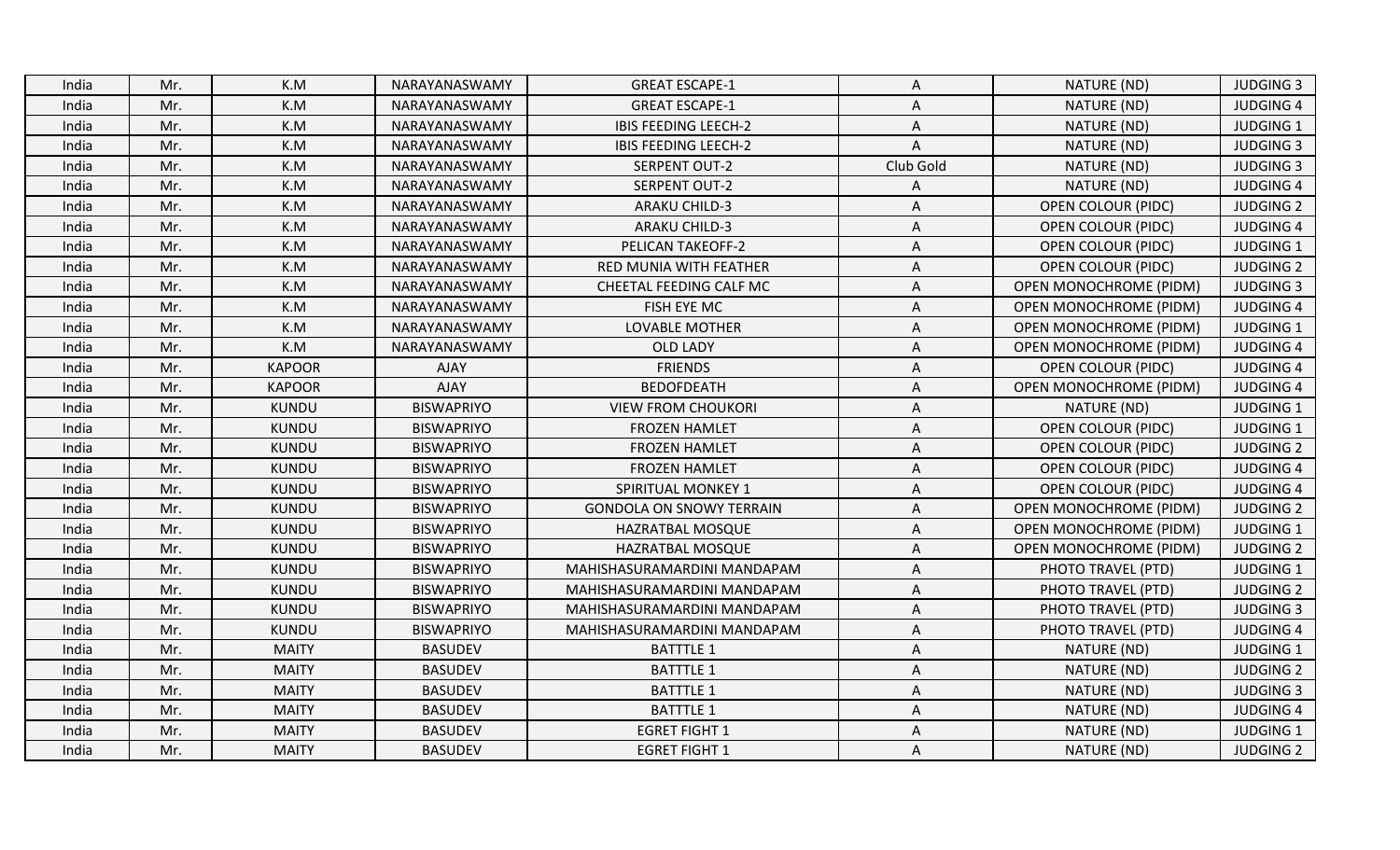| <b>MAITY</b><br>India<br>Mr.<br><b>BASUDEV</b><br><b>EGRET FIGHT 1</b><br>NATURE (ND)<br>A<br><b>MAITY</b><br><b>BASUDEV</b><br><b>EGRET FIGHT 1</b><br>NATURE (ND)<br>Mr.<br>A<br>India<br><b>MAITY</b><br><b>BASUDEV</b><br><b>HERON WITH FROG 1961</b><br>NATURE (ND)<br>Mr.<br>India<br>A<br>Mr.<br><b>MAITY</b><br><b>BASUDEV</b><br><b>HERON WITH FROG 1961</b><br>NATURE (ND)<br>A<br>India<br>Mr.<br><b>MAITY</b><br><b>BASUDEV</b><br><b>HERON WITH FROG 1961</b><br>NATURE (ND)<br>India<br>Α<br><b>MAITY</b><br><b>BASUDEV</b><br>IBIS CHASE 2846<br>NATURE (ND)<br>Mr.<br>A<br>India<br><b>MAITY</b><br><b>BASUDEV</b><br>IBIS CHASE 2846<br>NATURE (ND)<br>Mr.<br>Α<br>India<br><b>MAITY</b><br>Mr.<br><b>BASUDEV</b><br>IBIS CHASE 2846<br>A<br>NATURE (ND)<br>India<br><b>BASUDEV</b><br>Mr.<br><b>MAITY</b><br>IBIS CHASE 2846<br>A<br>NATURE (ND)<br>India<br>Mr.<br><b>MAITY</b><br><b>BASUDEV</b><br><b>RUMIO 9251</b><br><b>OPEN COLOUR (PIDC)</b><br>India<br>A<br><b>MAITY</b><br><b>BASUDEV</b><br>STILL LIFE 1625<br>Mr.<br><b>OPEN COLOUR (PIDC)</b><br>India<br>A<br>Mr.<br><b>MAITY</b><br><b>BASUDEV</b><br>STILL LIFE 1625<br>A<br><b>OPEN COLOUR (PIDC)</b><br>India<br>STILL LIFE 1625<br>Mr.<br><b>MAITY</b><br><b>BASUDEV</b><br>Chairman Choice<br><b>OPEN COLOUR (PIDC)</b><br>India<br><b>BASUDEV</b><br>SUSMITA 9187<br>Mr.<br><b>MAITY</b><br><b>OPEN COLOUR (PIDC)</b><br>India<br>A<br><b>MAITY</b><br>Mr.<br><b>BASUDEV</b><br><b>DEARD 9238</b><br>India<br>A<br><b>OPEN MONOCHROME (PIDM)</b><br><b>MAITY</b><br><b>BASUDEV</b><br><b>DEARD 9238</b><br>Mr.<br>India<br>Α<br><b>OPEN MONOCHROME (PIDM)</b><br>Mr.<br><b>MAITY</b><br><b>BASUDEV</b><br><b>DEARD 9238</b><br>A<br><b>OPEN MONOCHROME (PIDM)</b><br>India<br>Mr.<br><b>MAITY</b><br><b>BASUDEV</b><br>SUSMITA 9273<br>A<br><b>OPEN MONOCHROME (PIDM)</b><br>India<br><b>MAITY</b><br><b>BASUDEV</b><br>SUSMITA 9273<br>India<br>Mr.<br>Α<br><b>OPEN MONOCHROME (PIDM)</b><br><b>MAITY</b><br>Mr.<br><b>BASUDEV</b><br>DONDY FOR FAITH 0738<br>A<br>PHOTO TRAVEL (PTD)<br>India<br><b>MAITY</b><br><b>BASUDEV</b><br>Mr.<br>DONDY FOR FAITH 0738<br>PHOTO TRAVEL (PTD)<br>India<br>Α<br>Mr.<br><b>MAITY</b><br><b>BASUDEV</b><br><b>FAITH 0750</b><br>India<br>Α<br>PHOTO TRAVEL (PTD)<br>Mr.<br><b>MAITY</b><br><b>BASUDEV</b><br><b>HAVEN</b><br>PHOTO TRAVEL (PTD)<br>India<br>A<br><b>BASUDEV</b><br><b>HAVEN</b><br>India<br>Mr.<br><b>MAITY</b><br>$\mathsf{A}$<br>PHOTO TRAVEL (PTD)<br>Mr.<br><b>MAITY</b><br><b>BASUDEV</b><br><b>HAVEN</b><br>Club Silver<br>PHOTO TRAVEL (PTD)<br>India<br>Mr.<br><b>MAITY</b><br><b>BASUDEV</b><br><b>SILK ROUTE</b><br>Club Silver<br>India<br>PHOTO TRAVEL (PTD)<br>Mr.<br><b>MAITY</b><br><b>BASUDEV</b><br><b>SILK ROUTE</b><br>Chairman Choice<br>PHOTO TRAVEL (PTD)<br>India<br>Mr.<br><b>MAITY</b><br><b>BASUDEV</b><br><b>SILK ROUTE</b><br>PHOTO TRAVEL (PTD)<br>India<br>A<br>Mr.<br><b>MITRA</b><br>SUMAN<br><b>COLLARED PYGMY OWL12</b><br>NATURE (ND)<br>India<br>A<br><b>MITRA</b><br>SUMAN<br>Mr.<br><b>FOLK MUSIC</b><br>Α<br><b>OPEN COLOUR (PIDC)</b><br>India<br><b>MITRA</b><br>SUMAN<br><b>FOLK MUSIC</b><br>Mr.<br>Α<br><b>OPEN COLOUR (PIDC)</b><br>India<br>Mr.<br><b>MITRA</b><br>SUMAN<br><b>GUJJAR CHILD3</b><br><b>OPEN COLOUR (PIDC)</b><br>India<br>A<br>Mr.<br><b>MITRA</b><br>SUMAN<br><b>INOCENT LOOK30</b><br><b>OPEN COLOUR (PIDC)</b><br>India<br>A |       |     |              |       |                       |           |                           |                  |
|---------------------------------------------------------------------------------------------------------------------------------------------------------------------------------------------------------------------------------------------------------------------------------------------------------------------------------------------------------------------------------------------------------------------------------------------------------------------------------------------------------------------------------------------------------------------------------------------------------------------------------------------------------------------------------------------------------------------------------------------------------------------------------------------------------------------------------------------------------------------------------------------------------------------------------------------------------------------------------------------------------------------------------------------------------------------------------------------------------------------------------------------------------------------------------------------------------------------------------------------------------------------------------------------------------------------------------------------------------------------------------------------------------------------------------------------------------------------------------------------------------------------------------------------------------------------------------------------------------------------------------------------------------------------------------------------------------------------------------------------------------------------------------------------------------------------------------------------------------------------------------------------------------------------------------------------------------------------------------------------------------------------------------------------------------------------------------------------------------------------------------------------------------------------------------------------------------------------------------------------------------------------------------------------------------------------------------------------------------------------------------------------------------------------------------------------------------------------------------------------------------------------------------------------------------------------------------------------------------------------------------------------------------------------------------------------------------------------------------------------------------------------------------------------------------------------------------------------------------------------------------------------------------------------------------------------------------------------------------------------------------------------------------------------------------------------------------------------------------------------------------------------------------------------------------------------------------------------------------------------------------------------------------------------------------------------------------------------------------------------------------------------------------------------------------------------|-------|-----|--------------|-------|-----------------------|-----------|---------------------------|------------------|
|                                                                                                                                                                                                                                                                                                                                                                                                                                                                                                                                                                                                                                                                                                                                                                                                                                                                                                                                                                                                                                                                                                                                                                                                                                                                                                                                                                                                                                                                                                                                                                                                                                                                                                                                                                                                                                                                                                                                                                                                                                                                                                                                                                                                                                                                                                                                                                                                                                                                                                                                                                                                                                                                                                                                                                                                                                                                                                                                                                                                                                                                                                                                                                                                                                                                                                                                                                                                                                             |       |     |              |       |                       |           |                           | <b>JUDGING 3</b> |
|                                                                                                                                                                                                                                                                                                                                                                                                                                                                                                                                                                                                                                                                                                                                                                                                                                                                                                                                                                                                                                                                                                                                                                                                                                                                                                                                                                                                                                                                                                                                                                                                                                                                                                                                                                                                                                                                                                                                                                                                                                                                                                                                                                                                                                                                                                                                                                                                                                                                                                                                                                                                                                                                                                                                                                                                                                                                                                                                                                                                                                                                                                                                                                                                                                                                                                                                                                                                                                             |       |     |              |       |                       |           |                           | <b>JUDGING 4</b> |
|                                                                                                                                                                                                                                                                                                                                                                                                                                                                                                                                                                                                                                                                                                                                                                                                                                                                                                                                                                                                                                                                                                                                                                                                                                                                                                                                                                                                                                                                                                                                                                                                                                                                                                                                                                                                                                                                                                                                                                                                                                                                                                                                                                                                                                                                                                                                                                                                                                                                                                                                                                                                                                                                                                                                                                                                                                                                                                                                                                                                                                                                                                                                                                                                                                                                                                                                                                                                                                             |       |     |              |       |                       |           |                           | <b>JUDGING 1</b> |
|                                                                                                                                                                                                                                                                                                                                                                                                                                                                                                                                                                                                                                                                                                                                                                                                                                                                                                                                                                                                                                                                                                                                                                                                                                                                                                                                                                                                                                                                                                                                                                                                                                                                                                                                                                                                                                                                                                                                                                                                                                                                                                                                                                                                                                                                                                                                                                                                                                                                                                                                                                                                                                                                                                                                                                                                                                                                                                                                                                                                                                                                                                                                                                                                                                                                                                                                                                                                                                             |       |     |              |       |                       |           |                           | <b>JUDGING 2</b> |
|                                                                                                                                                                                                                                                                                                                                                                                                                                                                                                                                                                                                                                                                                                                                                                                                                                                                                                                                                                                                                                                                                                                                                                                                                                                                                                                                                                                                                                                                                                                                                                                                                                                                                                                                                                                                                                                                                                                                                                                                                                                                                                                                                                                                                                                                                                                                                                                                                                                                                                                                                                                                                                                                                                                                                                                                                                                                                                                                                                                                                                                                                                                                                                                                                                                                                                                                                                                                                                             |       |     |              |       |                       |           |                           | <b>JUDGING 4</b> |
|                                                                                                                                                                                                                                                                                                                                                                                                                                                                                                                                                                                                                                                                                                                                                                                                                                                                                                                                                                                                                                                                                                                                                                                                                                                                                                                                                                                                                                                                                                                                                                                                                                                                                                                                                                                                                                                                                                                                                                                                                                                                                                                                                                                                                                                                                                                                                                                                                                                                                                                                                                                                                                                                                                                                                                                                                                                                                                                                                                                                                                                                                                                                                                                                                                                                                                                                                                                                                                             |       |     |              |       |                       |           |                           | <b>JUDGING 1</b> |
|                                                                                                                                                                                                                                                                                                                                                                                                                                                                                                                                                                                                                                                                                                                                                                                                                                                                                                                                                                                                                                                                                                                                                                                                                                                                                                                                                                                                                                                                                                                                                                                                                                                                                                                                                                                                                                                                                                                                                                                                                                                                                                                                                                                                                                                                                                                                                                                                                                                                                                                                                                                                                                                                                                                                                                                                                                                                                                                                                                                                                                                                                                                                                                                                                                                                                                                                                                                                                                             |       |     |              |       |                       |           |                           | <b>JUDGING 2</b> |
|                                                                                                                                                                                                                                                                                                                                                                                                                                                                                                                                                                                                                                                                                                                                                                                                                                                                                                                                                                                                                                                                                                                                                                                                                                                                                                                                                                                                                                                                                                                                                                                                                                                                                                                                                                                                                                                                                                                                                                                                                                                                                                                                                                                                                                                                                                                                                                                                                                                                                                                                                                                                                                                                                                                                                                                                                                                                                                                                                                                                                                                                                                                                                                                                                                                                                                                                                                                                                                             |       |     |              |       |                       |           |                           | <b>JUDGING 3</b> |
|                                                                                                                                                                                                                                                                                                                                                                                                                                                                                                                                                                                                                                                                                                                                                                                                                                                                                                                                                                                                                                                                                                                                                                                                                                                                                                                                                                                                                                                                                                                                                                                                                                                                                                                                                                                                                                                                                                                                                                                                                                                                                                                                                                                                                                                                                                                                                                                                                                                                                                                                                                                                                                                                                                                                                                                                                                                                                                                                                                                                                                                                                                                                                                                                                                                                                                                                                                                                                                             |       |     |              |       |                       |           |                           | <b>JUDGING 4</b> |
|                                                                                                                                                                                                                                                                                                                                                                                                                                                                                                                                                                                                                                                                                                                                                                                                                                                                                                                                                                                                                                                                                                                                                                                                                                                                                                                                                                                                                                                                                                                                                                                                                                                                                                                                                                                                                                                                                                                                                                                                                                                                                                                                                                                                                                                                                                                                                                                                                                                                                                                                                                                                                                                                                                                                                                                                                                                                                                                                                                                                                                                                                                                                                                                                                                                                                                                                                                                                                                             |       |     |              |       |                       |           |                           | <b>JUDGING 3</b> |
|                                                                                                                                                                                                                                                                                                                                                                                                                                                                                                                                                                                                                                                                                                                                                                                                                                                                                                                                                                                                                                                                                                                                                                                                                                                                                                                                                                                                                                                                                                                                                                                                                                                                                                                                                                                                                                                                                                                                                                                                                                                                                                                                                                                                                                                                                                                                                                                                                                                                                                                                                                                                                                                                                                                                                                                                                                                                                                                                                                                                                                                                                                                                                                                                                                                                                                                                                                                                                                             |       |     |              |       |                       |           |                           | <b>JUDGING 1</b> |
|                                                                                                                                                                                                                                                                                                                                                                                                                                                                                                                                                                                                                                                                                                                                                                                                                                                                                                                                                                                                                                                                                                                                                                                                                                                                                                                                                                                                                                                                                                                                                                                                                                                                                                                                                                                                                                                                                                                                                                                                                                                                                                                                                                                                                                                                                                                                                                                                                                                                                                                                                                                                                                                                                                                                                                                                                                                                                                                                                                                                                                                                                                                                                                                                                                                                                                                                                                                                                                             |       |     |              |       |                       |           |                           | <b>JUDGING 2</b> |
|                                                                                                                                                                                                                                                                                                                                                                                                                                                                                                                                                                                                                                                                                                                                                                                                                                                                                                                                                                                                                                                                                                                                                                                                                                                                                                                                                                                                                                                                                                                                                                                                                                                                                                                                                                                                                                                                                                                                                                                                                                                                                                                                                                                                                                                                                                                                                                                                                                                                                                                                                                                                                                                                                                                                                                                                                                                                                                                                                                                                                                                                                                                                                                                                                                                                                                                                                                                                                                             |       |     |              |       |                       |           |                           | <b>JUDGING 3</b> |
|                                                                                                                                                                                                                                                                                                                                                                                                                                                                                                                                                                                                                                                                                                                                                                                                                                                                                                                                                                                                                                                                                                                                                                                                                                                                                                                                                                                                                                                                                                                                                                                                                                                                                                                                                                                                                                                                                                                                                                                                                                                                                                                                                                                                                                                                                                                                                                                                                                                                                                                                                                                                                                                                                                                                                                                                                                                                                                                                                                                                                                                                                                                                                                                                                                                                                                                                                                                                                                             |       |     |              |       |                       |           |                           | <b>JUDGING 3</b> |
|                                                                                                                                                                                                                                                                                                                                                                                                                                                                                                                                                                                                                                                                                                                                                                                                                                                                                                                                                                                                                                                                                                                                                                                                                                                                                                                                                                                                                                                                                                                                                                                                                                                                                                                                                                                                                                                                                                                                                                                                                                                                                                                                                                                                                                                                                                                                                                                                                                                                                                                                                                                                                                                                                                                                                                                                                                                                                                                                                                                                                                                                                                                                                                                                                                                                                                                                                                                                                                             |       |     |              |       |                       |           |                           | <b>JUDGING 1</b> |
|                                                                                                                                                                                                                                                                                                                                                                                                                                                                                                                                                                                                                                                                                                                                                                                                                                                                                                                                                                                                                                                                                                                                                                                                                                                                                                                                                                                                                                                                                                                                                                                                                                                                                                                                                                                                                                                                                                                                                                                                                                                                                                                                                                                                                                                                                                                                                                                                                                                                                                                                                                                                                                                                                                                                                                                                                                                                                                                                                                                                                                                                                                                                                                                                                                                                                                                                                                                                                                             |       |     |              |       |                       |           |                           | <b>JUDGING 2</b> |
|                                                                                                                                                                                                                                                                                                                                                                                                                                                                                                                                                                                                                                                                                                                                                                                                                                                                                                                                                                                                                                                                                                                                                                                                                                                                                                                                                                                                                                                                                                                                                                                                                                                                                                                                                                                                                                                                                                                                                                                                                                                                                                                                                                                                                                                                                                                                                                                                                                                                                                                                                                                                                                                                                                                                                                                                                                                                                                                                                                                                                                                                                                                                                                                                                                                                                                                                                                                                                                             |       |     |              |       |                       |           |                           | <b>JUDGING 3</b> |
|                                                                                                                                                                                                                                                                                                                                                                                                                                                                                                                                                                                                                                                                                                                                                                                                                                                                                                                                                                                                                                                                                                                                                                                                                                                                                                                                                                                                                                                                                                                                                                                                                                                                                                                                                                                                                                                                                                                                                                                                                                                                                                                                                                                                                                                                                                                                                                                                                                                                                                                                                                                                                                                                                                                                                                                                                                                                                                                                                                                                                                                                                                                                                                                                                                                                                                                                                                                                                                             |       |     |              |       |                       |           |                           | <b>JUDGING 1</b> |
|                                                                                                                                                                                                                                                                                                                                                                                                                                                                                                                                                                                                                                                                                                                                                                                                                                                                                                                                                                                                                                                                                                                                                                                                                                                                                                                                                                                                                                                                                                                                                                                                                                                                                                                                                                                                                                                                                                                                                                                                                                                                                                                                                                                                                                                                                                                                                                                                                                                                                                                                                                                                                                                                                                                                                                                                                                                                                                                                                                                                                                                                                                                                                                                                                                                                                                                                                                                                                                             |       |     |              |       |                       |           |                           | <b>JUDGING 3</b> |
|                                                                                                                                                                                                                                                                                                                                                                                                                                                                                                                                                                                                                                                                                                                                                                                                                                                                                                                                                                                                                                                                                                                                                                                                                                                                                                                                                                                                                                                                                                                                                                                                                                                                                                                                                                                                                                                                                                                                                                                                                                                                                                                                                                                                                                                                                                                                                                                                                                                                                                                                                                                                                                                                                                                                                                                                                                                                                                                                                                                                                                                                                                                                                                                                                                                                                                                                                                                                                                             |       |     |              |       |                       |           |                           | <b>JUDGING 3</b> |
|                                                                                                                                                                                                                                                                                                                                                                                                                                                                                                                                                                                                                                                                                                                                                                                                                                                                                                                                                                                                                                                                                                                                                                                                                                                                                                                                                                                                                                                                                                                                                                                                                                                                                                                                                                                                                                                                                                                                                                                                                                                                                                                                                                                                                                                                                                                                                                                                                                                                                                                                                                                                                                                                                                                                                                                                                                                                                                                                                                                                                                                                                                                                                                                                                                                                                                                                                                                                                                             |       |     |              |       |                       |           |                           | <b>JUDGING 4</b> |
|                                                                                                                                                                                                                                                                                                                                                                                                                                                                                                                                                                                                                                                                                                                                                                                                                                                                                                                                                                                                                                                                                                                                                                                                                                                                                                                                                                                                                                                                                                                                                                                                                                                                                                                                                                                                                                                                                                                                                                                                                                                                                                                                                                                                                                                                                                                                                                                                                                                                                                                                                                                                                                                                                                                                                                                                                                                                                                                                                                                                                                                                                                                                                                                                                                                                                                                                                                                                                                             |       |     |              |       |                       |           |                           | <b>JUDGING 3</b> |
|                                                                                                                                                                                                                                                                                                                                                                                                                                                                                                                                                                                                                                                                                                                                                                                                                                                                                                                                                                                                                                                                                                                                                                                                                                                                                                                                                                                                                                                                                                                                                                                                                                                                                                                                                                                                                                                                                                                                                                                                                                                                                                                                                                                                                                                                                                                                                                                                                                                                                                                                                                                                                                                                                                                                                                                                                                                                                                                                                                                                                                                                                                                                                                                                                                                                                                                                                                                                                                             |       |     |              |       |                       |           |                           | JUDGING 1        |
|                                                                                                                                                                                                                                                                                                                                                                                                                                                                                                                                                                                                                                                                                                                                                                                                                                                                                                                                                                                                                                                                                                                                                                                                                                                                                                                                                                                                                                                                                                                                                                                                                                                                                                                                                                                                                                                                                                                                                                                                                                                                                                                                                                                                                                                                                                                                                                                                                                                                                                                                                                                                                                                                                                                                                                                                                                                                                                                                                                                                                                                                                                                                                                                                                                                                                                                                                                                                                                             |       |     |              |       |                       |           |                           | <b>JUDGING 2</b> |
|                                                                                                                                                                                                                                                                                                                                                                                                                                                                                                                                                                                                                                                                                                                                                                                                                                                                                                                                                                                                                                                                                                                                                                                                                                                                                                                                                                                                                                                                                                                                                                                                                                                                                                                                                                                                                                                                                                                                                                                                                                                                                                                                                                                                                                                                                                                                                                                                                                                                                                                                                                                                                                                                                                                                                                                                                                                                                                                                                                                                                                                                                                                                                                                                                                                                                                                                                                                                                                             |       |     |              |       |                       |           |                           | <b>JUDGING 4</b> |
|                                                                                                                                                                                                                                                                                                                                                                                                                                                                                                                                                                                                                                                                                                                                                                                                                                                                                                                                                                                                                                                                                                                                                                                                                                                                                                                                                                                                                                                                                                                                                                                                                                                                                                                                                                                                                                                                                                                                                                                                                                                                                                                                                                                                                                                                                                                                                                                                                                                                                                                                                                                                                                                                                                                                                                                                                                                                                                                                                                                                                                                                                                                                                                                                                                                                                                                                                                                                                                             |       |     |              |       |                       |           |                           | <b>JUDGING 1</b> |
|                                                                                                                                                                                                                                                                                                                                                                                                                                                                                                                                                                                                                                                                                                                                                                                                                                                                                                                                                                                                                                                                                                                                                                                                                                                                                                                                                                                                                                                                                                                                                                                                                                                                                                                                                                                                                                                                                                                                                                                                                                                                                                                                                                                                                                                                                                                                                                                                                                                                                                                                                                                                                                                                                                                                                                                                                                                                                                                                                                                                                                                                                                                                                                                                                                                                                                                                                                                                                                             |       |     |              |       |                       |           |                           | <b>JUDGING 2</b> |
|                                                                                                                                                                                                                                                                                                                                                                                                                                                                                                                                                                                                                                                                                                                                                                                                                                                                                                                                                                                                                                                                                                                                                                                                                                                                                                                                                                                                                                                                                                                                                                                                                                                                                                                                                                                                                                                                                                                                                                                                                                                                                                                                                                                                                                                                                                                                                                                                                                                                                                                                                                                                                                                                                                                                                                                                                                                                                                                                                                                                                                                                                                                                                                                                                                                                                                                                                                                                                                             |       |     |              |       |                       |           |                           | <b>JUDGING 3</b> |
|                                                                                                                                                                                                                                                                                                                                                                                                                                                                                                                                                                                                                                                                                                                                                                                                                                                                                                                                                                                                                                                                                                                                                                                                                                                                                                                                                                                                                                                                                                                                                                                                                                                                                                                                                                                                                                                                                                                                                                                                                                                                                                                                                                                                                                                                                                                                                                                                                                                                                                                                                                                                                                                                                                                                                                                                                                                                                                                                                                                                                                                                                                                                                                                                                                                                                                                                                                                                                                             |       |     |              |       |                       |           |                           | <b>JUDGING 4</b> |
|                                                                                                                                                                                                                                                                                                                                                                                                                                                                                                                                                                                                                                                                                                                                                                                                                                                                                                                                                                                                                                                                                                                                                                                                                                                                                                                                                                                                                                                                                                                                                                                                                                                                                                                                                                                                                                                                                                                                                                                                                                                                                                                                                                                                                                                                                                                                                                                                                                                                                                                                                                                                                                                                                                                                                                                                                                                                                                                                                                                                                                                                                                                                                                                                                                                                                                                                                                                                                                             |       |     |              |       |                       |           |                           | <b>JUDGING 3</b> |
|                                                                                                                                                                                                                                                                                                                                                                                                                                                                                                                                                                                                                                                                                                                                                                                                                                                                                                                                                                                                                                                                                                                                                                                                                                                                                                                                                                                                                                                                                                                                                                                                                                                                                                                                                                                                                                                                                                                                                                                                                                                                                                                                                                                                                                                                                                                                                                                                                                                                                                                                                                                                                                                                                                                                                                                                                                                                                                                                                                                                                                                                                                                                                                                                                                                                                                                                                                                                                                             |       |     |              |       |                       |           |                           | <b>JUDGING 4</b> |
|                                                                                                                                                                                                                                                                                                                                                                                                                                                                                                                                                                                                                                                                                                                                                                                                                                                                                                                                                                                                                                                                                                                                                                                                                                                                                                                                                                                                                                                                                                                                                                                                                                                                                                                                                                                                                                                                                                                                                                                                                                                                                                                                                                                                                                                                                                                                                                                                                                                                                                                                                                                                                                                                                                                                                                                                                                                                                                                                                                                                                                                                                                                                                                                                                                                                                                                                                                                                                                             |       |     |              |       |                       |           |                           | <b>JUDGING 1</b> |
|                                                                                                                                                                                                                                                                                                                                                                                                                                                                                                                                                                                                                                                                                                                                                                                                                                                                                                                                                                                                                                                                                                                                                                                                                                                                                                                                                                                                                                                                                                                                                                                                                                                                                                                                                                                                                                                                                                                                                                                                                                                                                                                                                                                                                                                                                                                                                                                                                                                                                                                                                                                                                                                                                                                                                                                                                                                                                                                                                                                                                                                                                                                                                                                                                                                                                                                                                                                                                                             |       |     |              |       |                       |           |                           | <b>JUDGING 1</b> |
|                                                                                                                                                                                                                                                                                                                                                                                                                                                                                                                                                                                                                                                                                                                                                                                                                                                                                                                                                                                                                                                                                                                                                                                                                                                                                                                                                                                                                                                                                                                                                                                                                                                                                                                                                                                                                                                                                                                                                                                                                                                                                                                                                                                                                                                                                                                                                                                                                                                                                                                                                                                                                                                                                                                                                                                                                                                                                                                                                                                                                                                                                                                                                                                                                                                                                                                                                                                                                                             | India | Mr. | <b>MITRA</b> | SUMAN | <b>INOCENT LOOK30</b> | Club Gold | <b>OPEN COLOUR (PIDC)</b> | <b>JUDGING 3</b> |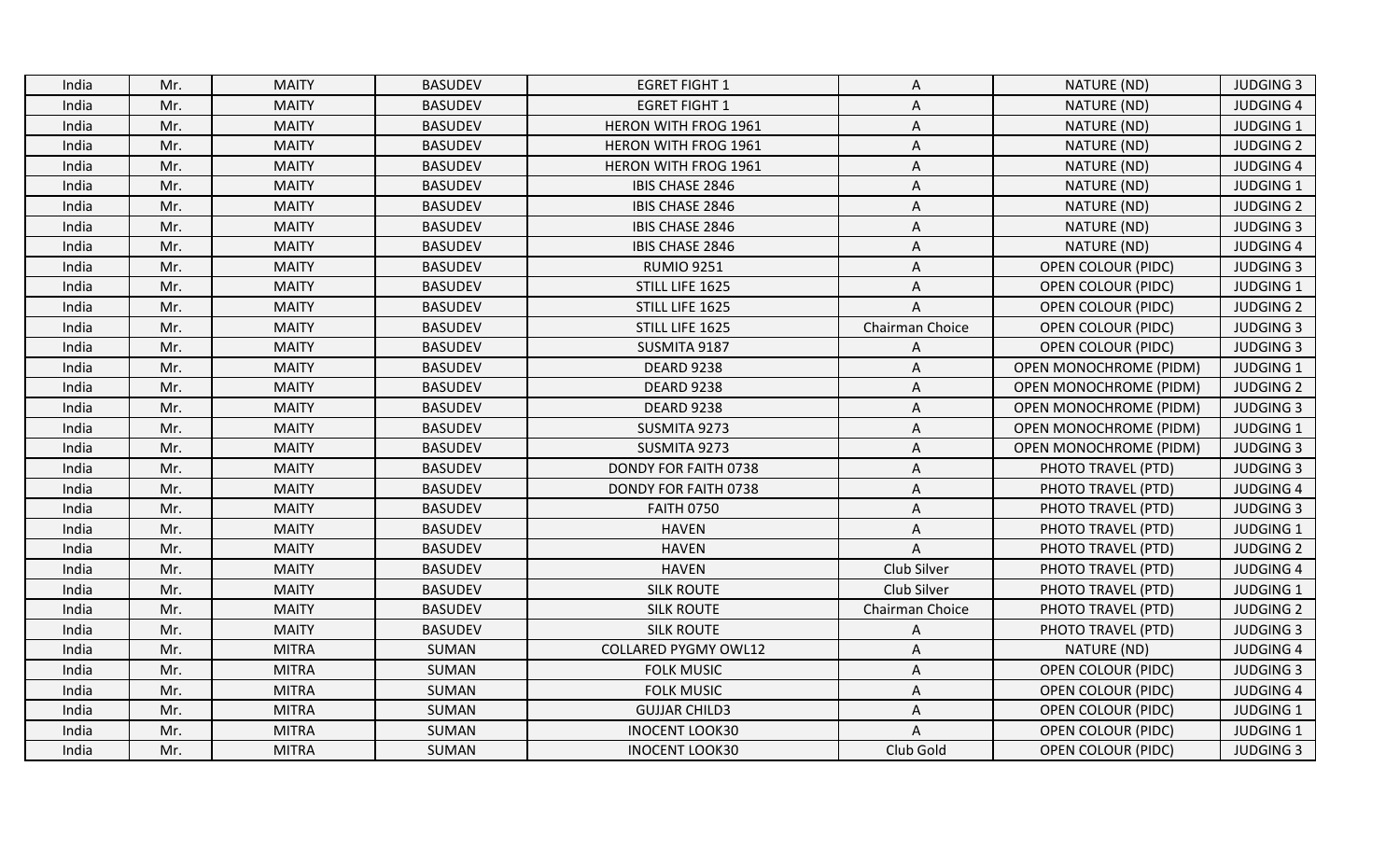| India | Mr. | <b>MITRA</b>     | SUMAN                  | <b>INOCENT LOOK30</b>                | PSA Gold                 | <b>OPEN COLOUR (PIDC)</b>     | <b>JUDGING 4</b> |
|-------|-----|------------------|------------------------|--------------------------------------|--------------------------|-------------------------------|------------------|
| India | Mr. | <b>MITRA</b>     | SUMAN                  | <b>GUJJAR CHILD2</b>                 |                          | <b>OPEN MONOCHROME (PIDM)</b> | <b>JUDGING 1</b> |
| India | Mr. | <b>MITRA</b>     | SUMAN                  | <b>GUJJAR CHILD2</b>                 | A                        | <b>OPEN MONOCHROME (PIDM)</b> | <b>JUDGING 4</b> |
| India | Mr. | <b>MITRA</b>     | SUMAN                  | <b>VILLAGE WOMAN01</b>               | $\mathsf{A}$             | <b>OPEN MONOCHROME (PIDM)</b> | <b>JUDGING 4</b> |
| India | Mr. | <b>MITRA</b>     | SUMAN                  | <b>EMERALD WATER SELFIE</b>          | Chairman Choice          | PHOTO TRAVEL (PTD)            | <b>JUDGING 4</b> |
| India | Mr. | <b>MITRA</b>     | SUMAN                  | <b>HERMITAGE</b>                     | Α                        | PHOTO TRAVEL (PTD)            | <b>JUDGING 1</b> |
| India | Mr. | <b>MITRA</b>     | SUMAN                  | HERMITAGE                            | A                        | PHOTO TRAVEL (PTD)            | <b>JUDGING 2</b> |
| India | Mr. | <b>MITRA</b>     | SUMAN                  | <b>JAMA MASJID2</b>                  | $\Lambda$                | PHOTO TRAVEL (PTD)            | <b>JUDGING 4</b> |
| India | Mr. | <b>MITRA</b>     | SUMAN                  | LEH MONASTERY14                      | A                        | PHOTO TRAVEL (PTD)            | <b>JUDGING 1</b> |
| India | Mr. | <b>MITRA</b>     | SUMAN                  | LEH MONASTERY14                      | A                        | PHOTO TRAVEL (PTD)            | <b>JUDGING 2</b> |
| India | Mr. | <b>MUKHERJEE</b> | <b>DEBASHIS</b>        | SATISFIED WITH ITS CATCH             | A                        | NATURE (ND)                   | <b>JUDGING 1</b> |
| India | Mr. | MUKHERJEE        | <b>DEBASHIS</b>        | SATISFIED WITH ITS CATCH             | A                        | NATURE (ND)                   | <b>JUDGING 2</b> |
| India | Mr. | <b>MUKHERJEE</b> | <b>DEBASHIS</b>        | SATISFIED WITH ITS CATCH             | A                        | NATURE (ND)                   | <b>JUDGING 4</b> |
| India | Mr. | <b>MUKHERJEE</b> | <b>DEBASHIS</b>        | WINNER 1                             | A                        | NATURE (ND)                   | <b>JUDGING 3</b> |
| India | Mr. | <b>MUKHERJEE</b> | <b>DEBASHIS</b>        | <b>WINNER 1</b>                      | Α                        | NATURE (ND)                   | <b>JUDGING 4</b> |
| India | Mr. | MUKHERJEE        | <b>DEBASHIS</b>        | <b>VARANASI BALOON FESTIVAL 2021</b> | A                        | <b>OPEN COLOUR (PIDC)</b>     | <b>JUDGING 2</b> |
| India | Mr. | <b>MUKHERJEE</b> | <b>DEBASHIS</b>        | MAIN SHRINE SARNATH WITH DHAMEKA     | A                        | PHOTO TRAVEL (PTD)            | <b>JUDGING 1</b> |
| India | Mr. | <b>MUKHERJEE</b> | <b>DEBASHIS</b>        | MAIN SHRINE SARNATH WITH DHAMEKA     | A                        | PHOTO TRAVEL (PTD)            | <b>JUDGING 4</b> |
| India | Mr. | PANJA            | PRITAM                 | THE DANUBE                           | A                        | <b>OPEN COLOUR (PIDC)</b>     | <b>JUDGING 2</b> |
| India | Mr. | <b>PANJA</b>     | PRITAM                 | THE MOTION                           | Α                        | <b>OPEN COLOUR (PIDC)</b>     | JUDGING 1        |
| India | Mr. | PANJA            | PRITAM                 | THE MOTION                           | A                        | <b>OPEN COLOUR (PIDC)</b>     | <b>JUDGING 3</b> |
| India | Mr. | PANJA            | PRITAM                 | THE RHINE                            | Α                        | <b>OPEN COLOUR (PIDC)</b>     | <b>JUDGING 1</b> |
| India | Mr. | PANJA            | PRITAM                 | <b>HUMAYUN TOMB 2</b>                | A                        | <b>OPEN MONOCHROME (PIDM)</b> | <b>JUDGING 3</b> |
| India | Mr. | PANJA            | PRITAM                 | <b>HUMAYUN TOMB</b>                  | A                        | PHOTO TRAVEL (PTD)            | <b>JUDGING 4</b> |
| India | Mr. | PANJA            | PRITAM                 | <b>HUMAYUN TOMB 3</b>                | Α                        | PHOTO TRAVEL (PTD)            | <b>JUDGING 1</b> |
| India | Mr. | PANJA            | PRITAM                 | <b>HUMAYUN TOMB 3</b>                | Α                        | PHOTO TRAVEL (PTD)            | <b>JUDGING 3</b> |
| India | Mr. | PANJA            | PRITAM                 | <b>HUMAYUN TOMB 3</b>                | Α                        | PHOTO TRAVEL (PTD)            | <b>JUDGING 4</b> |
| India | Mr. | PANJA            | PRITAM                 | HUMAYUN TOMB IN FRAME                | A                        | PHOTO TRAVEL (PTD)            | <b>JUDGING 4</b> |
| India | Mr. | SARDALIA         | <b>KHUSHWANT SINGH</b> | <b>MORNING WALK</b>                  | A                        | NATURE (ND)                   | <b>JUDGING 2</b> |
| India | Mr. | SARDALIA         | <b>KHUSHWANT SINGH</b> | <b>HUMAYUNS TOMB</b>                 | Α                        | PHOTO TRAVEL (PTD)            | <b>JUDGING 2</b> |
| India | Mr. | SARDALIA         | <b>KHUSHWANT SINGH</b> | <b>HUMAYUNS TOMB</b>                 | A                        | PHOTO TRAVEL (PTD)            | <b>JUDGING 3</b> |
| India | Mr. | SARDALIA         | <b>KHUSHWANT SINGH</b> | <b>HUMAYUNS TOMB</b>                 | <b>Honorable Mention</b> | PHOTO TRAVEL (PTD)            | <b>JUDGING 4</b> |
| India | Mr. | SARDALIA         | <b>KHUSHWANT SINGH</b> | <b>REFLECTION IN NIGHT</b>           | Α                        | PHOTO TRAVEL (PTD)            | <b>JUDGING 3</b> |
| India | Mr. | SARKAR           | <b>PRANAB</b>          | <b>CLEAN BUFFALO EYES</b>            | A                        | NATURE (ND)                   | <b>JUDGING 1</b> |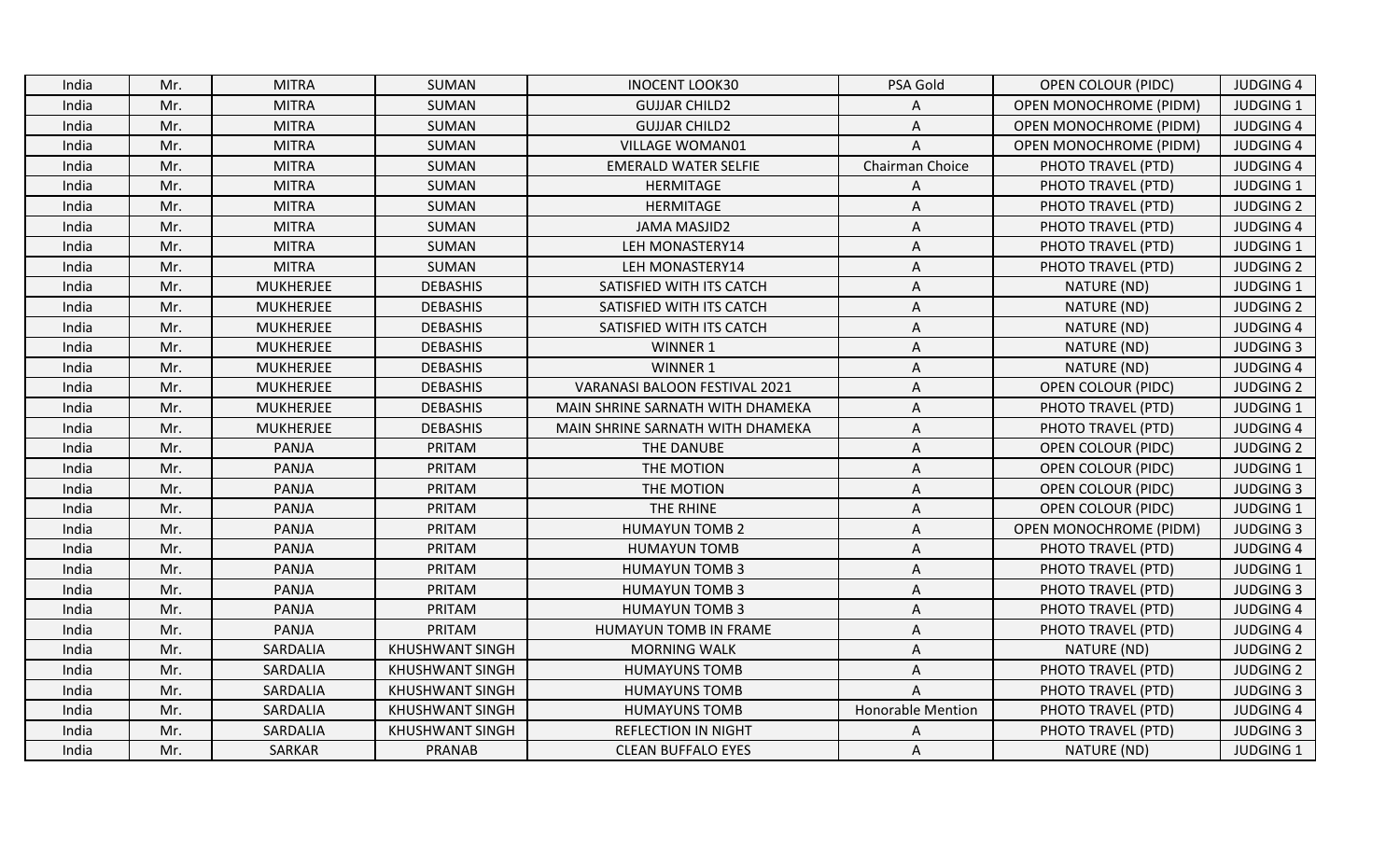| <b>SARKAR</b><br><b>PRANAB</b><br>India<br>Mr.<br><b>CLEAN BUFFALO EYES</b><br>A<br><b>SARKAR</b><br><b>PRANAB</b><br>Mr.<br>LION HUNTING BUFFALO<br>A<br>India<br>Mr.<br><b>SARKAR</b><br><b>PRANAB</b><br>LION HUNTING BUFFALO<br>India<br>Α<br>Mr.<br>SARKAR<br>PRANAB<br>LION HUNTING BUFFALO<br>Α<br>India<br>Mr.<br><b>SARKAR</b><br><b>PRANAB</b><br><b>OUR FOOD</b><br>A<br>India<br><b>SARKAR</b><br><b>PRANAB</b><br><b>OUR FOOD</b><br>Mr.<br>India<br>A<br>Mr.<br><b>SARKAR</b><br>PRANAB<br><b>REST AFTER MEALS</b><br>India<br>A<br><b>SARKAR</b><br><b>PRANAB</b><br>Mr.<br><b>REST AFTER MEALS</b><br>$\Lambda$<br>India | NATURE (ND)<br>NATURE (ND)<br>NATURE (ND)<br>NATURE (ND)<br>NATURE (ND)<br>NATURE (ND)<br>NATURE (ND) | <b>JUDGING 2</b><br><b>JUDGING 2</b><br><b>JUDGING 3</b><br><b>JUDGING 4</b><br><b>JUDGING 3</b><br><b>JUDGING 4</b> |
|------------------------------------------------------------------------------------------------------------------------------------------------------------------------------------------------------------------------------------------------------------------------------------------------------------------------------------------------------------------------------------------------------------------------------------------------------------------------------------------------------------------------------------------------------------------------------------------------------------------------------------------|-------------------------------------------------------------------------------------------------------|----------------------------------------------------------------------------------------------------------------------|
|                                                                                                                                                                                                                                                                                                                                                                                                                                                                                                                                                                                                                                          |                                                                                                       |                                                                                                                      |
|                                                                                                                                                                                                                                                                                                                                                                                                                                                                                                                                                                                                                                          |                                                                                                       |                                                                                                                      |
|                                                                                                                                                                                                                                                                                                                                                                                                                                                                                                                                                                                                                                          |                                                                                                       |                                                                                                                      |
|                                                                                                                                                                                                                                                                                                                                                                                                                                                                                                                                                                                                                                          |                                                                                                       |                                                                                                                      |
|                                                                                                                                                                                                                                                                                                                                                                                                                                                                                                                                                                                                                                          |                                                                                                       |                                                                                                                      |
|                                                                                                                                                                                                                                                                                                                                                                                                                                                                                                                                                                                                                                          |                                                                                                       |                                                                                                                      |
|                                                                                                                                                                                                                                                                                                                                                                                                                                                                                                                                                                                                                                          |                                                                                                       | <b>JUDGING 1</b>                                                                                                     |
|                                                                                                                                                                                                                                                                                                                                                                                                                                                                                                                                                                                                                                          | NATURE (ND)                                                                                           | <b>JUDGING 3</b>                                                                                                     |
| Club Gold<br>Mr.<br><b>SARKAR</b><br><b>PRANAB</b><br><b>REST AFTER MEALS</b><br>India                                                                                                                                                                                                                                                                                                                                                                                                                                                                                                                                                   | NATURE (ND)                                                                                           | <b>JUDGING 4</b>                                                                                                     |
| Mr.<br>SARKAR<br><b>PRANAB</b><br><b>EISURE TIME</b><br>Chairman Choice<br>India                                                                                                                                                                                                                                                                                                                                                                                                                                                                                                                                                         | <b>OPEN COLOUR (PIDC)</b>                                                                             | <b>JUDGING 1</b>                                                                                                     |
| SARKAR<br><b>PRANAB</b><br><b>EISURE TIME</b><br>Mr.<br>India<br>A                                                                                                                                                                                                                                                                                                                                                                                                                                                                                                                                                                       | <b>OPEN COLOUR (PIDC)</b>                                                                             | <b>JUDGING 3</b>                                                                                                     |
| Mr.<br><b>SARKAR</b><br><b>PRANAB</b><br><b>EISURE TIME</b><br>$\mathsf A$<br>India                                                                                                                                                                                                                                                                                                                                                                                                                                                                                                                                                      | <b>OPEN COLOUR (PIDC)</b>                                                                             | <b>JUDGING 4</b>                                                                                                     |
| Mr.<br>SARKAR<br><b>PRANAB</b><br>MANIPURI FOLK DANCE<br>A<br>India                                                                                                                                                                                                                                                                                                                                                                                                                                                                                                                                                                      | <b>OPEN COLOUR (PIDC)</b>                                                                             | <b>JUDGING 4</b>                                                                                                     |
| <b>SARKAR</b><br>Mr.<br><b>PRANAB</b><br><b>ADHAN V</b><br>A<br>India                                                                                                                                                                                                                                                                                                                                                                                                                                                                                                                                                                    | <b>OPEN MONOCHROME (PIDM)</b>                                                                         | <b>JUDGING 2</b>                                                                                                     |
| Mr.<br>SARKAR<br><b>PRANAB</b><br><b>IDLE TALK</b><br>India<br>A                                                                                                                                                                                                                                                                                                                                                                                                                                                                                                                                                                         | <b>OPEN MONOCHROME (PIDM)</b>                                                                         | <b>JUDGING 1</b>                                                                                                     |
| PRANAB<br><b>IDLE TALK</b><br>Mr.<br><b>SARKAR</b><br>India<br>A                                                                                                                                                                                                                                                                                                                                                                                                                                                                                                                                                                         | OPEN MONOCHROME (PIDM)                                                                                | <b>JUDGING 2</b>                                                                                                     |
| Mr.<br><b>SARKAR</b><br><b>PRANAB</b><br><b>IDLE TALK</b><br><b>Honorable Mention</b><br>India                                                                                                                                                                                                                                                                                                                                                                                                                                                                                                                                           | <b>OPEN MONOCHROME (PIDM)</b>                                                                         | <b>JUDGING 3</b>                                                                                                     |
| <b>SARKAR</b><br><b>PRANAB</b><br>Mr.<br><b>IDLE TALK</b><br>PSA Gold<br>India                                                                                                                                                                                                                                                                                                                                                                                                                                                                                                                                                           | <b>OPEN MONOCHROME (PIDM)</b>                                                                         | <b>JUDGING 4</b>                                                                                                     |
| <b>SARKAR</b><br>Mr.<br><b>PRANAB</b><br>HAZARDUARI PALACE<br>India<br>A                                                                                                                                                                                                                                                                                                                                                                                                                                                                                                                                                                 | PHOTO TRAVEL (PTD)                                                                                    | <b>JUDGING 3</b>                                                                                                     |
| Mr.<br>SARKAR<br><b>PRANAB</b><br>WAY TO MANASH KAILASH 2<br>India<br>$\Lambda$                                                                                                                                                                                                                                                                                                                                                                                                                                                                                                                                                          | PHOTO TRAVEL (PTD)                                                                                    | <b>JUDGING 1</b>                                                                                                     |
| <b>SARKAR</b><br>PRANAB<br>PSA Gold<br>Mr.<br>WAY TO MANASH KAILASH 2<br>India                                                                                                                                                                                                                                                                                                                                                                                                                                                                                                                                                           | PHOTO TRAVEL (PTD)                                                                                    | <b>JUDGING 2</b>                                                                                                     |
| <b>SARKAR</b><br>Mr.<br><b>PRANAB</b><br>WAY TO MANASH KAILASH 2<br>Club Bronze<br>India                                                                                                                                                                                                                                                                                                                                                                                                                                                                                                                                                 | PHOTO TRAVEL (PTD)                                                                                    | <b>JUDGING 3</b>                                                                                                     |
| <b>PRANAB</b><br>Mr.<br><b>SARKAR</b><br>WAY TO MANASH KAILASH 2<br>India<br>Α                                                                                                                                                                                                                                                                                                                                                                                                                                                                                                                                                           | PHOTO TRAVEL (PTD)                                                                                    | <b>JUDGING 4</b>                                                                                                     |
| Mr.<br><b>SEN</b><br><b>MRINAL</b><br><b>BIG MEAL</b><br>Δ<br>India                                                                                                                                                                                                                                                                                                                                                                                                                                                                                                                                                                      | NATURE (ND)                                                                                           | <b>JUDGING 1</b>                                                                                                     |
| SEN<br>Mr.<br><b>MRINAL</b><br><b>BIG MEAL</b><br>Club Bronze<br>India                                                                                                                                                                                                                                                                                                                                                                                                                                                                                                                                                                   | NATURE (ND)                                                                                           | <b>JUDGING 2</b>                                                                                                     |
| <b>SEN</b><br><b>BIG MEAL</b><br>Mr.<br><b>MRINAL</b><br>India                                                                                                                                                                                                                                                                                                                                                                                                                                                                                                                                                                           | NATURE (ND)                                                                                           | <b>JUDGING 3</b>                                                                                                     |
| SEN<br>Mr.<br><b>MRINAL</b><br><b>BIG MEAL</b><br>India<br><b>Honorable Mention</b>                                                                                                                                                                                                                                                                                                                                                                                                                                                                                                                                                      | NATURE (ND)                                                                                           | <b>JUDGING 4</b>                                                                                                     |
| <b>SEN</b><br>Mr.<br><b>MRINAL</b><br><b>BLOODY LUNCH</b><br>India<br>$\overline{A}$                                                                                                                                                                                                                                                                                                                                                                                                                                                                                                                                                     | NATURE (ND)                                                                                           | <b>JUDGING 2</b>                                                                                                     |
| <b>SEN</b><br>Mr.<br><b>MRINAL</b><br><b>BLOODY LUNCH</b><br>India<br>A                                                                                                                                                                                                                                                                                                                                                                                                                                                                                                                                                                  | NATURE (ND)                                                                                           | <b>JUDGING 4</b>                                                                                                     |
| <b>SEN</b><br>Mr.<br><b>MRINAL</b><br><b>CAT WALK</b><br>A<br>India                                                                                                                                                                                                                                                                                                                                                                                                                                                                                                                                                                      | NATURE (ND)                                                                                           | <b>JUDGING 2</b>                                                                                                     |
| <b>SEN</b><br><b>CAT WALK</b><br>Mr.<br><b>MRINAL</b><br>India<br>Α                                                                                                                                                                                                                                                                                                                                                                                                                                                                                                                                                                      | NATURE (ND)                                                                                           | <b>JUDGING 4</b>                                                                                                     |
| Mr.<br>SEN<br><b>MRINAL</b><br>DIVING INTO DEATH<br>A<br>India                                                                                                                                                                                                                                                                                                                                                                                                                                                                                                                                                                           | NATURE (ND)                                                                                           | <b>JUDGING 1</b>                                                                                                     |
| <b>SEN</b><br>Mr.<br><b>MRINAL</b><br><b>DIVING INTO DEATH</b><br>India<br>A                                                                                                                                                                                                                                                                                                                                                                                                                                                                                                                                                             | NATURE (ND)                                                                                           | <b>JUDGING 2</b>                                                                                                     |
| <b>SEN</b><br>India<br>Mr.<br><b>MRINAL</b><br><b>DIVING INTO DEATH</b><br>Α                                                                                                                                                                                                                                                                                                                                                                                                                                                                                                                                                             | NATURE (ND)                                                                                           | <b>JUDGING 3</b>                                                                                                     |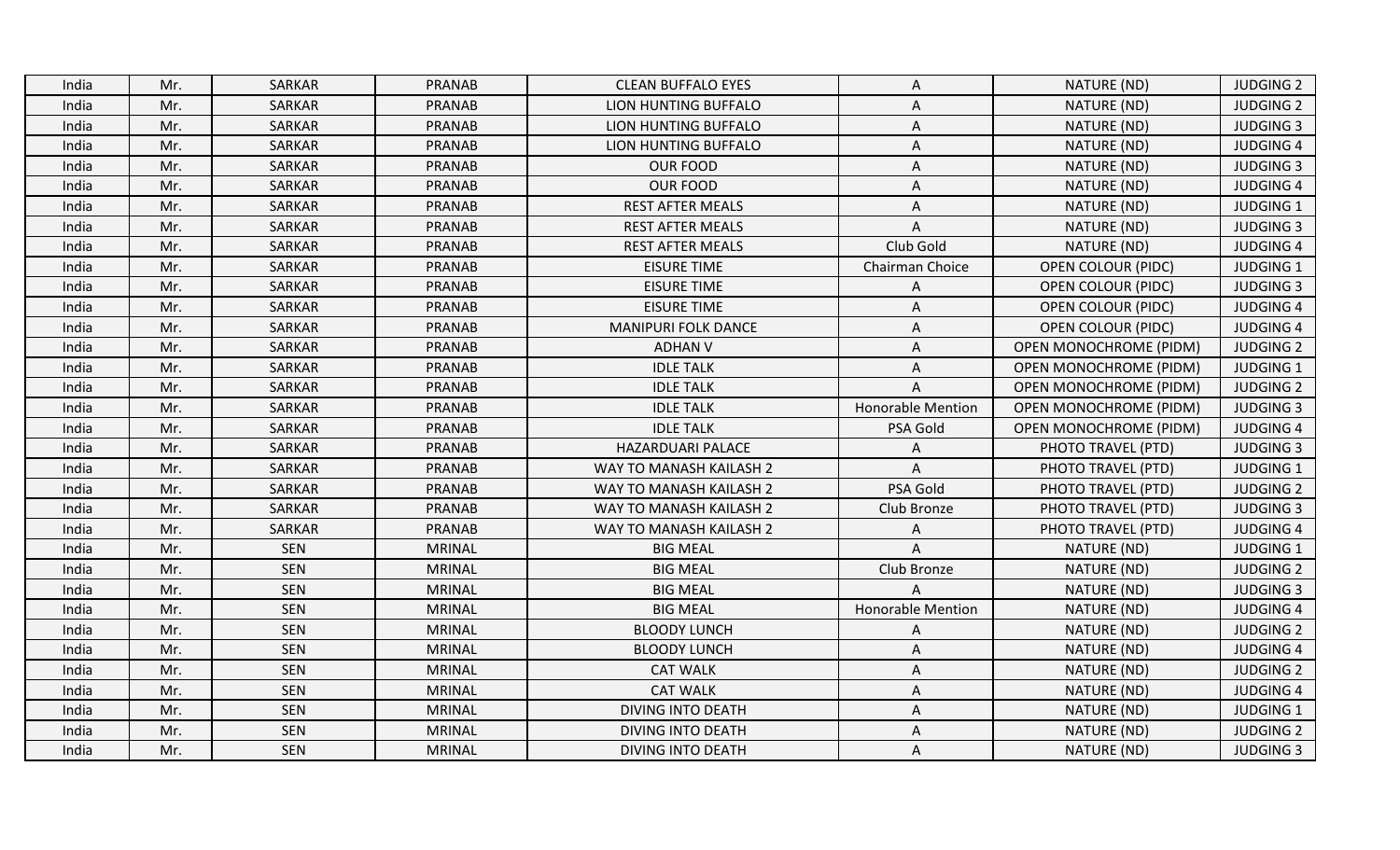| India | Mr. | <b>SEN</b>   | <b>MRINAL</b>   | <b>DIVING INTO DEATH</b>           | A               | NATURE (ND)                   | <b>JUDGING 4</b> |
|-------|-----|--------------|-----------------|------------------------------------|-----------------|-------------------------------|------------------|
| India | Mr. | <b>SEN</b>   | <b>MRINAL</b>   | <b>ANGRY BIRD</b>                  | A               | <b>OPEN COLOUR (PIDC)</b>     | <b>JUDGING 2</b> |
| India | Mr. | <b>SEN</b>   | <b>MRINAL</b>   | <b>ANGRY BIRD</b>                  | A               | <b>OPEN COLOUR (PIDC)</b>     | <b>JUDGING 3</b> |
| India | Mr. | SEN          | <b>MRINAL</b>   | <b>COLORS OF HOLI</b>              | $\Delta$        | <b>OPEN COLOUR (PIDC)</b>     | <b>JUDGING 1</b> |
| India | Mr. | <b>SEN</b>   | <b>MRINAL</b>   | <b>COLORS OF HOLI</b>              | Club Silver     | <b>OPEN COLOUR (PIDC)</b>     | <b>JUDGING 3</b> |
| India | Mr. | <b>SEN</b>   | <b>MRINAL</b>   | <b>COLORS OF HOLI</b>              | A               | <b>OPEN COLOUR (PIDC)</b>     | <b>JUDGING 4</b> |
| India | Mr. | <b>SEN</b>   | <b>MRINAL</b>   | <b>MEN AT WORK</b>                 | Α               | <b>OPEN MONOCHROME (PIDM)</b> | <b>JUDGING 4</b> |
| India | Mr. | SEN          | <b>MRINAL</b>   | <b>GRASSLAND QUEEN</b>             | A               | PHOTO TRAVEL (PTD)            | <b>JUDGING 3</b> |
| India | Mr. | <b>SEN</b>   | <b>MRINAL</b>   | <b>GREEN DESERT</b>                | A               | PHOTO TRAVEL (PTD)            | <b>JUDGING 1</b> |
| India | Mr. | SEN          | <b>MRINAL</b>   | <b>GREEN DESERT</b>                | Α               | PHOTO TRAVEL (PTD)            | <b>JUDGING 4</b> |
| India | Mr. | <b>SEN</b>   | <b>MRINAL</b>   | <b>THE MONK</b>                    | A               | PHOTO TRAVEL (PTD)            | <b>JUDGING 2</b> |
| India | Mr. | <b>SEN</b>   | <b>MRINAL</b>   | <b>THE MONK</b>                    | Α               | PHOTO TRAVEL (PTD)            | <b>JUDGING 3</b> |
| India | Mr. | SHANBHAG     | PRAMOD GOVIND   | LONG LEGGED BUZZARD PREYING 2 8611 | A               | NATURE (ND)                   | <b>JUDGING 1</b> |
| India | Mr. | SHANBHAG     | PRAMOD GOVIND   | LONG LEGGED BUZZARD PREYING 2 8611 | A               | NATURE (ND)                   | <b>JUDGING 2</b> |
| India | Mr. | SHANBHAG     | PRAMOD GOVIND   | LONG LEGGED BUZZARD PREYING 2 8611 | A               | NATURE (ND)                   | <b>JUDGING 3</b> |
| India | Mr. | SHANBHAG     | PRAMOD GOVIND   | LONG LEGGED BUZZARD PREYING 2 8611 | A               | NATURE (ND)                   | <b>JUDGING 4</b> |
| India | Mr. | SHANBHAG     | PRAMOD GOVIND   | NEELGAI SUCKLING 1 5061            | Chairman Choice | NATURE (ND)                   | <b>JUDGING 1</b> |
| India | Mr. | SHANBHAG     | PRAMOD GOVIND   | NEELGAI SUCKLING 1 5061            | A               | NATURE (ND)                   | <b>JUDGING 2</b> |
| India | Mr. | SHANBHAG     | PRAMOD GOVIND   | NEELGAI SUCKLING 1 5061            | Α               | NATURE (ND)                   | <b>JUDGING 3</b> |
| India | Mr. | SHANBHAG     | PRAMOD GOVIND   | NEELGAI SUCKLING 1 5061            | A               | NATURE (ND)                   | <b>JUDGING 4</b> |
| India | Mr. | SHANBHAG     | PRAMOD GOVIND   | SPINY TAILED LIZZARDS 8444         | A               | NATURE (ND)                   | <b>JUDGING 1</b> |
| India | Mr. | SHANBHAG     | PRAMOD GOVIND   | SPINY TAILED LIZZARDS 8444         | Club Silver     | NATURE (ND)                   | <b>JUDGING 2</b> |
| India | Mr. | SHANBHAG     | PRAMOD GOVIND   | HAWA MAHAL AT NIGHT 1126           | A               | <b>OPEN COLOUR (PIDC)</b>     | <b>JUDGING 2</b> |
| India | Mr. | SHANBHAG     | PRAMOD GOVIND   | MYSORE DASARA 1 6549               | A               | <b>OPEN COLOUR (PIDC)</b>     | <b>JUDGING 2</b> |
| India | Mr. | SHANBHAG     | PRAMOD GOVIND   | PINK CRAB 1 3106                   | Α               | <b>OPEN COLOUR (PIDC)</b>     | <b>JUDGING 1</b> |
| India | Mr. | SHANBHAG     | PRAMOD GOVIND   | <b>PINK CRAB 1 3106</b>            | Α               | <b>OPEN COLOUR (PIDC)</b>     | <b>JUDGING 2</b> |
| India | Mr. | SHANBHAG     | PRAMOD GOVIND   | FIGHT FOR SUPREMACY 1 3329         | Α               | <b>OPEN MONOCHROME (PIDM)</b> | <b>JUDGING 2</b> |
| India | Mr. | SHANBHAG     | PRAMOD GOVIND   | FIGHT FOR SUPREMACY 1 3329         | A               | <b>OPEN MONOCHROME (PIDM)</b> | <b>JUDGING 4</b> |
| India | Mr. | SHANBHAG     | PRAMOD GOVIND   | FOGGY MORNING 2 5205               | A               | PHOTO TRAVEL (PTD)            | <b>JUDGING 1</b> |
| India | Mr. | SHANBHAG     | PRAMOD GOVIND   | FOGGY MORNING 2 5205               | Α               | PHOTO TRAVEL (PTD)            | <b>JUDGING 4</b> |
| India | Mr. | SHANBHAG     | PRAMOD GOVIND   | MYSORE DASARA 2 6554               | Α               | PHOTO TRAVEL (PTD)            | <b>JUDGING 4</b> |
| India | Mr. | SIL          | <b>AMITABHA</b> | <b>KITCHEN QUEEN</b>               | A               | <b>OPEN MONOCHROME (PIDM)</b> | <b>JUDGING 1</b> |
| India | Mr. | SIL          | <b>AMITABHA</b> | SINGER AT GADISHAR TANK            | A               | PHOTO TRAVEL (PTD)            | <b>JUDGING 4</b> |
| India | Mr. | <b>SINHA</b> | <b>BARUN</b>    | <b>HUMMER</b>                      | Α               | NATURE (ND)                   | <b>JUDGING 1</b> |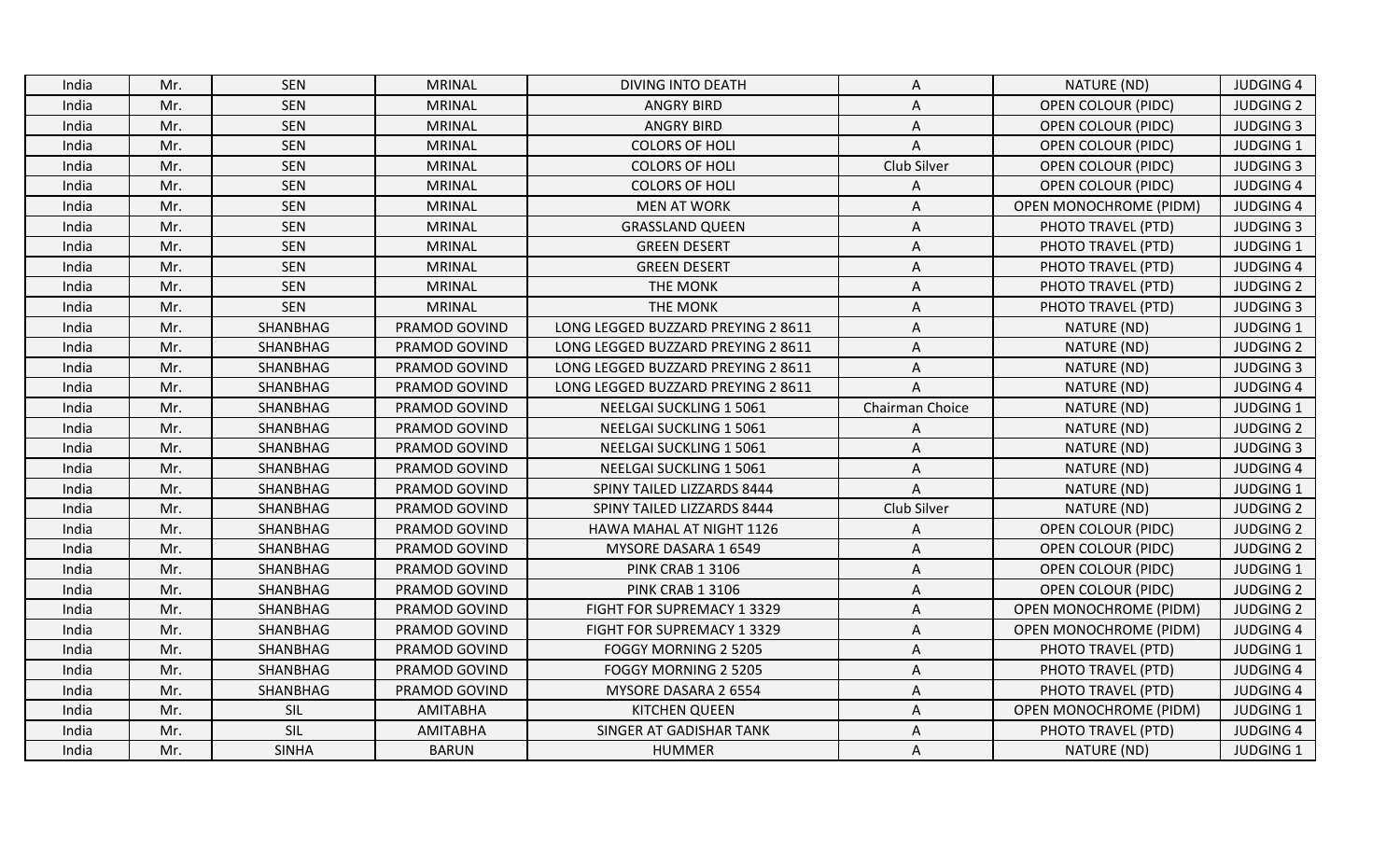| India | Mr.  | <b>SINHA</b>              | <b>BARUN</b>    | <b>HUMMER</b>             | Chairman Choice | NATURE (ND)                   | <b>JUDGING 2</b> |
|-------|------|---------------------------|-----------------|---------------------------|-----------------|-------------------------------|------------------|
| India | Mr.  | <b>SINHA</b>              | <b>BARUN</b>    | <b>HUMMER</b>             | A               | NATURE (ND)                   | <b>JUDGING 3</b> |
| India | Mr.  | <b>SINHA</b>              | <b>BARUN</b>    | <b>HUMMER</b>             | A               | NATURE (ND)                   | <b>JUDGING 4</b> |
| India | Mr.  | <b>SINHA</b>              | <b>BARUN</b>    | LION WITH ZEBRA KILL 4395 | A               | NATURE (ND)                   | JUDGING 1        |
| India | Mr.  | <b>SINHA</b>              | <b>BARUN</b>    | LION WITH ZEBRA KILL 4395 | Α               | NATURE (ND)                   | <b>JUDGING 2</b> |
| India | Mr.  | <b>SINHA</b>              | <b>BARUN</b>    | LION WITH ZEBRA KILL 4395 | A               | NATURE (ND)                   | <b>JUDGING 3</b> |
| India | Mr.  | <b>SINHA</b>              | <b>BARUN</b>    | LION WITH ZEBRA KILL 4395 | Α               | NATURE (ND)                   | <b>JUDGING 4</b> |
| India | Mr.  | <b>SINHA</b>              | <b>BARUN</b>    | <b>NECTAR</b>             | A               | NATURE (ND)                   | <b>JUDGING 2</b> |
| India | Mr.  | <b>SINHA</b>              | <b>BARUN</b>    | <b>KALPANA</b>            | A               | <b>OPEN COLOUR (PIDC)</b>     | <b>JUDGING 2</b> |
| India | Mr.  | <b>SINHA</b>              | <b>BARUN</b>    | <b>KALPANA</b>            | Α               | <b>OPEN COLOUR (PIDC)</b>     | <b>JUDGING 4</b> |
| India | Mr.  | <b>SINHA</b>              | <b>BARUN</b>    | LOVELY                    | A               | <b>OPEN COLOUR (PIDC)</b>     | <b>JUDGING 1</b> |
| India | Mr.  | <b>SINHA</b>              | <b>BARUN</b>    | <b>LOVELY</b>             | Α               | <b>OPEN COLOUR (PIDC)</b>     | <b>JUDGING 2</b> |
| India | Mr.  | <b>SINHA</b>              | <b>BARUN</b>    | LOVELY                    | A               | <b>OPEN COLOUR (PIDC)</b>     | <b>JUDGING 3</b> |
| India | Mr.  | <b>SINHA</b>              | <b>BARUN</b>    | LOVELY                    | A               | <b>OPEN COLOUR (PIDC)</b>     | <b>JUDGING 4</b> |
| India | Mr.  | <b>SINHA</b>              | <b>BARUN</b>    | <b>MADHUBALA</b>          | A               | <b>OPEN COLOUR (PIDC)</b>     | <b>JUDGING 1</b> |
| India | Mr.  | <b>SINHA</b>              | <b>BARUN</b>    | MADHUBALA                 | Α               | <b>OPEN COLOUR (PIDC)</b>     | <b>JUDGING 2</b> |
| India | Mr.  | <b>SINHA</b>              | <b>BARUN</b>    | <b>MADHUBALA</b>          | A               | <b>OPEN COLOUR (PIDC)</b>     | <b>JUDGING 3</b> |
| India | Mr.  | <b>SINHA</b>              | <b>BARUN</b>    | <b>MADHUBALA</b>          | A               | <b>OPEN COLOUR (PIDC)</b>     | <b>JUDGING 4</b> |
| India | Mr.  | <b>SINHA</b>              | <b>BARUN</b>    | <b>NANDA</b>              | A               | OPEN COLOUR (PIDC)            | <b>JUDGING 3</b> |
| India | Mr.  | <b>SINHA</b>              | <b>BARUN</b>    | <b>NEW TREND</b>          | Club Gold       | <b>OPEN MONOCHROME (PIDM)</b> | <b>JUDGING 2</b> |
| India | Mr.  | <b>SINHA</b>              | <b>BARUN</b>    | <b>NEW TREND</b>          | A               | <b>OPEN MONOCHROME (PIDM)</b> | <b>JUDGING 3</b> |
| India | Mr.  | <b>SINHA</b>              | <b>BARUN</b>    | <b>NEW TREND</b>          | Α               | <b>OPEN MONOCHROME (PIDM)</b> | <b>JUDGING 4</b> |
| India | Mr.  | <b>SINHA</b>              | <b>BARUN</b>    | POSSESION                 | A               | <b>OPEN MONOCHROME (PIDM)</b> | JUDGING 1        |
| India | Mr.  | <b>SINHA</b>              | <b>BARUN</b>    | POSSESION                 | $\mathsf{A}$    | <b>OPEN MONOCHROME (PIDM)</b> | <b>JUDGING 2</b> |
| India | Mr.  | <b>SINHA</b>              | <b>BARUN</b>    | POSSESION                 | Chairman Choice | <b>OPEN MONOCHROME (PIDM)</b> | <b>JUDGING 3</b> |
| India | Mr.  | <b>SINHA</b>              | <b>BARUN</b>    | BANDHAVGARH               | A               | PHOTO TRAVEL (PTD)            | <b>JUDGING 2</b> |
| India | Mr.  | <b>SINHA</b>              | <b>BARUN</b>    | BANDHAVGARH               | PSA Gold        | PHOTO TRAVEL (PTD)            | <b>JUDGING 3</b> |
| India | Mr.  | <b>SINHA</b>              | <b>BARUN</b>    | BANDHAVGARH               | A               | PHOTO TRAVEL (PTD)            | <b>JUDGING 4</b> |
| India | Mr.  | <b>SINHA</b>              | <b>BARUN</b>    | <b>LAS VEGAS</b>          | A               | PHOTO TRAVEL (PTD)            | <b>JUDGING 2</b> |
| India | Mr.  | <b>SINHA</b>              | <b>BARUN</b>    | <b>LAS VEGAS</b>          | Α               | PHOTO TRAVEL (PTD)            | <b>JUDGING 4</b> |
| India | Mr.  | <b>SINHA</b>              | <b>BARUN</b>    | LIFE AS USUAL             | A               | PHOTO TRAVEL (PTD)            | <b>JUDGING 3</b> |
| India | Mr.  | <b>SINHA</b>              | <b>BARUN</b>    | TREE AND MOUNTAIN         | A               | PHOTO TRAVEL (PTD)            | <b>JUDGING 1</b> |
| India | Mrs. | <b>BANERJEE MUKHERJEE</b> | LOPAMUDRA       | THE LONELY GODDESS        | $\overline{A}$  | <b>OPEN COLOUR (PIDC)</b>     | <b>JUDGING 3</b> |
| Italy | Mr.  | DI PANFILO                | <b>VINCENZO</b> | <b>OVER THE GLACIER</b>   | A               | NATURE (ND)                   | <b>JUDGING 1</b> |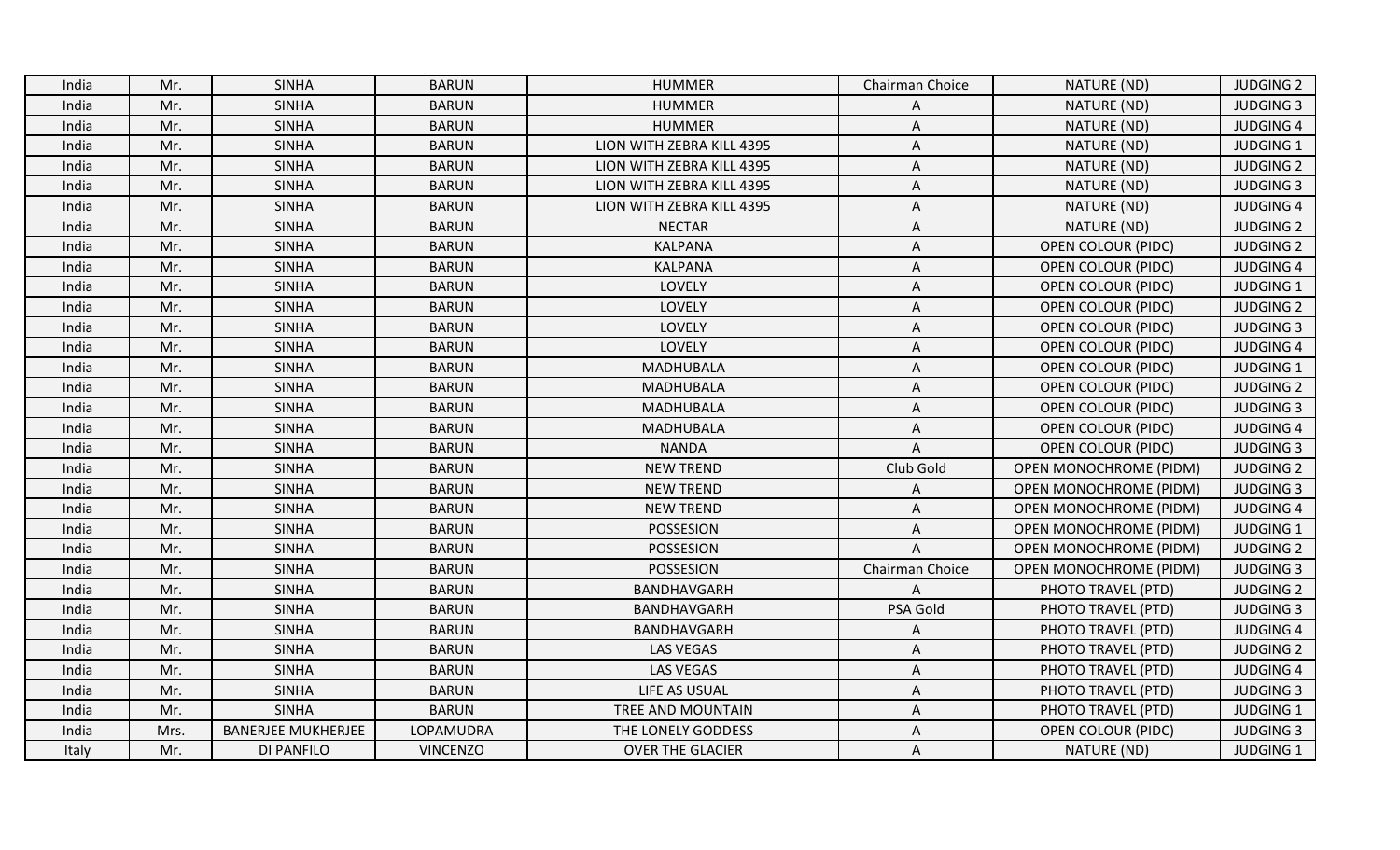| DI PANFILO<br><b>VINCENZO</b><br>NATURE (ND)<br>Italy<br>Mr.<br>SWAROVSKI<br>A<br><b>DI PANFILO</b><br><b>VINCENZO</b><br>LA FIGLIA DI CHARLIE<br><b>OPEN COLOUR (PIDC)</b><br>Mr.<br>A<br>Italy<br><b>DI PANFILO</b><br><b>VINCENZO</b><br><b>WINDOWS</b><br><b>OPEN COLOUR (PIDC)</b><br>Mr.<br>Italy<br>A<br>DI PANFILO<br><b>VINCENZO</b><br><b>BABE IN RED</b><br>Italy<br>Mr.<br>A<br><b>OPEN MONOCHROME (PIDM)</b><br>Mr.<br><b>VINCENZO</b><br>MIO FRATELLO<br><b>DI PANFILO</b><br><b>OPEN MONOCHROME (PIDM)</b><br>Italy<br>A<br>DI PANFILO<br><b>VINCENZO</b><br><b>OCCHI</b><br>Italy<br>Mr.<br>Α<br><b>OPEN MONOCHROME (PIDM)</b><br><b>DI PANFILO</b><br><b>VINCENZO</b><br><b>WARRIORS HILL</b><br>$\mathsf A$<br>Italy<br>Mr.<br><b>OPEN MONOCHROME (PIDM)</b><br><b>DI PANFILO</b><br><b>VINCENZO</b><br>Mr.<br>UNCLE HO TRIBUTE<br>A<br>PHOTO TRAVEL (PTD)<br>Italy<br>Italy<br>Mr.<br>DI PANFILO<br><b>VINCENZO</b><br><b>WITCH MOUNTAIN</b><br>A<br>PHOTO TRAVEL (PTD)<br>Mr.<br><b>VINCENZO</b><br><b>DI PANFILO</b><br><b>WITCH MOUNTAIN</b><br>PHOTO TRAVEL (PTD)<br>Italy<br>A<br>DI PANFILO<br><b>VINCENZO</b><br>WITCH MOUNTAIN<br>PHOTO TRAVEL (PTD)<br>Italy<br>Mr.<br>A<br><b>VINCENZO</b><br>Italy<br>Mr.<br>DI PANFILO<br>YOUNG PASSENGER<br>A<br>PHOTO TRAVEL (PTD)<br>STUPPAZZONI<br><b>PAOLO</b><br><b>BALLOONS I COLORI</b><br><b>OPEN COLOUR (PIDC)</b><br>Italy<br>Mr.<br>A<br>PAOLO<br>Italy<br>Mr.<br>STUPPAZZONI<br>TRIATHLON IN ROSSO<br><b>OPEN COLOUR (PIDC)</b><br>A<br>Mr.<br>PAOLO<br>STUPPAZZONI<br><b>BRADIPI</b><br><b>OPEN MONOCHROME (PIDM)</b><br>Italy<br>A<br><b>PAOLO</b><br>JOSE LE OMBRE IN GABBIA<br>Mr.<br>STUPPAZZONI<br>$\Lambda$<br><b>OPEN MONOCHROME (PIDM)</b><br>Italy<br>Italy<br>Mr.<br>STUPPAZZONI<br><b>PAOLO</b><br>PADRE NOSTRO<br>Chairman Choice<br><b>OPEN MONOCHROME (PIDM)</b><br><b>PAOLO</b><br>PADRE NOSTRO<br>Italy<br>Mr.<br>STUPPAZZONI<br><b>OPEN MONOCHROME (PIDM)</b><br>A<br>Mr.<br>STUPPAZZONI<br><b>PAOLO</b><br>PADRE NOSTRO<br>Italy<br>A<br><b>OPEN MONOCHROME (PIDM)</b><br><b>PAOLO</b><br>Mr.<br>STUPPAZZONI<br>CASTELLUCCIO DI GHIACCIO<br>Α<br>PHOTO TRAVEL (PTD)<br>Italy<br>STUPPAZZONI<br><b>PAOLO</b><br>Mr.<br>CASTELLUCCIO DI GHIACCIO<br>Α<br>PHOTO TRAVEL (PTD)<br>Italy<br>Italy<br>Mrs.<br>SANCANDI<br><b>IVANA</b><br><b>CONTRAST</b><br>A<br>NATURE (ND)<br>SANCANDI<br><b>IVANA</b><br>THE LAST SNOW<br>Mrs.<br>NATURE (ND)<br>Italy<br>A<br>SANCANDI<br><b>IVANA</b><br>THE LADDER<br><b>OPEN COLOUR (PIDC)</b><br>Italy<br>Mrs.<br>A<br>Mrs.<br>SANCANDI<br><b>IVANA</b><br>THE LADDER<br><b>OPEN COLOUR (PIDC)</b><br>Italy<br>Α<br>SANCANDI<br><b>VIETNAMESE GIRL</b><br>Mrs.<br><b>IVANA</b><br><b>OPEN MONOCHROME (PIDM)</b><br>Italy<br>Α<br>SANCANDI<br><b>IVANA</b><br><b>BOAT IN ICE LAGOON</b><br>Italy<br>Mrs.<br>A<br>PHOTO TRAVEL (PTD)<br>Mrs.<br>SANCANDI<br><b>IVANA</b><br><b>CAMPING</b><br>PHOTO TRAVEL (PTD)<br>Italy<br>A<br>SANCANDI<br><b>IVANA</b><br><b>CAMPING</b><br>PHOTO TRAVEL (PTD)<br>Italy<br>Mrs.<br>A<br>SANCANDI<br><b>IVANA</b><br><b>CAMPING</b><br>Italy<br>Mrs.<br>A<br>PHOTO TRAVEL (PTD)<br>SANCANDI<br><b>IVANA</b><br><b>CAMPING</b><br>Mrs.<br>PHOTO TRAVEL (PTD)<br>Italy<br>A<br>SANCANDI<br><b>IVANA</b><br><b>RED CAR</b><br>PHOTO TRAVEL (PTD)<br>Italy<br>Mrs.<br>Α<br>THE BRIDGE<br>SANCANDI<br><b>IVANA</b><br>PHOTO TRAVEL (PTD)<br>Italy<br>Mrs.<br>A |       |      |          |              |            |   |                    |                  |
|-----------------------------------------------------------------------------------------------------------------------------------------------------------------------------------------------------------------------------------------------------------------------------------------------------------------------------------------------------------------------------------------------------------------------------------------------------------------------------------------------------------------------------------------------------------------------------------------------------------------------------------------------------------------------------------------------------------------------------------------------------------------------------------------------------------------------------------------------------------------------------------------------------------------------------------------------------------------------------------------------------------------------------------------------------------------------------------------------------------------------------------------------------------------------------------------------------------------------------------------------------------------------------------------------------------------------------------------------------------------------------------------------------------------------------------------------------------------------------------------------------------------------------------------------------------------------------------------------------------------------------------------------------------------------------------------------------------------------------------------------------------------------------------------------------------------------------------------------------------------------------------------------------------------------------------------------------------------------------------------------------------------------------------------------------------------------------------------------------------------------------------------------------------------------------------------------------------------------------------------------------------------------------------------------------------------------------------------------------------------------------------------------------------------------------------------------------------------------------------------------------------------------------------------------------------------------------------------------------------------------------------------------------------------------------------------------------------------------------------------------------------------------------------------------------------------------------------------------------------------------------------------------------------------------------------------------------------------------------------------------------------------------------------------------------------------------------------------------------------------------------------------------------------------------------------------------------------------------------------------------------------------------------------------------------------------------------------------------------------------------------------------------------------------------------|-------|------|----------|--------------|------------|---|--------------------|------------------|
|                                                                                                                                                                                                                                                                                                                                                                                                                                                                                                                                                                                                                                                                                                                                                                                                                                                                                                                                                                                                                                                                                                                                                                                                                                                                                                                                                                                                                                                                                                                                                                                                                                                                                                                                                                                                                                                                                                                                                                                                                                                                                                                                                                                                                                                                                                                                                                                                                                                                                                                                                                                                                                                                                                                                                                                                                                                                                                                                                                                                                                                                                                                                                                                                                                                                                                                                                                                                                             |       |      |          |              |            |   |                    | <b>JUDGING 1</b> |
|                                                                                                                                                                                                                                                                                                                                                                                                                                                                                                                                                                                                                                                                                                                                                                                                                                                                                                                                                                                                                                                                                                                                                                                                                                                                                                                                                                                                                                                                                                                                                                                                                                                                                                                                                                                                                                                                                                                                                                                                                                                                                                                                                                                                                                                                                                                                                                                                                                                                                                                                                                                                                                                                                                                                                                                                                                                                                                                                                                                                                                                                                                                                                                                                                                                                                                                                                                                                                             |       |      |          |              |            |   |                    | <b>JUDGING 4</b> |
|                                                                                                                                                                                                                                                                                                                                                                                                                                                                                                                                                                                                                                                                                                                                                                                                                                                                                                                                                                                                                                                                                                                                                                                                                                                                                                                                                                                                                                                                                                                                                                                                                                                                                                                                                                                                                                                                                                                                                                                                                                                                                                                                                                                                                                                                                                                                                                                                                                                                                                                                                                                                                                                                                                                                                                                                                                                                                                                                                                                                                                                                                                                                                                                                                                                                                                                                                                                                                             |       |      |          |              |            |   |                    | <b>JUDGING 1</b> |
|                                                                                                                                                                                                                                                                                                                                                                                                                                                                                                                                                                                                                                                                                                                                                                                                                                                                                                                                                                                                                                                                                                                                                                                                                                                                                                                                                                                                                                                                                                                                                                                                                                                                                                                                                                                                                                                                                                                                                                                                                                                                                                                                                                                                                                                                                                                                                                                                                                                                                                                                                                                                                                                                                                                                                                                                                                                                                                                                                                                                                                                                                                                                                                                                                                                                                                                                                                                                                             |       |      |          |              |            |   |                    | <b>JUDGING 3</b> |
|                                                                                                                                                                                                                                                                                                                                                                                                                                                                                                                                                                                                                                                                                                                                                                                                                                                                                                                                                                                                                                                                                                                                                                                                                                                                                                                                                                                                                                                                                                                                                                                                                                                                                                                                                                                                                                                                                                                                                                                                                                                                                                                                                                                                                                                                                                                                                                                                                                                                                                                                                                                                                                                                                                                                                                                                                                                                                                                                                                                                                                                                                                                                                                                                                                                                                                                                                                                                                             |       |      |          |              |            |   |                    | <b>JUDGING 4</b> |
|                                                                                                                                                                                                                                                                                                                                                                                                                                                                                                                                                                                                                                                                                                                                                                                                                                                                                                                                                                                                                                                                                                                                                                                                                                                                                                                                                                                                                                                                                                                                                                                                                                                                                                                                                                                                                                                                                                                                                                                                                                                                                                                                                                                                                                                                                                                                                                                                                                                                                                                                                                                                                                                                                                                                                                                                                                                                                                                                                                                                                                                                                                                                                                                                                                                                                                                                                                                                                             |       |      |          |              |            |   |                    | <b>JUDGING 2</b> |
|                                                                                                                                                                                                                                                                                                                                                                                                                                                                                                                                                                                                                                                                                                                                                                                                                                                                                                                                                                                                                                                                                                                                                                                                                                                                                                                                                                                                                                                                                                                                                                                                                                                                                                                                                                                                                                                                                                                                                                                                                                                                                                                                                                                                                                                                                                                                                                                                                                                                                                                                                                                                                                                                                                                                                                                                                                                                                                                                                                                                                                                                                                                                                                                                                                                                                                                                                                                                                             |       |      |          |              |            |   |                    | <b>JUDGING 2</b> |
|                                                                                                                                                                                                                                                                                                                                                                                                                                                                                                                                                                                                                                                                                                                                                                                                                                                                                                                                                                                                                                                                                                                                                                                                                                                                                                                                                                                                                                                                                                                                                                                                                                                                                                                                                                                                                                                                                                                                                                                                                                                                                                                                                                                                                                                                                                                                                                                                                                                                                                                                                                                                                                                                                                                                                                                                                                                                                                                                                                                                                                                                                                                                                                                                                                                                                                                                                                                                                             |       |      |          |              |            |   |                    | <b>JUDGING 4</b> |
|                                                                                                                                                                                                                                                                                                                                                                                                                                                                                                                                                                                                                                                                                                                                                                                                                                                                                                                                                                                                                                                                                                                                                                                                                                                                                                                                                                                                                                                                                                                                                                                                                                                                                                                                                                                                                                                                                                                                                                                                                                                                                                                                                                                                                                                                                                                                                                                                                                                                                                                                                                                                                                                                                                                                                                                                                                                                                                                                                                                                                                                                                                                                                                                                                                                                                                                                                                                                                             |       |      |          |              |            |   |                    | <b>JUDGING 1</b> |
|                                                                                                                                                                                                                                                                                                                                                                                                                                                                                                                                                                                                                                                                                                                                                                                                                                                                                                                                                                                                                                                                                                                                                                                                                                                                                                                                                                                                                                                                                                                                                                                                                                                                                                                                                                                                                                                                                                                                                                                                                                                                                                                                                                                                                                                                                                                                                                                                                                                                                                                                                                                                                                                                                                                                                                                                                                                                                                                                                                                                                                                                                                                                                                                                                                                                                                                                                                                                                             |       |      |          |              |            |   |                    | <b>JUDGING 2</b> |
|                                                                                                                                                                                                                                                                                                                                                                                                                                                                                                                                                                                                                                                                                                                                                                                                                                                                                                                                                                                                                                                                                                                                                                                                                                                                                                                                                                                                                                                                                                                                                                                                                                                                                                                                                                                                                                                                                                                                                                                                                                                                                                                                                                                                                                                                                                                                                                                                                                                                                                                                                                                                                                                                                                                                                                                                                                                                                                                                                                                                                                                                                                                                                                                                                                                                                                                                                                                                                             |       |      |          |              |            |   |                    | <b>JUDGING 4</b> |
|                                                                                                                                                                                                                                                                                                                                                                                                                                                                                                                                                                                                                                                                                                                                                                                                                                                                                                                                                                                                                                                                                                                                                                                                                                                                                                                                                                                                                                                                                                                                                                                                                                                                                                                                                                                                                                                                                                                                                                                                                                                                                                                                                                                                                                                                                                                                                                                                                                                                                                                                                                                                                                                                                                                                                                                                                                                                                                                                                                                                                                                                                                                                                                                                                                                                                                                                                                                                                             |       |      |          |              |            |   |                    | <b>JUDGING 2</b> |
|                                                                                                                                                                                                                                                                                                                                                                                                                                                                                                                                                                                                                                                                                                                                                                                                                                                                                                                                                                                                                                                                                                                                                                                                                                                                                                                                                                                                                                                                                                                                                                                                                                                                                                                                                                                                                                                                                                                                                                                                                                                                                                                                                                                                                                                                                                                                                                                                                                                                                                                                                                                                                                                                                                                                                                                                                                                                                                                                                                                                                                                                                                                                                                                                                                                                                                                                                                                                                             |       |      |          |              |            |   |                    | <b>JUDGING 4</b> |
|                                                                                                                                                                                                                                                                                                                                                                                                                                                                                                                                                                                                                                                                                                                                                                                                                                                                                                                                                                                                                                                                                                                                                                                                                                                                                                                                                                                                                                                                                                                                                                                                                                                                                                                                                                                                                                                                                                                                                                                                                                                                                                                                                                                                                                                                                                                                                                                                                                                                                                                                                                                                                                                                                                                                                                                                                                                                                                                                                                                                                                                                                                                                                                                                                                                                                                                                                                                                                             |       |      |          |              |            |   |                    | <b>JUDGING 1</b> |
|                                                                                                                                                                                                                                                                                                                                                                                                                                                                                                                                                                                                                                                                                                                                                                                                                                                                                                                                                                                                                                                                                                                                                                                                                                                                                                                                                                                                                                                                                                                                                                                                                                                                                                                                                                                                                                                                                                                                                                                                                                                                                                                                                                                                                                                                                                                                                                                                                                                                                                                                                                                                                                                                                                                                                                                                                                                                                                                                                                                                                                                                                                                                                                                                                                                                                                                                                                                                                             |       |      |          |              |            |   |                    | <b>JUDGING 4</b> |
|                                                                                                                                                                                                                                                                                                                                                                                                                                                                                                                                                                                                                                                                                                                                                                                                                                                                                                                                                                                                                                                                                                                                                                                                                                                                                                                                                                                                                                                                                                                                                                                                                                                                                                                                                                                                                                                                                                                                                                                                                                                                                                                                                                                                                                                                                                                                                                                                                                                                                                                                                                                                                                                                                                                                                                                                                                                                                                                                                                                                                                                                                                                                                                                                                                                                                                                                                                                                                             |       |      |          |              |            |   |                    | <b>JUDGING 3</b> |
|                                                                                                                                                                                                                                                                                                                                                                                                                                                                                                                                                                                                                                                                                                                                                                                                                                                                                                                                                                                                                                                                                                                                                                                                                                                                                                                                                                                                                                                                                                                                                                                                                                                                                                                                                                                                                                                                                                                                                                                                                                                                                                                                                                                                                                                                                                                                                                                                                                                                                                                                                                                                                                                                                                                                                                                                                                                                                                                                                                                                                                                                                                                                                                                                                                                                                                                                                                                                                             |       |      |          |              |            |   |                    | <b>JUDGING 1</b> |
|                                                                                                                                                                                                                                                                                                                                                                                                                                                                                                                                                                                                                                                                                                                                                                                                                                                                                                                                                                                                                                                                                                                                                                                                                                                                                                                                                                                                                                                                                                                                                                                                                                                                                                                                                                                                                                                                                                                                                                                                                                                                                                                                                                                                                                                                                                                                                                                                                                                                                                                                                                                                                                                                                                                                                                                                                                                                                                                                                                                                                                                                                                                                                                                                                                                                                                                                                                                                                             |       |      |          |              |            |   |                    | <b>JUDGING 3</b> |
|                                                                                                                                                                                                                                                                                                                                                                                                                                                                                                                                                                                                                                                                                                                                                                                                                                                                                                                                                                                                                                                                                                                                                                                                                                                                                                                                                                                                                                                                                                                                                                                                                                                                                                                                                                                                                                                                                                                                                                                                                                                                                                                                                                                                                                                                                                                                                                                                                                                                                                                                                                                                                                                                                                                                                                                                                                                                                                                                                                                                                                                                                                                                                                                                                                                                                                                                                                                                                             |       |      |          |              |            |   |                    | <b>JUDGING 4</b> |
|                                                                                                                                                                                                                                                                                                                                                                                                                                                                                                                                                                                                                                                                                                                                                                                                                                                                                                                                                                                                                                                                                                                                                                                                                                                                                                                                                                                                                                                                                                                                                                                                                                                                                                                                                                                                                                                                                                                                                                                                                                                                                                                                                                                                                                                                                                                                                                                                                                                                                                                                                                                                                                                                                                                                                                                                                                                                                                                                                                                                                                                                                                                                                                                                                                                                                                                                                                                                                             |       |      |          |              |            |   |                    | <b>JUDGING 1</b> |
|                                                                                                                                                                                                                                                                                                                                                                                                                                                                                                                                                                                                                                                                                                                                                                                                                                                                                                                                                                                                                                                                                                                                                                                                                                                                                                                                                                                                                                                                                                                                                                                                                                                                                                                                                                                                                                                                                                                                                                                                                                                                                                                                                                                                                                                                                                                                                                                                                                                                                                                                                                                                                                                                                                                                                                                                                                                                                                                                                                                                                                                                                                                                                                                                                                                                                                                                                                                                                             |       |      |          |              |            |   |                    | <b>JUDGING 3</b> |
|                                                                                                                                                                                                                                                                                                                                                                                                                                                                                                                                                                                                                                                                                                                                                                                                                                                                                                                                                                                                                                                                                                                                                                                                                                                                                                                                                                                                                                                                                                                                                                                                                                                                                                                                                                                                                                                                                                                                                                                                                                                                                                                                                                                                                                                                                                                                                                                                                                                                                                                                                                                                                                                                                                                                                                                                                                                                                                                                                                                                                                                                                                                                                                                                                                                                                                                                                                                                                             |       |      |          |              |            |   |                    | <b>JUDGING 4</b> |
|                                                                                                                                                                                                                                                                                                                                                                                                                                                                                                                                                                                                                                                                                                                                                                                                                                                                                                                                                                                                                                                                                                                                                                                                                                                                                                                                                                                                                                                                                                                                                                                                                                                                                                                                                                                                                                                                                                                                                                                                                                                                                                                                                                                                                                                                                                                                                                                                                                                                                                                                                                                                                                                                                                                                                                                                                                                                                                                                                                                                                                                                                                                                                                                                                                                                                                                                                                                                                             |       |      |          |              |            |   |                    | JUDGING 1        |
|                                                                                                                                                                                                                                                                                                                                                                                                                                                                                                                                                                                                                                                                                                                                                                                                                                                                                                                                                                                                                                                                                                                                                                                                                                                                                                                                                                                                                                                                                                                                                                                                                                                                                                                                                                                                                                                                                                                                                                                                                                                                                                                                                                                                                                                                                                                                                                                                                                                                                                                                                                                                                                                                                                                                                                                                                                                                                                                                                                                                                                                                                                                                                                                                                                                                                                                                                                                                                             |       |      |          |              |            |   |                    | <b>JUDGING 3</b> |
|                                                                                                                                                                                                                                                                                                                                                                                                                                                                                                                                                                                                                                                                                                                                                                                                                                                                                                                                                                                                                                                                                                                                                                                                                                                                                                                                                                                                                                                                                                                                                                                                                                                                                                                                                                                                                                                                                                                                                                                                                                                                                                                                                                                                                                                                                                                                                                                                                                                                                                                                                                                                                                                                                                                                                                                                                                                                                                                                                                                                                                                                                                                                                                                                                                                                                                                                                                                                                             |       |      |          |              |            |   |                    | <b>JUDGING 4</b> |
|                                                                                                                                                                                                                                                                                                                                                                                                                                                                                                                                                                                                                                                                                                                                                                                                                                                                                                                                                                                                                                                                                                                                                                                                                                                                                                                                                                                                                                                                                                                                                                                                                                                                                                                                                                                                                                                                                                                                                                                                                                                                                                                                                                                                                                                                                                                                                                                                                                                                                                                                                                                                                                                                                                                                                                                                                                                                                                                                                                                                                                                                                                                                                                                                                                                                                                                                                                                                                             |       |      |          |              |            |   |                    | <b>JUDGING 4</b> |
|                                                                                                                                                                                                                                                                                                                                                                                                                                                                                                                                                                                                                                                                                                                                                                                                                                                                                                                                                                                                                                                                                                                                                                                                                                                                                                                                                                                                                                                                                                                                                                                                                                                                                                                                                                                                                                                                                                                                                                                                                                                                                                                                                                                                                                                                                                                                                                                                                                                                                                                                                                                                                                                                                                                                                                                                                                                                                                                                                                                                                                                                                                                                                                                                                                                                                                                                                                                                                             |       |      |          |              |            |   |                    | <b>JUDGING 4</b> |
|                                                                                                                                                                                                                                                                                                                                                                                                                                                                                                                                                                                                                                                                                                                                                                                                                                                                                                                                                                                                                                                                                                                                                                                                                                                                                                                                                                                                                                                                                                                                                                                                                                                                                                                                                                                                                                                                                                                                                                                                                                                                                                                                                                                                                                                                                                                                                                                                                                                                                                                                                                                                                                                                                                                                                                                                                                                                                                                                                                                                                                                                                                                                                                                                                                                                                                                                                                                                                             |       |      |          |              |            |   |                    | <b>JUDGING 1</b> |
|                                                                                                                                                                                                                                                                                                                                                                                                                                                                                                                                                                                                                                                                                                                                                                                                                                                                                                                                                                                                                                                                                                                                                                                                                                                                                                                                                                                                                                                                                                                                                                                                                                                                                                                                                                                                                                                                                                                                                                                                                                                                                                                                                                                                                                                                                                                                                                                                                                                                                                                                                                                                                                                                                                                                                                                                                                                                                                                                                                                                                                                                                                                                                                                                                                                                                                                                                                                                                             |       |      |          |              |            |   |                    | <b>JUDGING 2</b> |
|                                                                                                                                                                                                                                                                                                                                                                                                                                                                                                                                                                                                                                                                                                                                                                                                                                                                                                                                                                                                                                                                                                                                                                                                                                                                                                                                                                                                                                                                                                                                                                                                                                                                                                                                                                                                                                                                                                                                                                                                                                                                                                                                                                                                                                                                                                                                                                                                                                                                                                                                                                                                                                                                                                                                                                                                                                                                                                                                                                                                                                                                                                                                                                                                                                                                                                                                                                                                                             |       |      |          |              |            |   |                    | <b>JUDGING 3</b> |
|                                                                                                                                                                                                                                                                                                                                                                                                                                                                                                                                                                                                                                                                                                                                                                                                                                                                                                                                                                                                                                                                                                                                                                                                                                                                                                                                                                                                                                                                                                                                                                                                                                                                                                                                                                                                                                                                                                                                                                                                                                                                                                                                                                                                                                                                                                                                                                                                                                                                                                                                                                                                                                                                                                                                                                                                                                                                                                                                                                                                                                                                                                                                                                                                                                                                                                                                                                                                                             |       |      |          |              |            |   |                    | <b>JUDGING 4</b> |
|                                                                                                                                                                                                                                                                                                                                                                                                                                                                                                                                                                                                                                                                                                                                                                                                                                                                                                                                                                                                                                                                                                                                                                                                                                                                                                                                                                                                                                                                                                                                                                                                                                                                                                                                                                                                                                                                                                                                                                                                                                                                                                                                                                                                                                                                                                                                                                                                                                                                                                                                                                                                                                                                                                                                                                                                                                                                                                                                                                                                                                                                                                                                                                                                                                                                                                                                                                                                                             |       |      |          |              |            |   |                    | JUDGING 1        |
|                                                                                                                                                                                                                                                                                                                                                                                                                                                                                                                                                                                                                                                                                                                                                                                                                                                                                                                                                                                                                                                                                                                                                                                                                                                                                                                                                                                                                                                                                                                                                                                                                                                                                                                                                                                                                                                                                                                                                                                                                                                                                                                                                                                                                                                                                                                                                                                                                                                                                                                                                                                                                                                                                                                                                                                                                                                                                                                                                                                                                                                                                                                                                                                                                                                                                                                                                                                                                             |       |      |          |              |            |   |                    | <b>JUDGING 1</b> |
|                                                                                                                                                                                                                                                                                                                                                                                                                                                                                                                                                                                                                                                                                                                                                                                                                                                                                                                                                                                                                                                                                                                                                                                                                                                                                                                                                                                                                                                                                                                                                                                                                                                                                                                                                                                                                                                                                                                                                                                                                                                                                                                                                                                                                                                                                                                                                                                                                                                                                                                                                                                                                                                                                                                                                                                                                                                                                                                                                                                                                                                                                                                                                                                                                                                                                                                                                                                                                             | Italy | Mrs. | SANCANDI | <b>IVANA</b> | THE BRIDGE | Α | PHOTO TRAVEL (PTD) | <b>JUDGING 2</b> |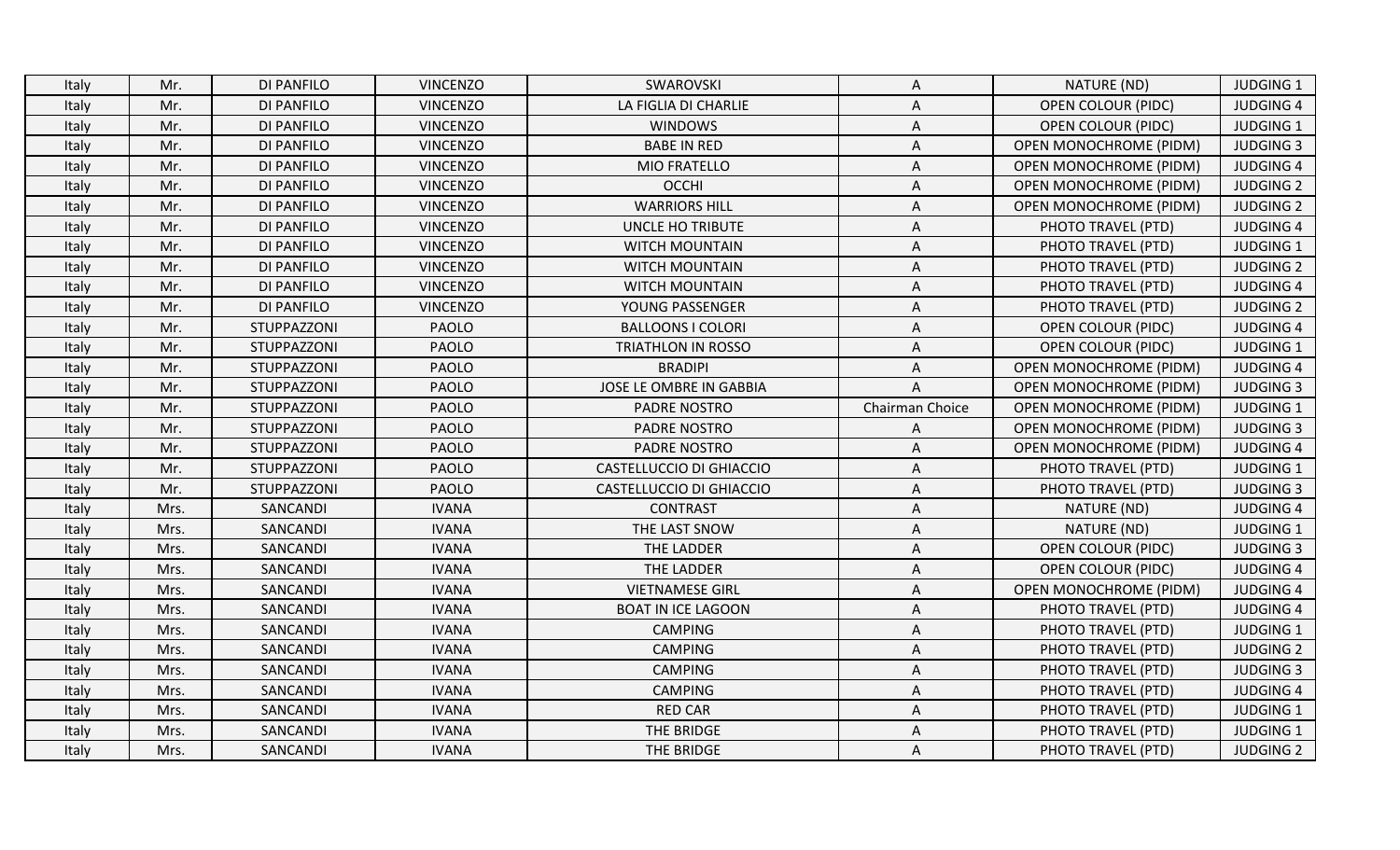| Italy       | Mrs. | SANCANDI      | <b>IVANA</b>       | THE BRIDGE                          | A                        | PHOTO TRAVEL (PTD)            | <b>JUDGING 4</b> |
|-------------|------|---------------|--------------------|-------------------------------------|--------------------------|-------------------------------|------------------|
| Japan       | Mr.  | <b>MAUNG</b>  | <b>CHAN MYEI</b>   | <b>GIANT STRONG-NOSED STINK BUG</b> | A                        | NATURE (ND)                   | <b>JUDGING 1</b> |
| Japan       | Mr.  | <b>MAUNG</b>  | <b>CHAN MYEI</b>   | <b>MUSHI</b>                        | A                        | NATURE (ND)                   | <b>JUDGING 2</b> |
| Japan       | Mr.  | <b>MAUNG</b>  | <b>CHAN MYEI</b>   | <b>MUSHI</b>                        | <b>Honorable Mention</b> | NATURE (ND)                   | <b>JUDGING 3</b> |
| Japan       | Mr.  | <b>MAUNG</b>  | <b>CHAN MYEI</b>   | <b>MUSHI</b>                        | A                        | NATURE (ND)                   | <b>JUDGING 4</b> |
| Japan       | Mr.  | <b>MAUNG</b>  | <b>CHAN MYEI</b>   | FUJI <sub>1</sub>                   | A                        | <b>OPEN COLOUR (PIDC)</b>     | <b>JUDGING 2</b> |
| Japan       | Mr.  | <b>MAUNG</b>  | <b>CHAN MYEI</b>   | <b>FUJIYA</b>                       | Α                        | <b>OPEN COLOUR (PIDC)</b>     | <b>JUDGING 1</b> |
| Japan       | Mr.  | <b>MAUNG</b>  | <b>CHAN MYEI</b>   | <b>FUJIYA</b>                       | Α                        | <b>OPEN COLOUR (PIDC)</b>     | <b>JUDGING 3</b> |
| Japan       | Mr.  | <b>MAUNG</b>  | <b>CHAN MYEI</b>   | <b>FUJIYA</b>                       | A                        | OPEN COLOUR (PIDC)            | <b>JUDGING 4</b> |
| Japan       | Mr.  | <b>MAUNG</b>  | <b>CHAN MYEI</b>   | <b>GINZA SHADOW</b>                 | Α                        | <b>OPEN COLOUR (PIDC)</b>     | <b>JUDGING 1</b> |
| Japan       | Mr.  | <b>MAUNG</b>  | <b>CHAN MYEI</b>   | THE DREAMY FIELD                    | A                        | <b>OPEN COLOUR (PIDC)</b>     | <b>JUDGING 1</b> |
| Japan       | Mr.  | <b>MAUNG</b>  | <b>CHAN MYEI</b>   | THE DREAMY FIELD                    | Club Bronze              | <b>OPEN COLOUR (PIDC)</b>     | <b>JUDGING 3</b> |
| Japan       | Mr.  | <b>MAUNG</b>  | <b>CHAN MYEI</b>   | <b>MUFASA</b>                       | A                        | OPEN MONOCHROME (PIDM)        | <b>JUDGING 4</b> |
| Japan       | Mr.  | <b>MAUNG</b>  | <b>CHAN MYEI</b>   | THE SUN IS HOT                      | A                        | <b>OPEN MONOCHROME (PIDM)</b> | <b>JUDGING 3</b> |
| Japan       | Mr.  | <b>MAUNG</b>  | <b>CHAN MYEI</b>   | <b>FUKUSHIMA</b>                    | A                        | PHOTO TRAVEL (PTD)            | <b>JUDGING 1</b> |
| Japan       | Mr.  | <b>MAUNG</b>  | <b>CHAN MYEI</b>   | <b>FUKUSHIMA</b>                    | Α                        | PHOTO TRAVEL (PTD)            | <b>JUDGING 2</b> |
| Japan       | Mr.  | <b>MAUNG</b>  | <b>CHAN MYEI</b>   | <b>FUKUSHIMA</b>                    | Α                        | PHOTO TRAVEL (PTD)            | <b>JUDGING 4</b> |
| Japan       | Mr.  | <b>MAUNG</b>  | <b>CHAN MYEI</b>   | SHIZUOKA                            | A                        | PHOTO TRAVEL (PTD)            | <b>JUDGING 1</b> |
| Japan       | Mr.  | <b>MAUNG</b>  | <b>CHAN MYEI</b>   | SHIZUOKA                            | A                        | PHOTO TRAVEL (PTD)            | <b>JUDGING 2</b> |
| Japan       | Mr.  | <b>MAUNG</b>  | <b>CHAN MYEI</b>   | SHIZUOKA                            | Honorable Mention        | PHOTO TRAVEL (PTD)            | <b>JUDGING 3</b> |
| Japan       | Mr.  | <b>MAUNG</b>  | <b>CHAN MYEI</b>   | SHIZUOKA                            | A                        | PHOTO TRAVEL (PTD)            | <b>JUDGING 4</b> |
| Japan       | Mr.  | <b>MAUNG</b>  | <b>CHAN MYEI</b>   | <b>VILLAGE</b>                      | Club Gold                | PHOTO TRAVEL (PTD)            | <b>JUDGING 1</b> |
| Japan       | Mr.  | <b>MAUNG</b>  | <b>CHAN MYEI</b>   | <b>VILLAGE</b>                      | A                        | PHOTO TRAVEL (PTD)            | <b>JUDGING 2</b> |
| Japan       | Mr.  | <b>MAUNG</b>  | <b>CHAN MYEI</b>   | <b>VILLAGE</b>                      | A                        | PHOTO TRAVEL (PTD)            | <b>JUDGING 3</b> |
| Japan       | Mr.  | <b>MAUNG</b>  | <b>CHAN MYEI</b>   | <b>VILLAGE</b>                      | A                        | PHOTO TRAVEL (PTD)            | <b>JUDGING 4</b> |
| Malaysia    | Mr.  | <b>TIONG</b>  | <b>CHIONG SOON</b> | <b>GONDOLAS</b>                     | Α                        | <b>OPEN COLOUR (PIDC)</b>     | <b>JUDGING 2</b> |
| Malaysia    | Mr.  | <b>TIONG</b>  | <b>CHIONG SOON</b> | <b>GONDOLAS</b>                     | Α                        | <b>OPEN COLOUR (PIDC)</b>     | <b>JUDGING 4</b> |
| Malaysia    | Mr.  | <b>TIONG</b>  | <b>CHIONG SOON</b> | PENANG SUNRISE                      | Α                        | <b>OPEN COLOUR (PIDC)</b>     | <b>JUDGING 1</b> |
| Malaysia    | Mr.  | <b>TIONG</b>  | <b>CHIONG SOON</b> | <b>SUMBA SUNRISE 08</b>             | A                        | <b>OPEN COLOUR (PIDC)</b>     | <b>JUDGING 1</b> |
| Malaysia    | Mr.  | <b>TIONG</b>  | <b>CHIONG SOON</b> | <b>SUMBA SUNRISE 02</b>             | Α                        | PHOTO TRAVEL (PTD)            | <b>JUDGING 1</b> |
| New Zealand | Mrs. | <b>STEEGH</b> | <b>GLENYS</b>      | <b>ORBWEB SPIDER</b>                | A                        | NATURE (ND)                   | <b>JUDGING 1</b> |
| New Zealand | Mrs. | <b>STEEGH</b> | <b>GLENYS</b>      | <b>ORBWEB SPIDER</b>                | A                        | NATURE (ND)                   | <b>JUDGING 3</b> |
| New Zealand | Mrs. | <b>STEEGH</b> | <b>GLENYS</b>      | RED DAMSELFLY                       | A                        | NATURE (ND)                   | <b>JUDGING 3</b> |
| New Zealand | Mrs. | <b>STEEGH</b> | <b>GLENYS</b>      | <b>BROKEN THOUGHTS</b>              | Α                        | <b>OPEN MONOCHROME (PIDM)</b> | <b>JUDGING 1</b> |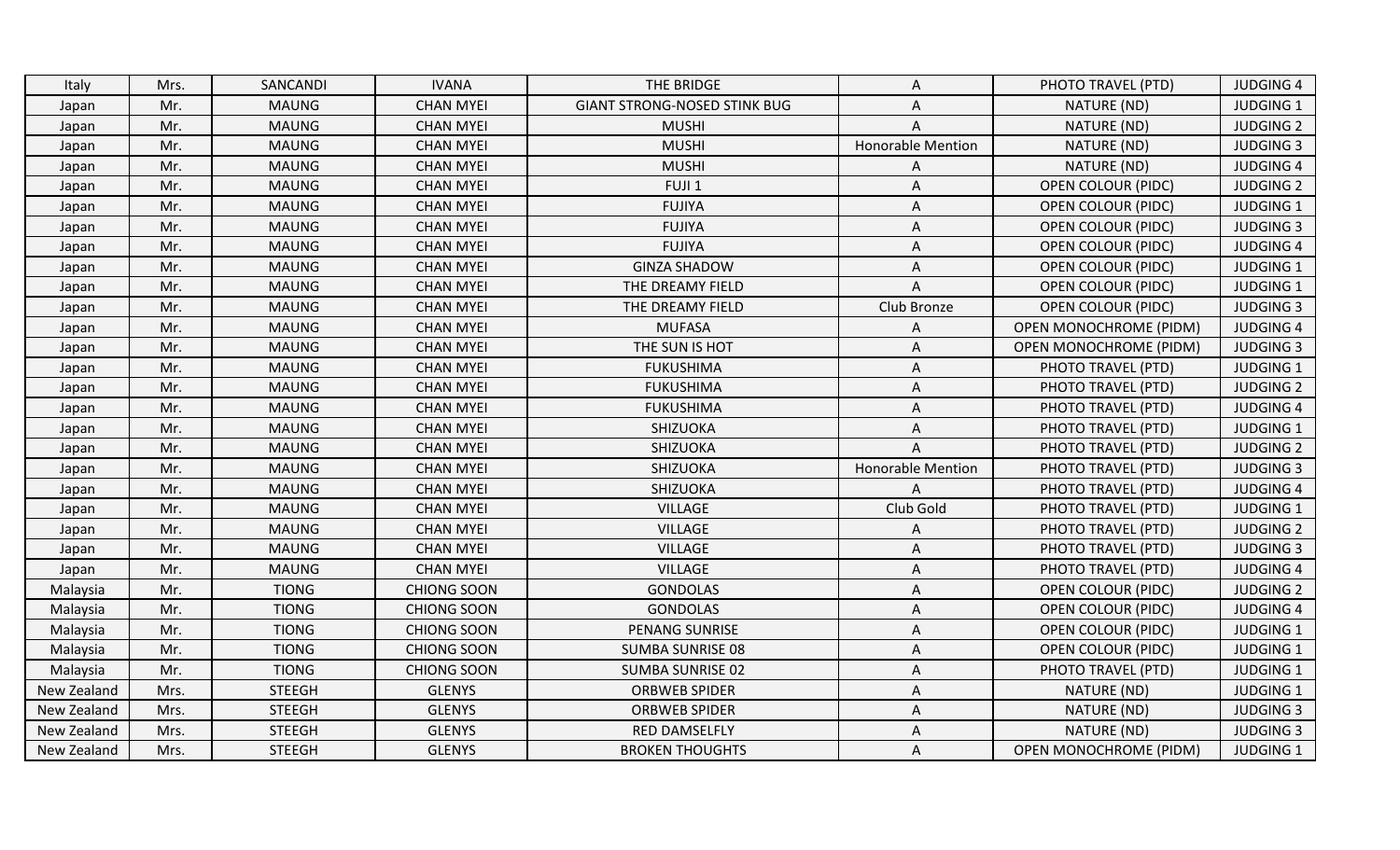| New Zealand | Mrs. | <b>STEEGH</b> | <b>GLENYS</b> | <b>BROKEN THOUGHTS</b>           | Α                        | <b>OPEN MONOCHROME (PIDM)</b> | <b>JUDGING 2</b> |
|-------------|------|---------------|---------------|----------------------------------|--------------------------|-------------------------------|------------------|
| New Zealand | Mrs. | <b>STEEGH</b> | <b>GLENYS</b> | <b>BROKEN THOUGHTS</b>           | Α                        | <b>OPEN MONOCHROME (PIDM)</b> | <b>JUDGING 3</b> |
| New Zealand | Mrs. | <b>STEEGH</b> | <b>GLENYS</b> | LETS GO 3                        | Α                        | <b>OPEN MONOCHROME (PIDM)</b> | <b>JUDGING 1</b> |
| New Zealand | Mrs. | <b>STEEGH</b> | <b>GLENYS</b> | LETS GO 3                        | Α                        | <b>OPEN MONOCHROME (PIDM)</b> | <b>JUDGING 3</b> |
| New Zealand | Mrs. | <b>STEEGH</b> | <b>GLENYS</b> | LETS GO 3                        | Α                        | <b>OPEN MONOCHROME (PIDM)</b> | <b>JUDGING 4</b> |
| New Zealand | Mrs. | <b>STEEGH</b> | <b>GLENYS</b> | <b>READY FOR THE HUNT</b>        | Club Bronze              | <b>OPEN MONOCHROME (PIDM)</b> | <b>JUDGING 3</b> |
| New Zealand | Mrs. | <b>STEEGH</b> | <b>GLENYS</b> | <b>READY FOR THE HUNT</b>        | Α                        | OPEN MONOCHROME (PIDM)        | <b>JUDGING 4</b> |
| Singapore   | Mr.  | <b>SINT</b>   | <b>THAN</b>   | <b>CHANGI 2</b>                  | A                        | OPEN MONOCHROME (PIDM)        | JUDGING 1        |
| Singapore   | Mr.  | <b>SINT</b>   | <b>THAN</b>   | <b>CHANGI 2</b>                  | Α                        | <b>OPEN MONOCHROME (PIDM)</b> | <b>JUDGING 3</b> |
| Singapore   | Mr.  | <b>SINT</b>   | <b>THAN</b>   | JAIPUR <sub>2</sub>              | Α                        | OPEN MONOCHROME (PIDM)        | <b>JUDGING 4</b> |
| Singapore   | Mr.  | <b>SINT</b>   | <b>THAN</b>   | <b>TEMPLE 1</b>                  | Α                        | <b>OPEN MONOCHROME (PIDM)</b> | <b>JUDGING 3</b> |
| Singapore   | Mr.  | <b>SINT</b>   | <b>THAN</b>   | FROZEN NIAGARA FALLS 3           | Α                        | PHOTO TRAVEL (PTD)            | <b>JUDGING 1</b> |
| Singapore   | Mr.  | <b>SINT</b>   | <b>THAN</b>   | FROZEN NIAGARA FALLS 3           | Club Gold                | PHOTO TRAVEL (PTD)            | <b>JUDGING 2</b> |
| Singapore   | Mr.  | <b>SINT</b>   | <b>THAN</b>   | <b>FROZEN NIAGARA FALLS 3</b>    | A                        | PHOTO TRAVEL (PTD)            | <b>JUDGING 3</b> |
| Singapore   | Mr.  | <b>SINT</b>   | <b>THAN</b>   | FROZEN NIAGARA FALLS 3           | Club Gold                | PHOTO TRAVEL (PTD)            | <b>JUDGING 4</b> |
| Singapore   | Mr.  | <b>SINT</b>   | <b>THAN</b>   | <b>GARDEN BY THE BAY</b>         | Α                        | PHOTO TRAVEL (PTD)            | <b>JUDGING 3</b> |
| Singapore   | Ms.  | <b>TAN</b>    | LEE ENG       | ORIENTAL HONEY BUZZARD 47        | A                        | NATURE (ND)                   | <b>JUDGING 1</b> |
| Singapore   | Ms.  | <b>TAN</b>    | LEE ENG       | <b>ORIENTAL HONEY BUZZARD 47</b> | Α                        | NATURE (ND)                   | <b>JUDGING 2</b> |
| Singapore   | Ms.  | <b>TAN</b>    | LEE ENG       | <b>ORIENTAL HONEY BUZZARD 47</b> | Α                        | NATURE (ND)                   | <b>JUDGING 3</b> |
| Singapore   | Ms.  | <b>TAN</b>    | LEE ENG       | ORIENTAL HONEY BUZZARD 47        | A                        | NATURE (ND)                   | <b>JUDGING 4</b> |
| Singapore   | Ms.  | <b>TAN</b>    | LEE ENG       | <b>TAIWAN OSPREY 12</b>          | <b>Honorable Mention</b> | NATURE (ND)                   | <b>JUDGING 1</b> |
| Singapore   | Ms.  | <b>TAN</b>    | LEE ENG       | <b>TAIWAN OSPREY 12</b>          | A                        | NATURE (ND)                   | <b>JUDGING 3</b> |
| Singapore   | Ms.  | <b>TAN</b>    | LEE ENG       | <b>TAIWAN OSPREY 12</b>          | Α                        | NATURE (ND)                   | <b>JUDGING 4</b> |
| Singapore   | Ms.  | <b>TAN</b>    | LEE ENG       | <b>FUTURISTIC 5</b>              | A                        | <b>OPEN COLOUR (PIDC)</b>     | <b>JUDGING 1</b> |
| Singapore   | Ms.  | <b>TAN</b>    | LEE ENG       | SUISUI 12                        | Honorable Mention        | <b>OPEN COLOUR (PIDC)</b>     | <b>JUDGING 2</b> |
| Singapore   | Ms.  | <b>TAN</b>    | LEE ENG       | SUISUI 12                        | Α                        | <b>OPEN COLOUR (PIDC)</b>     | <b>JUDGING 3</b> |
| Singapore   | Ms.  | <b>TAN</b>    | LEE ENG       | <b>FUTURISTIC 3</b>              | Α                        | OPEN MONOCHROME (PIDM)        | <b>JUDGING 1</b> |
| Singapore   | Ms.  | <b>TAN</b>    | LEE ENG       | <b>FUTURISTIC 3</b>              | Α                        | <b>OPEN MONOCHROME (PIDM)</b> | <b>JUDGING 2</b> |
| Singapore   | Ms.  | <b>TAN</b>    | LEE ENG       | <b>FUTURISTIC 3</b>              | A                        | OPEN MONOCHROME (PIDM)        | <b>JUDGING 3</b> |
| Singapore   | Ms.  | <b>TAN</b>    | LEE ENG       | <b>MAIDEN FAIRY 6</b>            | <b>Honorable Mention</b> | <b>OPEN MONOCHROME (PIDM)</b> | <b>JUDGING 1</b> |
| Singapore   | Ms.  | <b>TAN</b>    | LEE ENG       | SUISUI 7                         | Α                        | OPEN MONOCHROME (PIDM)        | <b>JUDGING 2</b> |
| Singapore   | Ms.  | <b>TAN</b>    | LEE ENG       | SUISUI 7                         | Α                        | OPEN MONOCHROME (PIDM)        | <b>JUDGING 3</b> |
| Singapore   | Ms.  | <b>TAN</b>    | LEE ENG       | SUISUI 7                         | Α                        | OPEN MONOCHROME (PIDM)        | <b>JUDGING 4</b> |
| Singapore   | Ms.  | <b>TAN</b>    | LEE ENG       | PACU JAWI 27                     | Α                        | PHOTO TRAVEL (PTD)            | <b>JUDGING 2</b> |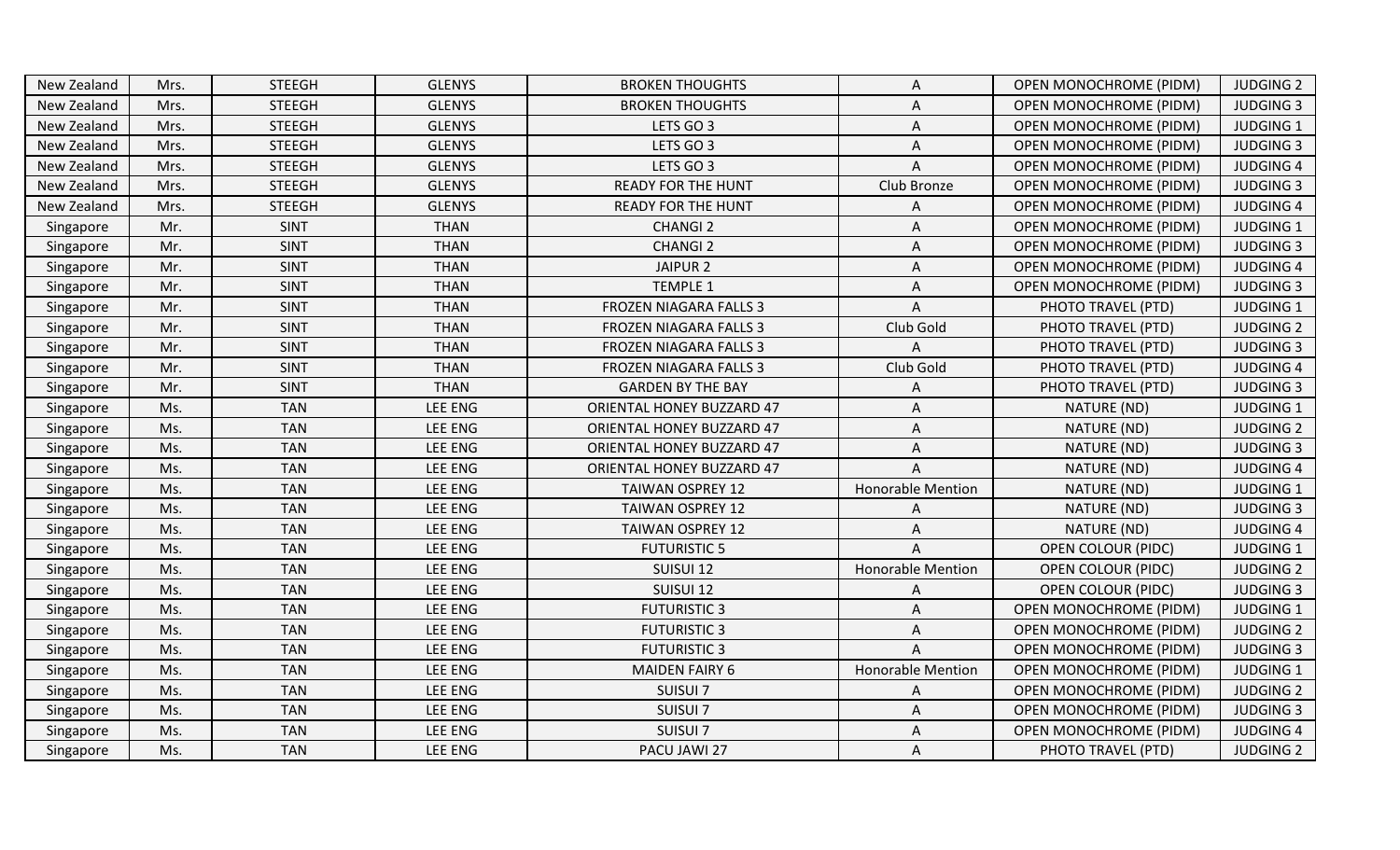| Spain | Mr. | SALINAS D ANGLADA | <b>JOAQUIN</b> | ANABEL 10                | Club Silver | <b>OPEN COLOUR (PIDC)</b>     | <b>JUDGING 1</b> |
|-------|-----|-------------------|----------------|--------------------------|-------------|-------------------------------|------------------|
| Spain | Mr. | SALINAS D ANGLADA | <b>JOAQUIN</b> | ANABEL 10                | Α           | <b>OPEN COLOUR (PIDC)</b>     | <b>JUDGING 2</b> |
| Spain | Mr. | SALINAS D ANGLADA | <b>JOAQUIN</b> | ANABEL 10                | A           | <b>OPEN COLOUR (PIDC)</b>     | <b>JUDGING 3</b> |
| Spain | Mr. | SALINAS D ANGLADA | <b>JOAQUIN</b> | ANABEL 10                | A           | <b>OPEN COLOUR (PIDC)</b>     | <b>JUDGING 4</b> |
| Spain | Mr. | SALINAS D ANGLADA | <b>JOAQUIN</b> | IRINA 3                  | Α           | <b>OPEN COLOUR (PIDC)</b>     | <b>JUDGING 1</b> |
| Spain | Mr. | SALINAS D ANGLADA | <b>JOAQUIN</b> | IRINA 3                  | Α           | <b>OPEN COLOUR (PIDC)</b>     | <b>JUDGING 2</b> |
| Spain | Mr. | SALINAS D ANGLADA | <b>JOAQUIN</b> | IRINA 3                  | Α           | <b>OPEN COLOUR (PIDC)</b>     | <b>JUDGING 3</b> |
| Spain | Mr. | SALINAS D ANGLADA | <b>JOAQUIN</b> | IRINA 3                  | A           | <b>OPEN COLOUR (PIDC)</b>     | <b>JUDGING 4</b> |
| Spain | Mr. | SALINAS D ANGLADA | <b>JOAQUIN</b> | IRINA 5                  | A           | <b>OPEN COLOUR (PIDC)</b>     | <b>JUDGING 1</b> |
| Spain | Mr. | SALINAS D ANGLADA | <b>JOAQUIN</b> | <b>IRINA 5</b>           | Α           | <b>OPEN COLOUR (PIDC)</b>     | <b>JUDGING 2</b> |
| Spain | Mr. | SALINAS D ANGLADA | <b>JOAQUIN</b> | <b>IRINA 5</b>           | A           | <b>OPEN COLOUR (PIDC)</b>     | <b>JUDGING 3</b> |
| Spain | Mr. | SALINAS D ANGLADA | <b>JOAQUIN</b> | <b>IRINA 5</b>           | A           | <b>OPEN COLOUR (PIDC)</b>     | <b>JUDGING 4</b> |
| Spain | Mr. | SALINAS D ANGLADA | <b>JOAQUIN</b> | <b>PATRICIA</b>          | Α           | <b>OPEN COLOUR (PIDC)</b>     | <b>JUDGING 1</b> |
| Spain | Mr. | SALINAS D ANGLADA | <b>JOAQUIN</b> | <b>PATRICIA</b>          | A           | <b>OPEN COLOUR (PIDC)</b>     | <b>JUDGING 2</b> |
| Spain | Mr. | SALINAS D ANGLADA | <b>JOAQUIN</b> | <b>PATRICIA</b>          | Α           | <b>OPEN COLOUR (PIDC)</b>     | <b>JUDGING 3</b> |
| Spain | Mr. | SALINAS D ANGLADA | <b>JOAQUIN</b> | <b>PATRICIA</b>          | A           | <b>OPEN COLOUR (PIDC)</b>     | <b>JUDGING 4</b> |
| Spain | Mr. | SALINAS D ANGLADA | <b>JOAQUIN</b> | <b>EMOCIONES</b>         | Α           | <b>OPEN MONOCHROME (PIDM)</b> | <b>JUDGING 2</b> |
| Spain | Mr. | SALINAS D ANGLADA | <b>JOAQUIN</b> | <b>EMOCIONES</b>         | Α           | OPEN MONOCHROME (PIDM)        | <b>JUDGING 3</b> |
| Spain | Mr. | SALINAS D ANGLADA | <b>JOAQUIN</b> | <b>EMOCIONES</b>         | A           | <b>OPEN MONOCHROME (PIDM)</b> | <b>JUDGING 4</b> |
| Spain | Mr. | SALINAS D ANGLADA | <b>JOAQUIN</b> | <b>IRINA</b>             | Α           | <b>OPEN MONOCHROME (PIDM)</b> | JUDGING 1        |
| Spain | Mr. | SALINAS D ANGLADA | <b>JOAQUIN</b> | <b>IRINA</b>             | Α           | <b>OPEN MONOCHROME (PIDM)</b> | <b>JUDGING 2</b> |
| Spain | Mr. | SALINAS D ANGLADA | <b>JOAQUIN</b> | <b>IRINA</b>             | Α           | <b>OPEN MONOCHROME (PIDM)</b> | <b>JUDGING 3</b> |
| Spain | Mr. | SALINAS D ANGLADA | <b>JOAQUIN</b> | <b>IRINA</b>             | A           | <b>OPEN MONOCHROME (PIDM)</b> | <b>JUDGING 4</b> |
| Spain | Mr. | SALINAS D ANGLADA | <b>JOAQUIN</b> | PILAR                    | A           | <b>OPEN MONOCHROME (PIDM)</b> | <b>JUDGING 2</b> |
| Spain | Mr. | SALINAS D ANGLADA | <b>JOAQUIN</b> | PILAR                    | A           | <b>OPEN MONOCHROME (PIDM)</b> | <b>JUDGING 3</b> |
| Spain | Mr. | SALINAS D ANGLADA | <b>JOAQUIN</b> | <b>PILAR</b>             | Α           | <b>OPEN MONOCHROME (PIDM)</b> | <b>JUDGING 4</b> |
| Spain | Mr. | SALINAS D ANGLADA | <b>JOAQUIN</b> | PILAR <sub>7</sub>       | Α           | <b>OPEN MONOCHROME (PIDM)</b> | <b>JUDGING 1</b> |
| Spain | Mr. | SALINAS D ANGLADA | <b>JOAQUIN</b> | PILAR <sub>7</sub>       | A           | OPEN MONOCHROME (PIDM)        | <b>JUDGING 2</b> |
| Spain | Mr. | SALINAS D ANGLADA | <b>JOAQUIN</b> | PILAR <sub>7</sub>       | A           | OPEN MONOCHROME (PIDM)        | <b>JUDGING 3</b> |
| Spain | Mr. | SALINAS D ANGLADA | <b>JOAQUIN</b> | PILAR <sub>7</sub>       | Α           | <b>OPEN MONOCHROME (PIDM)</b> | <b>JUDGING 4</b> |
| Spain | Mr. | SALINAS D ANGLADA | <b>JOAQUIN</b> | <b>AMANECER CALIDO</b>   | Α           | PHOTO TRAVEL (PTD)            | <b>JUDGING 3</b> |
| Spain | Mr. | SALINAS D ANGLADA | <b>JOAQUIN</b> | AMANECER ENTRE DOS LUCES | Α           | PHOTO TRAVEL (PTD)            | <b>JUDGING 1</b> |
| Spain | Mr. | SALINAS D ANGLADA | <b>JOAQUIN</b> | AMANECER ENTRE DOS LUCES | A           | PHOTO TRAVEL (PTD)            | <b>JUDGING 2</b> |
| Spain | Mr. | SALINAS D ANGLADA | <b>JOAQUIN</b> | <b>NOCHE DE LUNA 5</b>   | A           | PHOTO TRAVEL (PTD)            | <b>JUDGING 1</b> |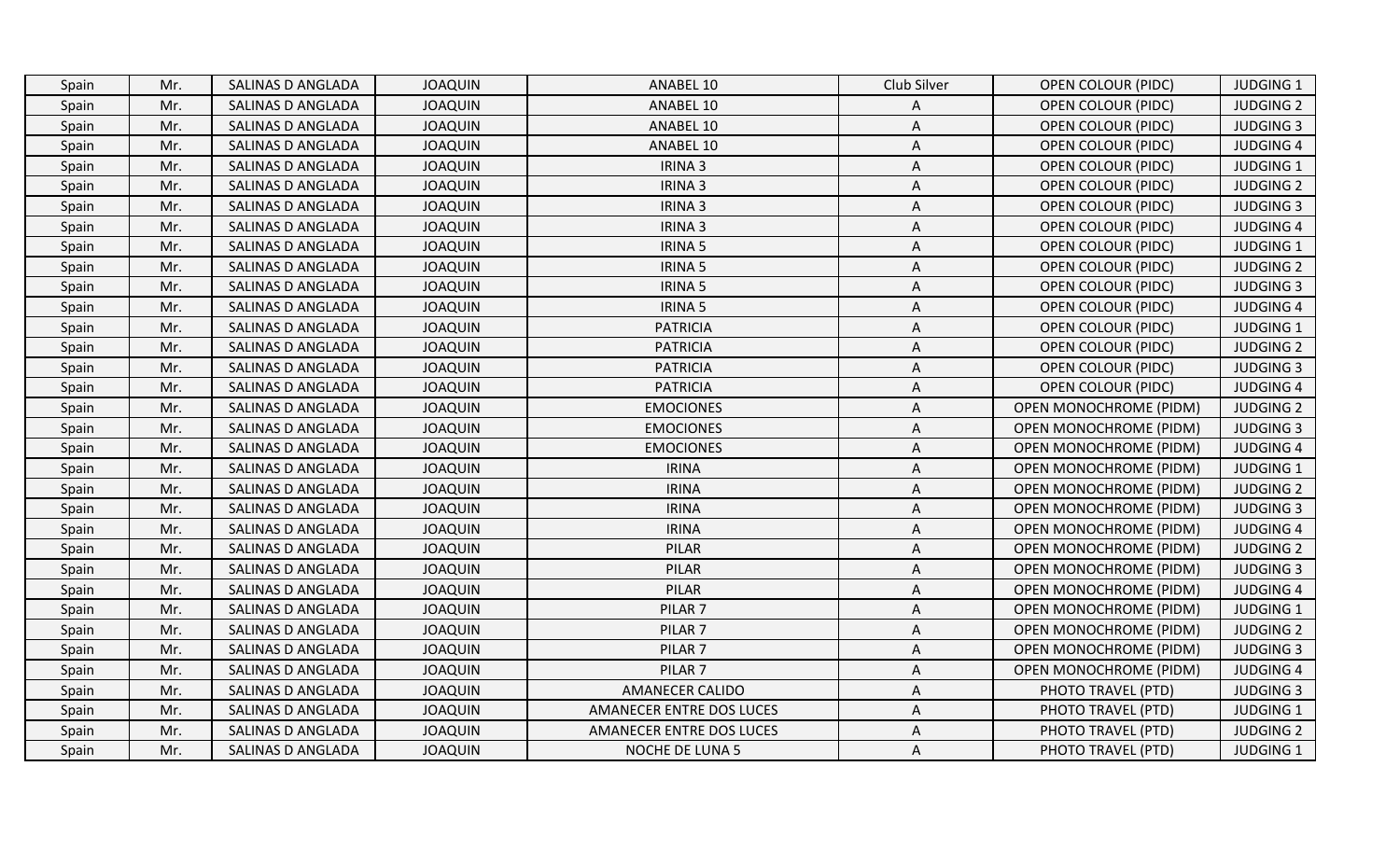| Spain      | Mr. | SALINAS D ANGLADA | <b>JOAQUIN</b> | <b>NOCHE DE LUNA 5</b>              | A           | PHOTO TRAVEL (PTD)            | <b>JUDGING 2</b> |
|------------|-----|-------------------|----------------|-------------------------------------|-------------|-------------------------------|------------------|
| Spain      | Mr. | SALINAS D ANGLADA | <b>JOAQUIN</b> | NOCHE DE LUNA 5                     | Α           | PHOTO TRAVEL (PTD)            | <b>JUDGING 3</b> |
| Spain      | Mr. | SALINAS D ANGLADA | <b>JOAQUIN</b> | REFLEJOS AL AMANECER 7              | Α           | PHOTO TRAVEL (PTD)            | JUDGING 1        |
| Spain      | Mr. | SALINAS D ANGLADA | <b>JOAQUIN</b> | REFLEJOS AL AMANECER 7              | A           | PHOTO TRAVEL (PTD)            | <b>JUDGING 2</b> |
| Spain      | Mr. | SALINAS D ANGLADA | <b>JOAQUIN</b> | REFLEJOS AL AMANECER 7              | A           | PHOTO TRAVEL (PTD)            | <b>JUDGING 3</b> |
| Spain      | Mr. | SALINAS D ANGLADA | <b>JOAQUIN</b> | REFLEJOS AL AMANECER 7              | A           | PHOTO TRAVEL (PTD)            | <b>JUDGING 4</b> |
| <b>USA</b> | Dr. | <b>BRENNER</b>    | <b>MARK</b>    | COMMON MERGENSER HEN FLAPPING WINGS | Α           | NATURE (ND)                   | <b>JUDGING 2</b> |
| <b>USA</b> | Dr. | <b>BRENNER</b>    | <b>MARK</b>    | JUVENILLE RED-TAILED HAWK FLYING-1  | Α           | NATURE (ND)                   | <b>JUDGING 4</b> |
| <b>USA</b> | Dr. | <b>BRENNER</b>    | <b>MARK</b>    | GIRL BALANCING ON BUBBLES AND MOON  | A           | <b>OPEN COLOUR (PIDC)</b>     | <b>JUDGING 3</b> |
| <b>USA</b> | Dr. | HO                | <b>HUNG</b>    | <b>CONVICT LAKE A</b>               | Α           | <b>OPEN COLOUR (PIDC)</b>     | <b>JUDGING 3</b> |
| <b>USA</b> | Dr. | HO                | <b>HUNG</b>    | <b>CONVICT LAKE A</b>               | Α           | <b>OPEN COLOUR (PIDC)</b>     | <b>JUDGING 4</b> |
| <b>USA</b> | Dr. | HO                | <b>HUNG</b>    | <b>FLORENCE 4</b>                   | Α           | <b>OPEN COLOUR (PIDC)</b>     | <b>JUDGING 2</b> |
| <b>USA</b> | Dr. | HO                | <b>HUNG</b>    | <b>SLEEPY HOLLOW FARM 3</b>         | A           | <b>OPEN COLOUR (PIDC)</b>     | <b>JUDGING 1</b> |
| <b>USA</b> | Dr. | HO                | <b>HUNG</b>    | <b>SLEEPY HOLLOW FARM 3</b>         | Club Bronze | <b>OPEN COLOUR (PIDC)</b>     | <b>JUDGING 2</b> |
| <b>USA</b> | Dr. | HO                | <b>HUNG</b>    | <b>SLEEPY HOLLOW FARM 3</b>         | A           | <b>OPEN COLOUR (PIDC)</b>     | <b>JUDGING 3</b> |
| <b>USA</b> | Dr. | HO                | <b>HUNG</b>    | <b>SLEEPY HOLLOW FARM 3</b>         | A           | <b>OPEN COLOUR (PIDC)</b>     | <b>JUDGING 4</b> |
| <b>USA</b> | Dr. | HO                | <b>HUNG</b>    | <b>BRIDGES</b>                      | Α           | <b>OPEN MONOCHROME (PIDM)</b> | <b>JUDGING 3</b> |
| <b>USA</b> | Dr. | HO                | <b>HUNG</b>    | <b>CHRIST CATHEDRAL</b>             | A           | <b>OPEN MONOCHROME (PIDM)</b> | <b>JUDGING 1</b> |
| <b>USA</b> | Dr. | HO                | <b>HUNG</b>    | <b>CHRIST CATHEDRAL</b>             | A           | <b>OPEN MONOCHROME (PIDM)</b> | <b>JUDGING 2</b> |
| <b>USA</b> | Dr. | HO                | <b>HUNG</b>    | LATTERDAY                           | A           | <b>OPEN MONOCHROME (PIDM)</b> | <b>JUDGING 2</b> |
| <b>USA</b> | Dr. | HO                | <b>HUNG</b>    | CAMEL <sub>3</sub>                  | Α           | PHOTO TRAVEL (PTD)            | <b>JUDGING 2</b> |
| <b>USA</b> | Dr. | HO                | <b>HUNG</b>    | <b>CHINA CRUISE</b>                 | A           | PHOTO TRAVEL (PTD)            | <b>JUDGING 1</b> |
| <b>USA</b> | Dr. | HO                | <b>HUNG</b>    | <b>CHINA CRUISE</b>                 | A           | PHOTO TRAVEL (PTD)            | <b>JUDGING 3</b> |
| <b>USA</b> | Dr. | HO                | <b>HUNG</b>    | TAJ MAHAL 3                         | A           | PHOTO TRAVEL (PTD)            | <b>JUDGING 1</b> |
| <b>USA</b> | Mr. | <b>JOHNSON</b>    | <b>NORMAN</b>  | A FAMILY WALK                       | PSA Gold    | NATURE (ND)                   | <b>JUDGING 1</b> |
| <b>USA</b> | Mr. | <b>JOHNSON</b>    | <b>NORMAN</b>  | A FAMILY WALK                       | Α           | NATURE (ND)                   | <b>JUDGING 2</b> |
| <b>USA</b> | Mr. | <b>JOHNSON</b>    | <b>NORMAN</b>  | A FAMILY WALK                       | Α           | NATURE (ND)                   | <b>JUDGING 3</b> |
| <b>USA</b> | Mr. | <b>JOHNSON</b>    | <b>NORMAN</b>  | A FAMILY WALK                       | A           | NATURE (ND)                   | <b>JUDGING 4</b> |
| <b>USA</b> | Mr. | <b>JOHNSON</b>    | <b>NORMAN</b>  | ALERT LYNX NO 2                     | A           | NATURE (ND)                   | <b>JUDGING 2</b> |
| <b>USA</b> | Mr. | <b>JOHNSON</b>    | <b>NORMAN</b>  | <b>COUGAR AT WATER HOLE</b>         | Α           | NATURE (ND)                   | <b>JUDGING 1</b> |
| <b>USA</b> | Mr. | <b>JOHNSON</b>    | <b>NORMAN</b>  | A MOTHERS GRIP                      | Α           | <b>OPEN MONOCHROME (PIDM)</b> | <b>JUDGING 1</b> |
| <b>USA</b> | Mr. | <b>JOHNSON</b>    | <b>NORMAN</b>  | STAYING CLOSE TO MOM                | Α           | <b>OPEN MONOCHROME (PIDM)</b> | <b>JUDGING 1</b> |
| <b>USA</b> | Mr. | <b>JOHNSON</b>    | <b>NORMAN</b>  | STAYING CLOSE TO MOM                | A           | <b>OPEN MONOCHROME (PIDM)</b> | <b>JUDGING 2</b> |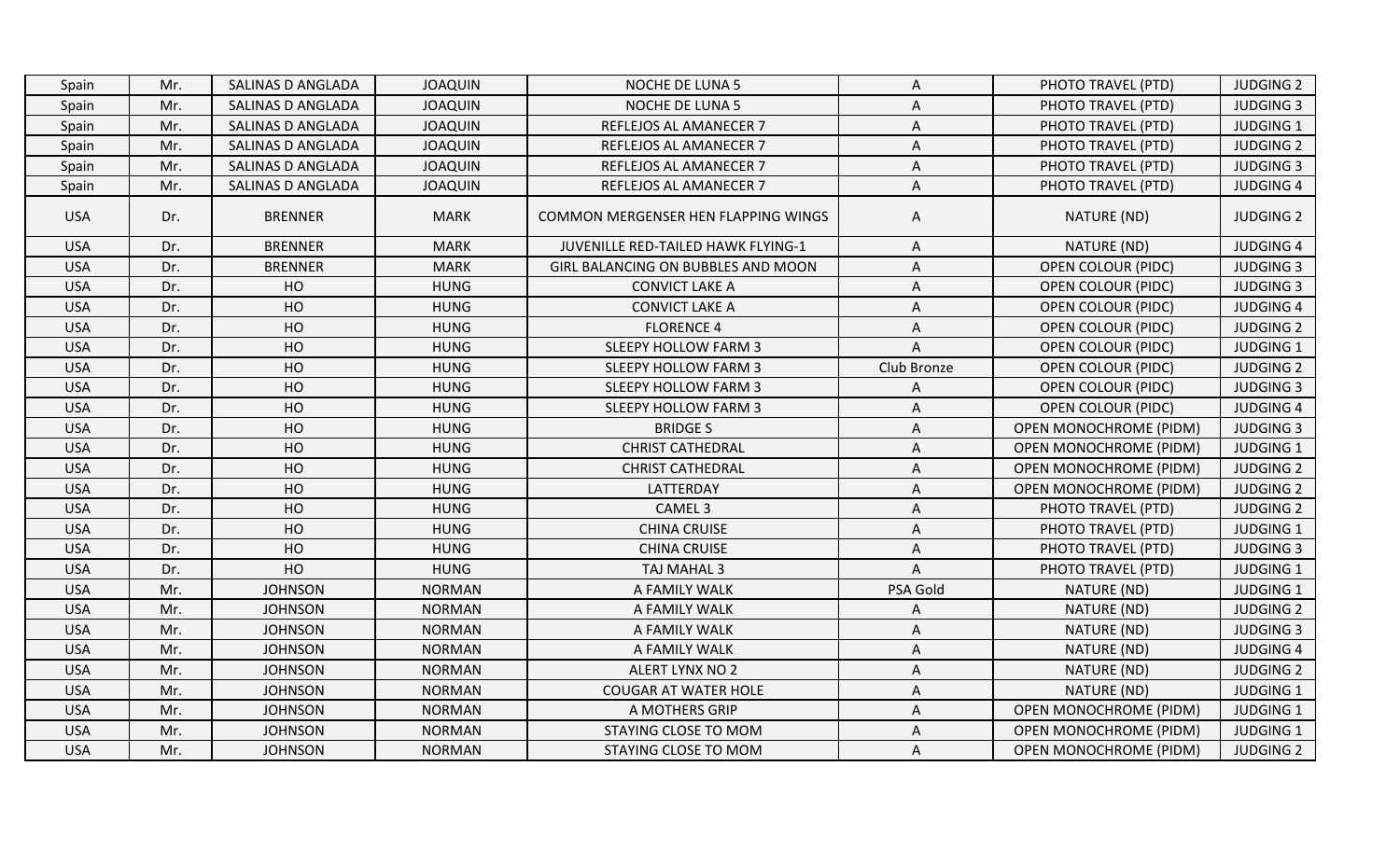| <b>USA</b> | Mr. | <b>JOHNSON</b> | <b>NORMAN</b> | STAYING CLOSE TO MOM        | Α              | <b>OPEN MONOCHROME (PIDM)</b> | <b>JUDGING 3</b> |
|------------|-----|----------------|---------------|-----------------------------|----------------|-------------------------------|------------------|
| <b>USA</b> | Mr. | <b>JOHNSON</b> | <b>NORMAN</b> | STAYING CLOSE TO MOM        | A              | <b>OPEN MONOCHROME (PIDM)</b> | <b>JUDGING 4</b> |
| <b>USA</b> | Mr. | <b>LIAN</b>    | WEI           | EXCHANGE FOOD IN THE SKY    | Α              | NATURE (ND)                   | JUDGING 1        |
| <b>USA</b> | Mr. | LIAN           | WEI           | EXCHANGE FOOD IN THE SKY    | A              | NATURE (ND)                   | <b>JUDGING 2</b> |
| <b>USA</b> | Mr. | LIAN           | WEI           | EXCHANGE_FOOD_IN_THE_SKY    | $\overline{A}$ | NATURE (ND)                   | <b>JUDGING 3</b> |
| <b>USA</b> | Mr. | LIAN           | WEI           | EXCHANGE FOOD IN THE SKY    | PSA Gold       | NATURE (ND)                   | <b>JUDGING 4</b> |
| <b>USA</b> | Mr. | LIAN           | WEI           | EYE ON EYE                  | Club Bronze    | NATURE (ND)                   | <b>JUDGING 1</b> |
| <b>USA</b> | Mr. | <b>LIAN</b>    | WEI           | EYE ON EYE                  |                | NATURE (ND)                   | <b>JUDGING 2</b> |
| <b>USA</b> | Mr. | LIAN           | WEI           | EYE ON EYE                  | A              | NATURE (ND)                   | <b>JUDGING 3</b> |
| <b>USA</b> | Mr. | <b>LIAN</b>    | WEI           | EYE ON EYE                  | Α              | NATURE (ND)                   | <b>JUDGING 4</b> |
| <b>USA</b> | Mr. | <b>LIAN</b>    | WEI           | <b>FLY-TOGETHER</b>         | A              | NATURE (ND)                   | <b>JUDGING 1</b> |
| <b>USA</b> | Mr. | <b>LIAN</b>    | WEI           | <b>FLY-TOGETHER</b>         | PSA Gold       | NATURE (ND)                   | <b>JUDGING 2</b> |
| <b>USA</b> | Mr. | LIAN           | WEI           | <b>FLY-TOGETHER</b>         | Α              | NATURE (ND)                   | <b>JUDGING 3</b> |
| <b>USA</b> | Mr. | <b>LIAN</b>    | WEI           | <b>FLY-TOGETHER</b>         | A              | NATURE (ND)                   | <b>JUDGING 4</b> |
| <b>USA</b> | Mr. | <b>LIAN</b>    | WEI           | WHITE-PELICAN-STEALS-FISH   | $\overline{A}$ | NATURE (ND)                   | <b>JUDGING 1</b> |
| <b>USA</b> | Mr. | <b>LIAN</b>    | WEI           | WHITE-PELICAN-STEALS-FISH   | Club Bronze    | NATURE (ND)                   | <b>JUDGING 3</b> |
| <b>USA</b> | Mr. | LIAN           | WEI           | WHITE-PELICAN-STEALS-FISH   | A              | NATURE (ND)                   | <b>JUDGING 4</b> |
| <b>USA</b> | Mr. | <b>LIAN</b>    | WEI           | LATE FALL SNOW              | PSA Gold       | <b>OPEN COLOUR (PIDC)</b>     | <b>JUDGING 2</b> |
| <b>USA</b> | Mr. | LIAN           | WEI           | LATE FALL SNOW              | A              | <b>OPEN COLOUR (PIDC)</b>     | <b>JUDGING 3</b> |
| <b>USA</b> | Mr. | <b>LIAN</b>    | WEI           | LATE FALL SNOW              | Club Gold      | <b>OPEN COLOUR (PIDC)</b>     | <b>JUDGING 4</b> |
| <b>USA</b> | Mr. | <b>LIAN</b>    | WEI           | WHEATLAND-MORNING-GLOW      | Club Gold      | <b>OPEN COLOUR (PIDC)</b>     | <b>JUDGING 1</b> |
| <b>USA</b> | Mr. | <b>LIAN</b>    | WEI           | WHEATLAND-MORNING-GLOW      | Α              | <b>OPEN COLOUR (PIDC)</b>     | <b>JUDGING 3</b> |
| <b>USA</b> | Mr. | <b>LIAN</b>    | WEI           | WHEATLAND-MORNING-GLOW      | Α              | <b>OPEN COLOUR (PIDC)</b>     | <b>JUDGING 4</b> |
| <b>USA</b> | Mr. | <b>LIAN</b>    | WEI           | WORKING-FISHERMAN           | Α              | <b>OPEN COLOUR (PIDC)</b>     | <b>JUDGING 1</b> |
| <b>USA</b> | Mr. | <b>LIAN</b>    | WEI           | WORKING-FISHERMAN           | Α              | <b>OPEN COLOUR (PIDC)</b>     | <b>JUDGING 2</b> |
| <b>USA</b> | Mr. | LIAN           | WEI           | WORKING-FISHERMAN           | Α              | <b>OPEN COLOUR (PIDC)</b>     | <b>JUDGING 3</b> |
| <b>USA</b> | Mr. | <b>LIAN</b>    | WEI           | WORKING-FISHERMAN           | A              | <b>OPEN COLOUR (PIDC)</b>     | <b>JUDGING 4</b> |
| <b>USA</b> | Mr. | LIAN           | WEI           | GRANARY IN MORNING SUN      | Α              | <b>OPEN MONOCHROME (PIDM)</b> | <b>JUDGING 1</b> |
| <b>USA</b> | Mr. | LIAN           | WEI           | GRANARY IN MORNING SUN      | A              | <b>OPEN MONOCHROME (PIDM)</b> | <b>JUDGING 2</b> |
| <b>USA</b> | Mr. | LIAN           | WEI           | GRANARY IN MORNING SUN      | $\mathsf{A}$   | <b>OPEN MONOCHROME (PIDM)</b> | <b>JUDGING 3</b> |
| <b>USA</b> | Mr. | <b>LIAN</b>    | WEI           | GRANARY IN MORNING SUN      | Club Silver    | <b>OPEN MONOCHROME (PIDM)</b> | <b>JUDGING 4</b> |
| <b>USA</b> | Mr. | <b>LIAN</b>    | WEI           | RANCH-IN-THE-MORNING-GLOW   | A              | <b>OPEN MONOCHROME (PIDM)</b> | <b>JUDGING 1</b> |
| <b>USA</b> | Mr. | <b>LIAN</b>    | WEI           | TWO FISHERMEN CATCHING FISH | A              | OPEN MONOCHROME (PIDM)        | <b>JUDGING 1</b> |
| <b>USA</b> | Mr. | <b>LIAN</b>    | WEI           | TWO FISHERMEN CATCHING FISH | Α              | <b>OPEN MONOCHROME (PIDM)</b> | <b>JUDGING 2</b> |